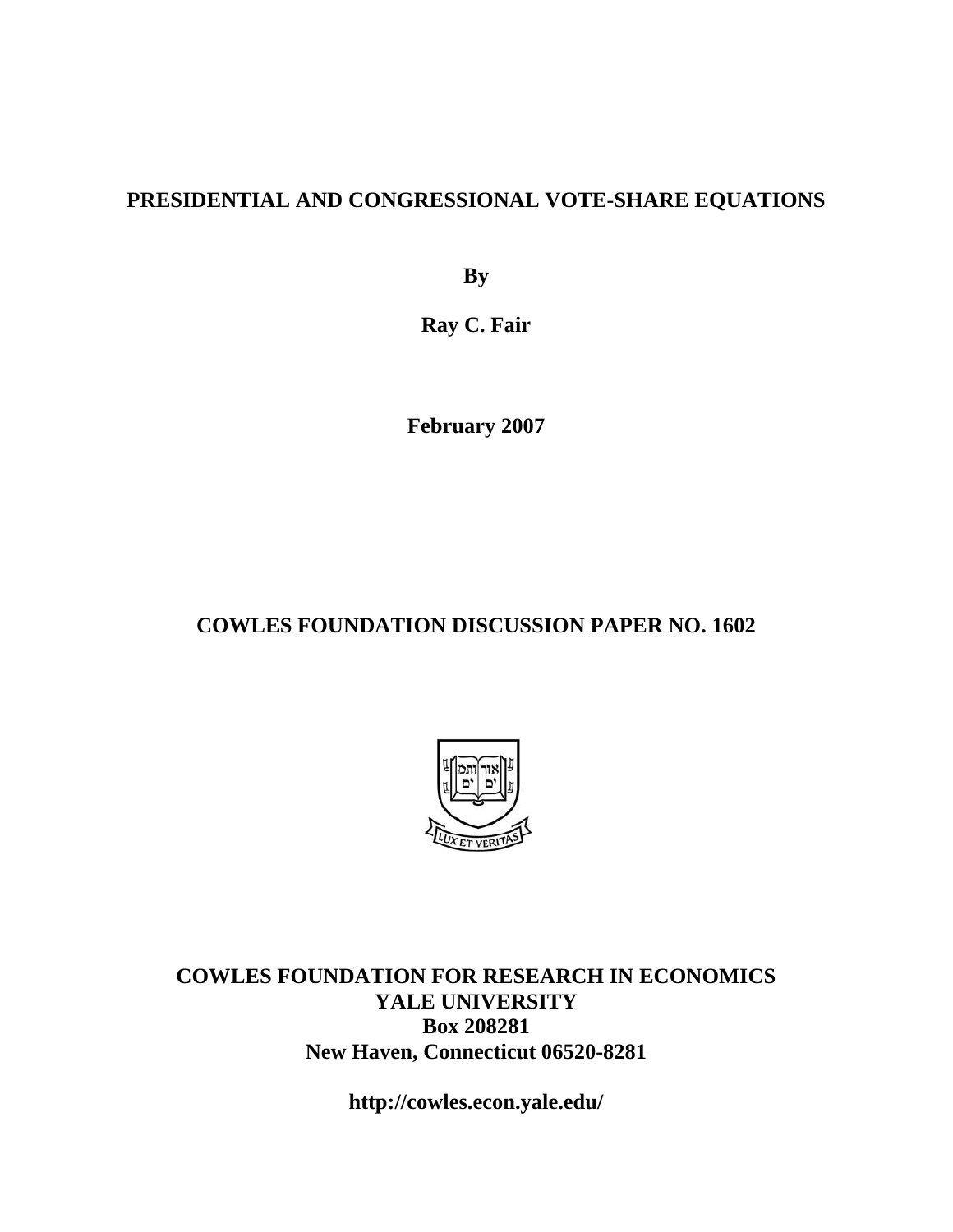# Presidential and Congressional Vote-Share Equations

#### Ray C. Fair*<sup>∗</sup>*

#### February 2007

#### Abstract

Three vote-share equations are estimated and analyzed in this paper, one for presidential elections, one for on-term House elections, and one for midterm House elections. The sample period is 1916–2006. Considering the three equations together allows one to test whether the same economic variables affect each and to examine various serial correlation and coattail possibilities. The resulting three equation model can then be analyzed dynamically, which is done in Section 4.

The main conclusions are briefly: 1) There is strong evidence that the economy affects all three vote shares and in remarkably similar ways. 2) There is no evidence of any presidential coattail effects on the on-term House elections. The presidential vote share and the on-term House vote share are highly positively correlated, but this is because they are affected by some of the same variables. 3) There is positive serial correlation in the House vote in that the previous mid-term House vote share positively affects the on-term House vote share and the previous on-term House vote share positively affects the mid-term House vote share. 4) The presidential vote share has a negative effect on the next mid-term House vote share. The most likely explanation for this is a balance argument, where voters are reluctant to let one party become too dominant. Ruled out as possible explanations for this fourth result is any reversal of a coattail effect, since there is no evidence of

*<sup>∗</sup>*Cowles Foundation and International Center for Finance, Yale University, New Haven, CT 06520-8281. Voice: 203-432-3715; Fax: 203-432-6167; email: ray.fair@yale.edu; website: http://fairmodel.econ.yale.edu. I am indebted to William Brainard, Stephen Fair, William Nordhaus, and Jesse Shapiro for helpful discussions and to David Mayhew for supplying me with the 2006 vote data.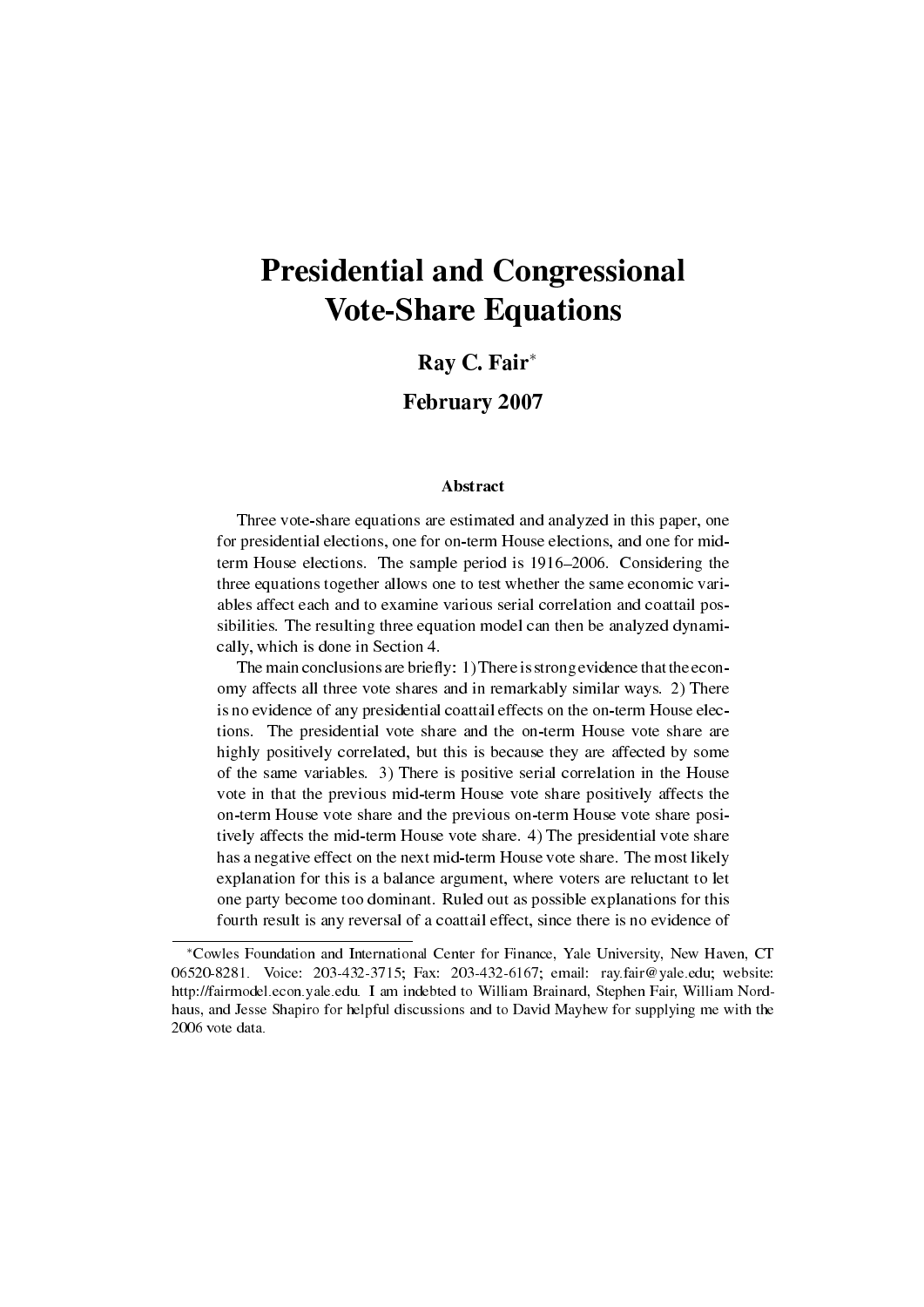an effect in the first place, and a regression to the mean, since the positive serial correlation in the House vote implies no such regression. Also, it is not simply voting against the party in the White House, because the presidential variable is a vote share variable not a 0,1 incumbency variable.

### 1 Introduction

While there is general agreement in the literature that the economy affects voting behavior for president in the United States, there is no such agreement regarding voting behavior for Congress. In recent work, the results in Erikson (1990), Alesina and Rosenthal (1989), and Lynch (2002) are negative regarding the effects of the economy on votes for Congress, whereas the results in Jacobson (1990), Kiewiet and Udell (1998), and Grier and McGarrity (2002) are positive. In addition, there is no general agreement about the size, if any, of presidential coattails on onterm congressional elections and the effect of any coattails on the next mid-term congressional election.

In this paper three vote-share equations are estimated, one for presidential elections, one for on-term House elections, and one for mid-term House elections. The sample period is 1916–2006, which results in 23 observations per equation. An advantage of considering the three equations together is that one can test whether the same economic variables affect each and examine various serial correlation and coattail possibilities. The presidential vote equation is the one originally presented in Fair (1978), with the current version in Fair (2006). The theory behind this equation is reviewed in Section 2. This theory is also used to guide the specification of the House equations. The equations are then estimated and tested in Section 3,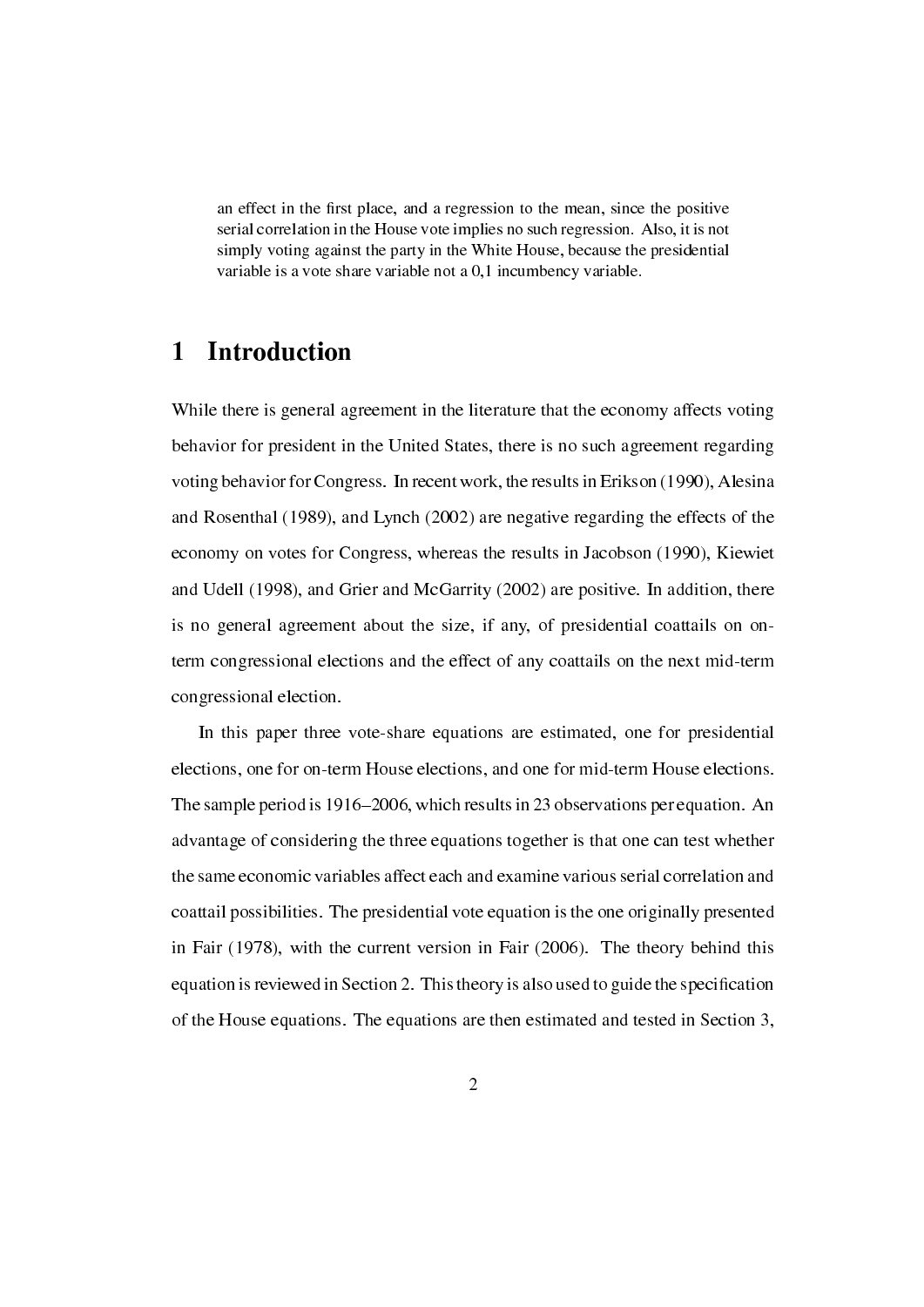and the resulting three equation model is analyzed in Section 4. The results are summarized in Section 5. Maximum likelihood estimates and some coattail tests are presented in Appendix A, and the data are presented in Appendix B.

It will be seen that the three economic variables that are signicant in the presidential equation are also signicant in the on-term House equation. Also, remarkably, the hypothesis that the estimated *relative weights* on the three economic variables in the presidential equation are the same in the on-term House equation is not rejected. On the other hand, the *absolute size* of the coefficient estimates in the on-term House equation is only about .6 the size of the coefficient estimates in the presidential equation. In addition, the party's vote share in the previous (mid-term) House election is a signicant explanatory variable in the on-term House equation with a coefficient of about .6. (For the presidential equation no lagged-share variables are signicant.) The estimates thus show that the on-term House equation is similar to the presidential equation, but with a smaller absolute effect of the economic variables on the vote share and with the addition of a lagged-share variable. There is no evidence of a presidential coattail effect on the on-term House elections. A party's presidential vote share and on-term House vote share are highly positively correlated, but this is explained by the fact that the same economic variables appear in both equations.

In the mid-term House equation two economic variables, similar to two of the three economic variables in the other two equations, are signicant or nearly signicant. Focusing only on these two economic variables, the hypothesis that the estimated relative weights in the presidential equation are the same in the midterm House equation is not rejected. Again, the absolute size of the coefficient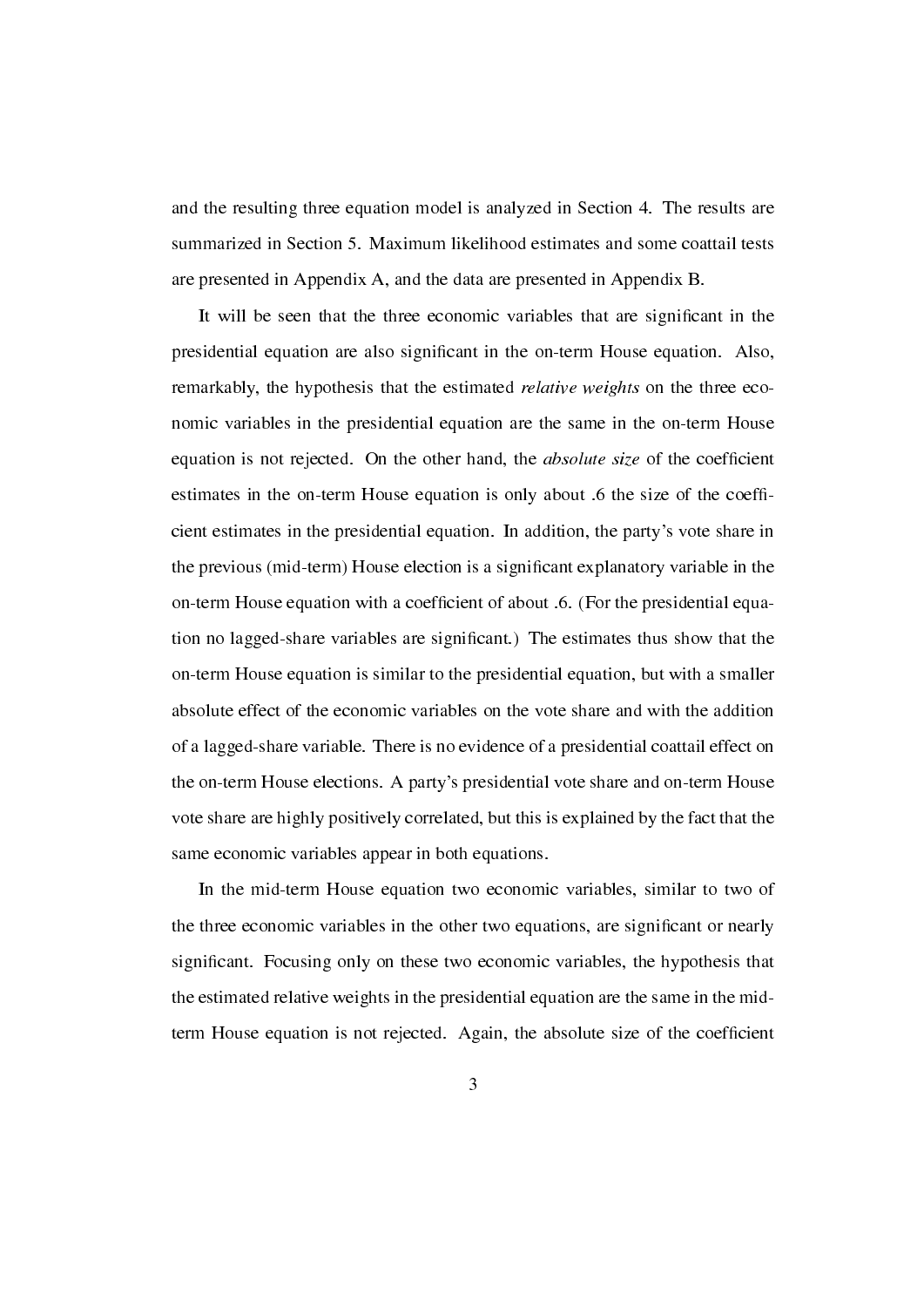estimates is smaller, about .5 the size of the coefficient estimates in the presidential equation. As in the on-term House equation, the party's vote share in the previous (on-term) House election is a signicant variable in the mid-term House equation. It has a coefficient estimate of about .75. In addition, the party's vote share in the previous presidential election is a signicant variable in the mid-term House equation, with a negative coefcient estimate of about *−*.35. The estimates thus show that the economy also matters for mid-term House elections, as does the party's previous performances in both the House and presidential elections. Doing well in the previous on-term election in the House helps a party's performance in the next mid-term House election, whereas doing well in the previous presidential election hurts. It is argued in Section 3 that the most likely explanation of this negative effect is that, other things equal, voters like balance.

It will also be seen that the hypothesis that the on-term and mid-term House equations are the same is strongly rejected by the data, as is the hypothesis that the presidential equation and either of the House equations are the same. These rejections thus suggest that constraining the coefficients in any pair of equations to be the same is problematic. Kramer (1971) in his classic paper constrained the coefficients in his equation explaining the presidential vote to be the same as the coefcients in his equation explaining the congressional vote. He found that the presidential vote was not very responsive to economic conditions, which, as discussed in Fair (1978), may have been due to this constraint. Erickson (1990, pp. 394395) also argues that pooling mid-term and on-term House elections is a misspecication. Of the papers mentioned above, Erikson (1990), Jacobson (1990) and Lynch (2002) deal only with mid-term elections and so don't impose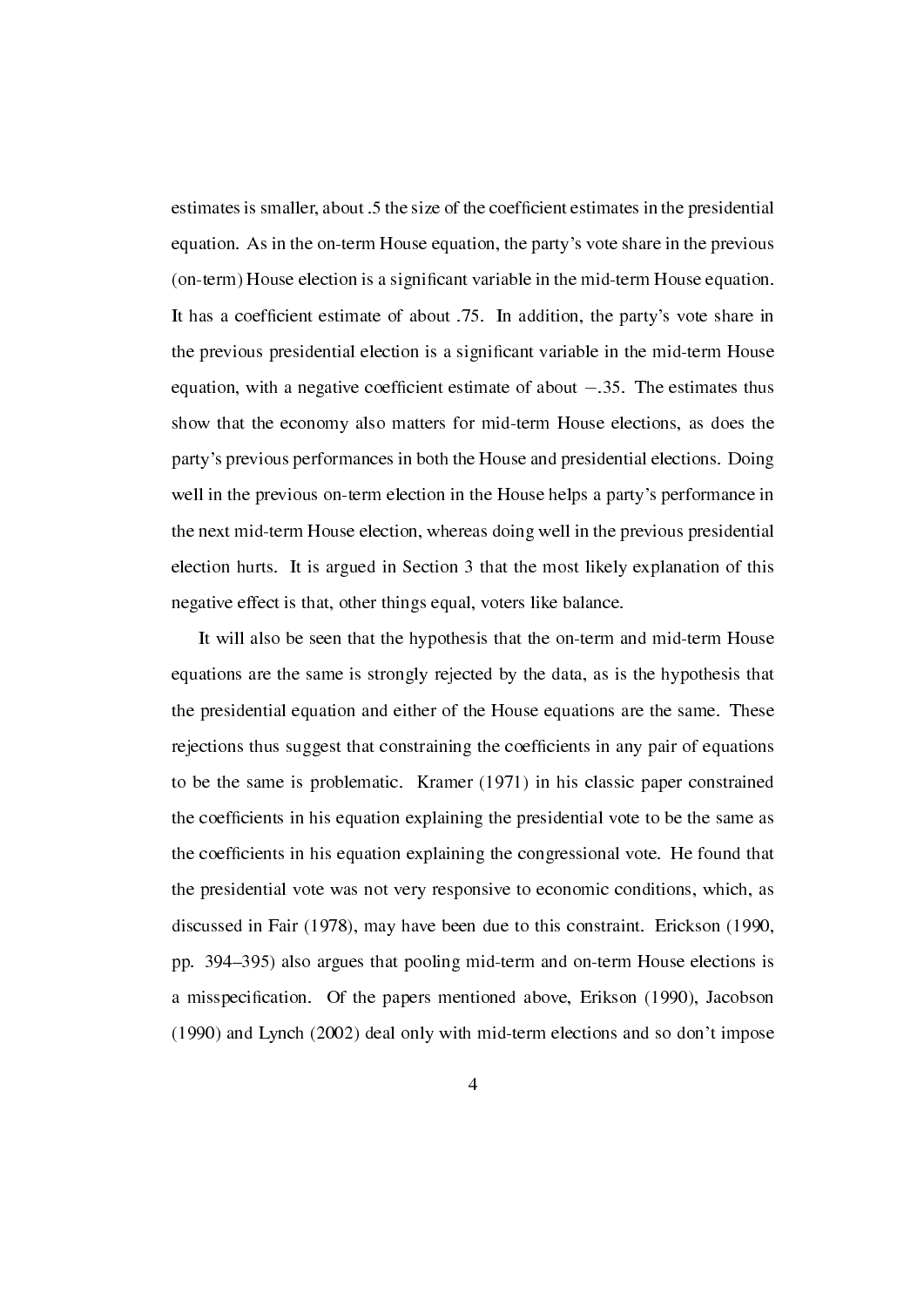any constraints. Kiewiet and Udell (1998) present only estimates for the case in which the on-term and mid-term House equations are constrained to have the same coefficients, although their F tests generally reject the hypothesis that the coefficients are the same. Alesina and Rosenthal (1989) are unusual in presenting estimates for both the House and the Senate, but their House equation treats both the on-term and mid-term elections the same. Grier and McGarrity (2002) also combine the on-term and mid-term House elections except for adding a dummy variable that is one in on-term elections and zero in mid-term elections.

### 2 Theory

#### Presidential Equation

The following is a review of the theoretical framework in Fair (1978), modified slightly to be able to deal with House elections at the end of this section. Consider a presidential election. Assume that there are only two political parties, Democratic (D) and Republican (R), and consider a presidential election held at time *t*. (An election held at time *t* will be referred to as election *t*.) Let  $U_{it}^D$  denote voter *i*'s expected future utility if the Democratic candidate is elected, and let  $U_{it}^R$  denote the same thing if the Republican candidate is elected. These expectations should be considered as being made at time *t*. Let *Vit* be a variable that is equal to 1 if voter *i* votes for the Democratic candidate and to 0 if voter *i* votes for the Republican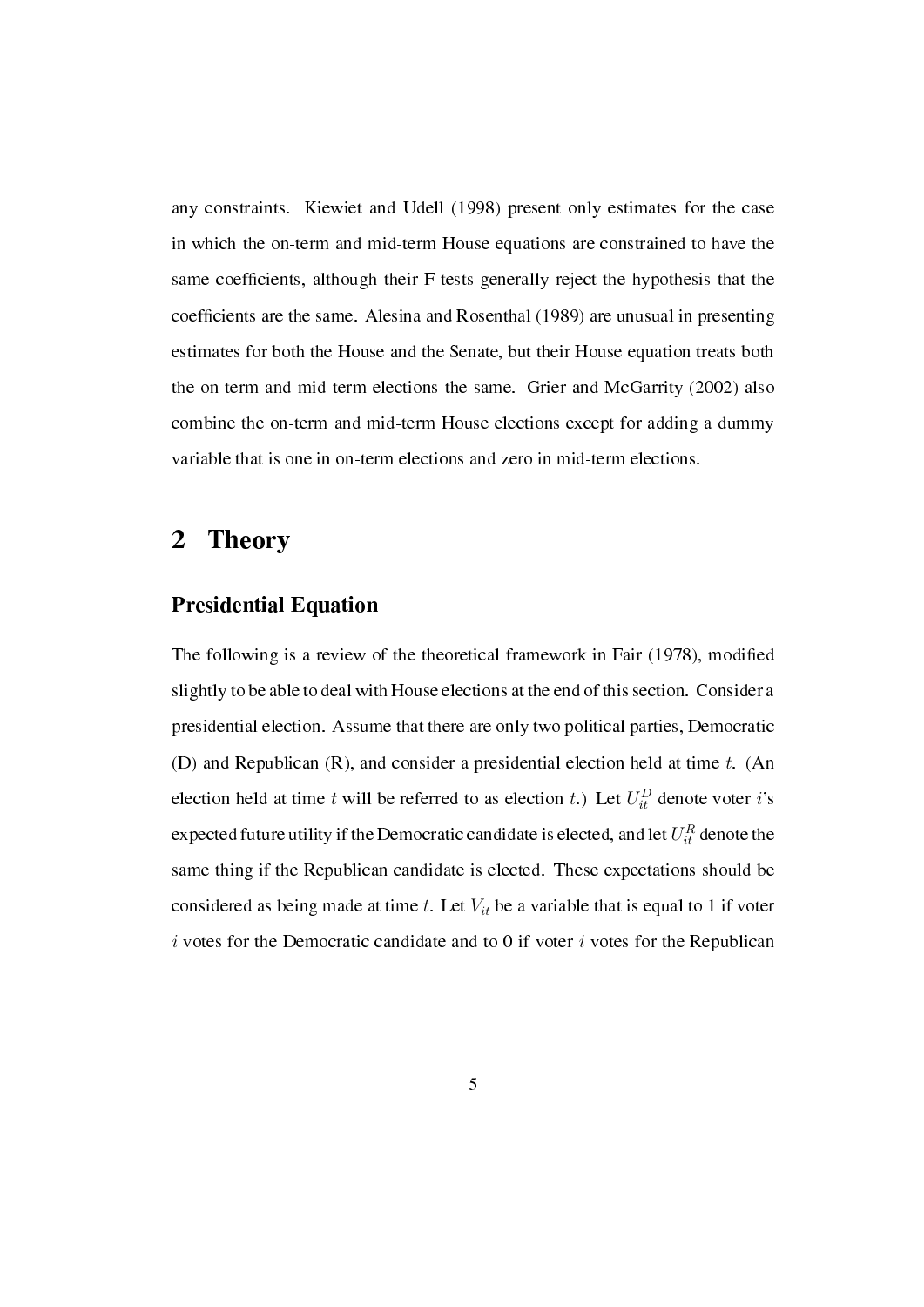candidate. The first main postulate of the model is that

$$
V_{it} = \begin{cases} 1 & \text{if } U_{it}^{D} > U_{it}^{R} \\ 0 & \text{otherwise} \end{cases}
$$
 (1)

Equation (1) states that voter *i* votes for the candidate that gives him or her the highest expected future utility.

Let *td*1 denote the last election from *t* back that the Democratic party was in power; let *td*2 denote the second-to-last election from *t* back that the Democratic party was in power; let*tr*1 and *tr*2 denote the same things for the Republican party; and let *M<sup>j</sup>* denote some measure of economic performance of the party in power during the four years<sup>1</sup> prior to election *j*. If the Democratic party was in power at time *t*, then *td*1 is equal to *t*; otherwise  $tr1$  is equal to *t*. Also, let  $DPER_t^D$ be equal to 1 if a Democratic incumbent is running again and 0 otherwise, and let  $DPER<sub>t</sub><sup>R</sup>$  be equal to 1 if a Republican incumbent is running again and 0 otherwise. Finally, let  $DUR_t^D$  denote a duration variable that is 1 if the Democratic party has been in power for two consecutive terms,  $1 + k$  if three consecutive terms,  $1 +$ 2*k* if four consecutive terms, and so on, and 0 otherwise, and let  $DUR_t^R$  denote the similar variable for the Republican party. *k* is chosen in the empirical work on best-fitting grounds. The value chosen was 0.25, although the results are not sensitive to alternative values like 0.00 and 0.50. The second main postulate of the model is that

$$
U_{it}^{D} = \xi_{it}^{D} + \beta_1 \frac{M_{td1} - M^*}{(1 + \rho)^{t - td1}} + \beta_2 \frac{M_{td2} - M^*}{(1 + \rho)^{t - td2}} + \gamma_1 DPER_t^D + \gamma_2 DUR_t^D \tag{2}
$$

<sup>&</sup>lt;sup>1</sup> Actually, not quite four years, since elections are held in early November. In the empirical work, data for the fourth quarter of the fourth year are not used in the measures of performance.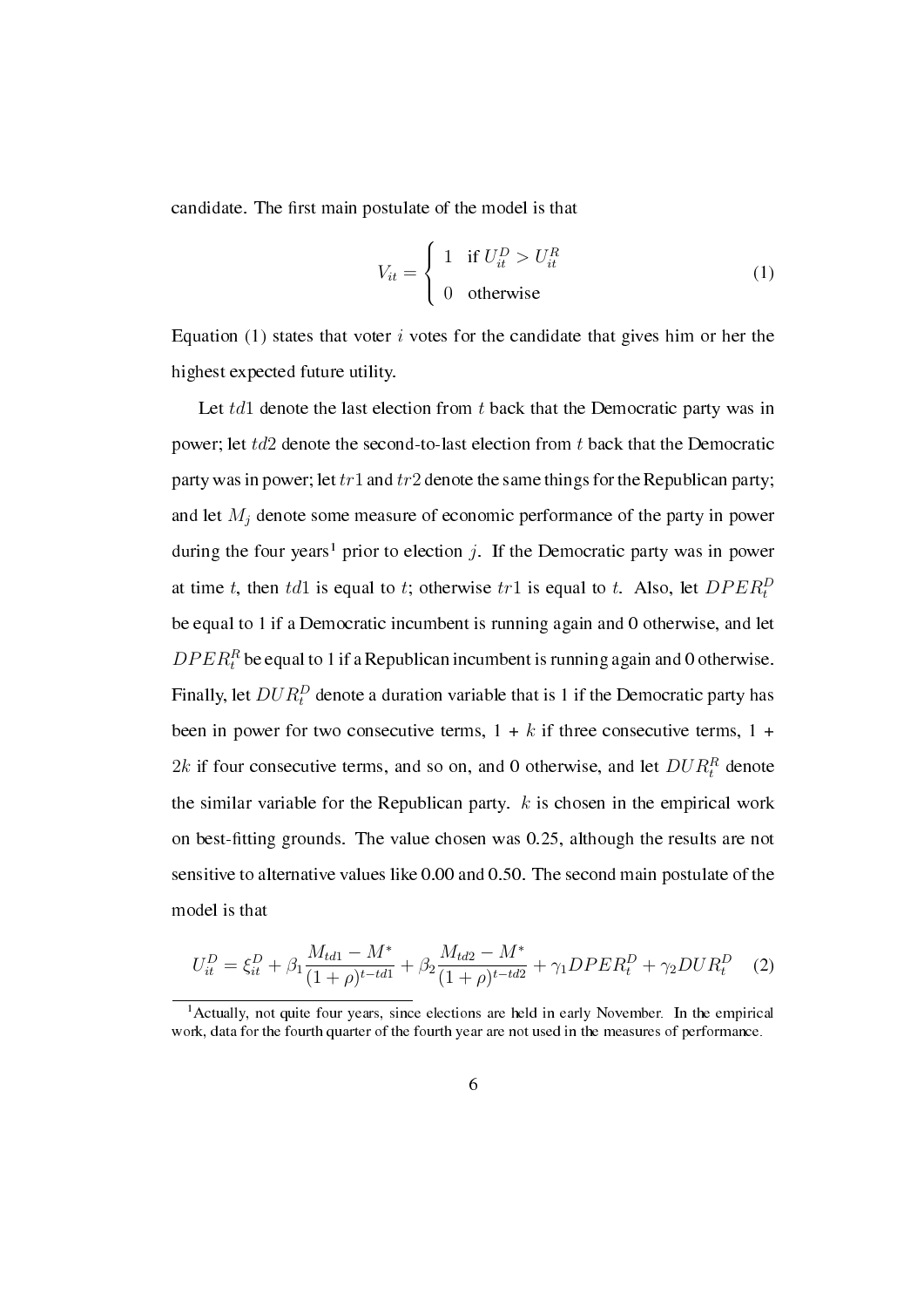$$
U_{it}^{R} = \xi_{it}^{R} + \beta_3 \frac{M_{tr1} - M^*}{(1 + \rho)^{t - tr1}} + \beta_4 \frac{M_{tr2} - M^*}{(1 + \rho)^{t - tr2}} + \gamma_1 DPER_t^R + \gamma_2 DUR_t^R \tag{3}
$$

where  $\beta_1$ ,  $\beta_2$ ,  $\beta_3$ ,  $\beta_4$ ,  $\gamma_1$ , and  $\gamma_2$  are unknown coefficients and  $\rho$  is an unknown discount rate. The  $\xi_{it}^D$  and  $\xi_{it}^R$  variables are specific to voter *i* for election *t* and are assumed not to depend on any of the other variables. *M<sup>∗</sup>* is (in the voters' minds) the "normal" or "neutral" value of  $M$ . It is assumed to be the same across elections. As discussed below,  $\gamma_1$  is expected to be positive and  $\gamma_2$  is expected to be negative.

Equations (2) and (3) determine how expectations are formed, and, as discussed in Fair (1978), they are general enough to incorporate the theories of Downs (1957), Kramer (1971), and Stigler (1973). Kramer's theory is a special case, where  $\rho = \infty$ and  $\beta_1 = \beta_3$ . In Stigler's theory voters weight both recent and past periods, but recent periods more, which corresponds to a positive (but not infinite) value of *ρ*. Downs' theory is probably best characterized as one in which voters acquire more information than Kramer assumes, but less that Stigler assumes. Thus, for example,  $\beta_2$  and  $\beta_4$  might be zero for Downs but not for Stigler.

The *DP ER* and *DUR* variables in equations (2) and (3) are picking up opposite effects. The duration variable says that expected future utility under an incumbent party is lower, other things being equal, the longer has the party been in power. The person variable says that expected future utility under an incumbent party is higher, other things being equal, if the President himself (himself so far) is running again. In the first case a lack of variety decreases utility—a party wears out its welcome—and in the second case it increases it—a President himself is a familiar figure and this may add to expected future utility. It will be seen that both of these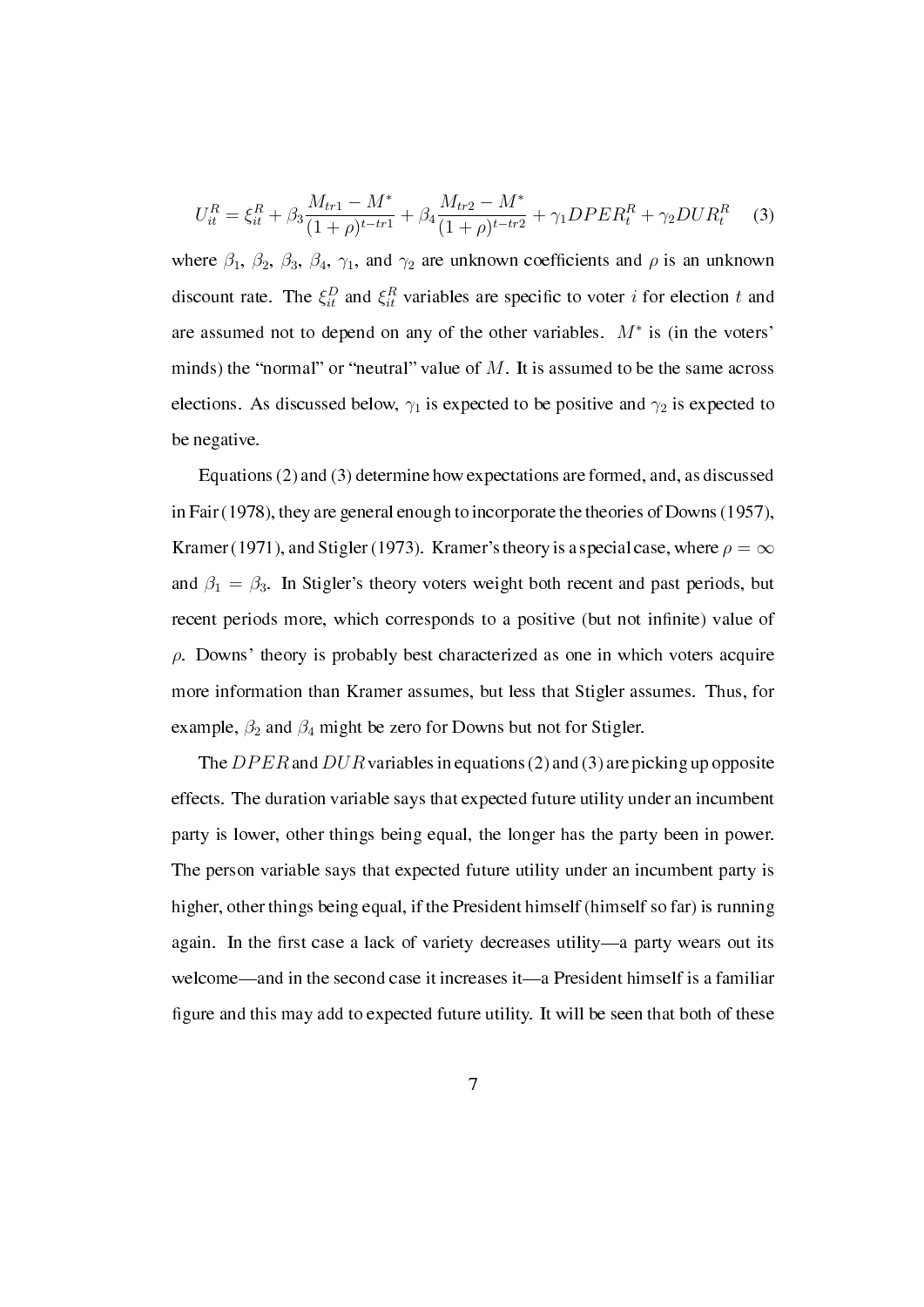variables are signicant in the presidential vote equation, with opposite signs.

Three further "aggregation" assumptions are needed to allow an aggregate voting equation to be estimated. The first is that the coefficients  $\beta_1$ ,  $\beta_2$ ,  $\beta_3$ ,  $\beta_4$ ,  $\gamma_1$ ,  $\gamma_2$ , and  $\rho$  in equations (2) and (3) are the same for all voters and that all voters use the same measure of performance and the same value of *M<sup>∗</sup>* . Differences across voters are reflected only in the  $\xi_{it}^D$  and  $\xi_{it}^R$  variables. Let

$$
\psi_{it} = \xi_{it}^{R} - \xi_{it}^{D}
$$
(4)  

$$
q_{t} = \beta_{1} \frac{M_{td1} - M^{*}}{(1 + \rho)^{t - td1}} + \beta_{2} \frac{M_{td2} - M^{*}}{(1 + \rho)^{t - td2}} - \beta_{3} \frac{M_{tr1} - M^{*}}{(1 + \rho)^{t - tr1}} - \beta_{4} \frac{M_{tr2} - M^{*}}{(1 + \rho)^{t - tr2}} + \gamma_{1} DPER_{t} + \gamma_{2} DUR_{t}
$$
(5)

where  $DPER_t = DPER_t^D - DPER_t^R$  and  $DUR_t = DUR_t^D - DUR_t^R$ . Then under this first assumption and using equations  $(2)$  and  $(3)$ , equation  $(1)$  can be written:

$$
V_{it} = \begin{cases} 1 & \text{if } q_t > \psi_{it} \\ 0 & \text{otherwise} \end{cases}
$$
 (6)

The second aggregation assumption is that  $\psi_{it}$  is evenly distributed across voters in each election between  $a + \delta_t$  and  $b + \delta_t$ , where  $a < 0$  and  $b > 0$ .  $\delta_t$  is specific to election *t*, but *a* and *b* are constant across all elections. The third aggregation assumption is that there are an infinite number of voters in each election. The last two assumptions imply that  $\psi_t$  is uniformly distributed between  $a + \delta_t$  and  $b + \delta_t$ , where the *i* subscript is now dropped from  $\psi_{it}$ . The probability density function for  $\psi_t$ , denoted  $f(\psi_t)$ , is

$$
f(\psi_t) = \begin{cases} \frac{1}{b-a} & \text{for } a + \delta_t < \psi_t < b + \delta_t \\ 0 & \text{otherwise} \end{cases}
$$
 (7)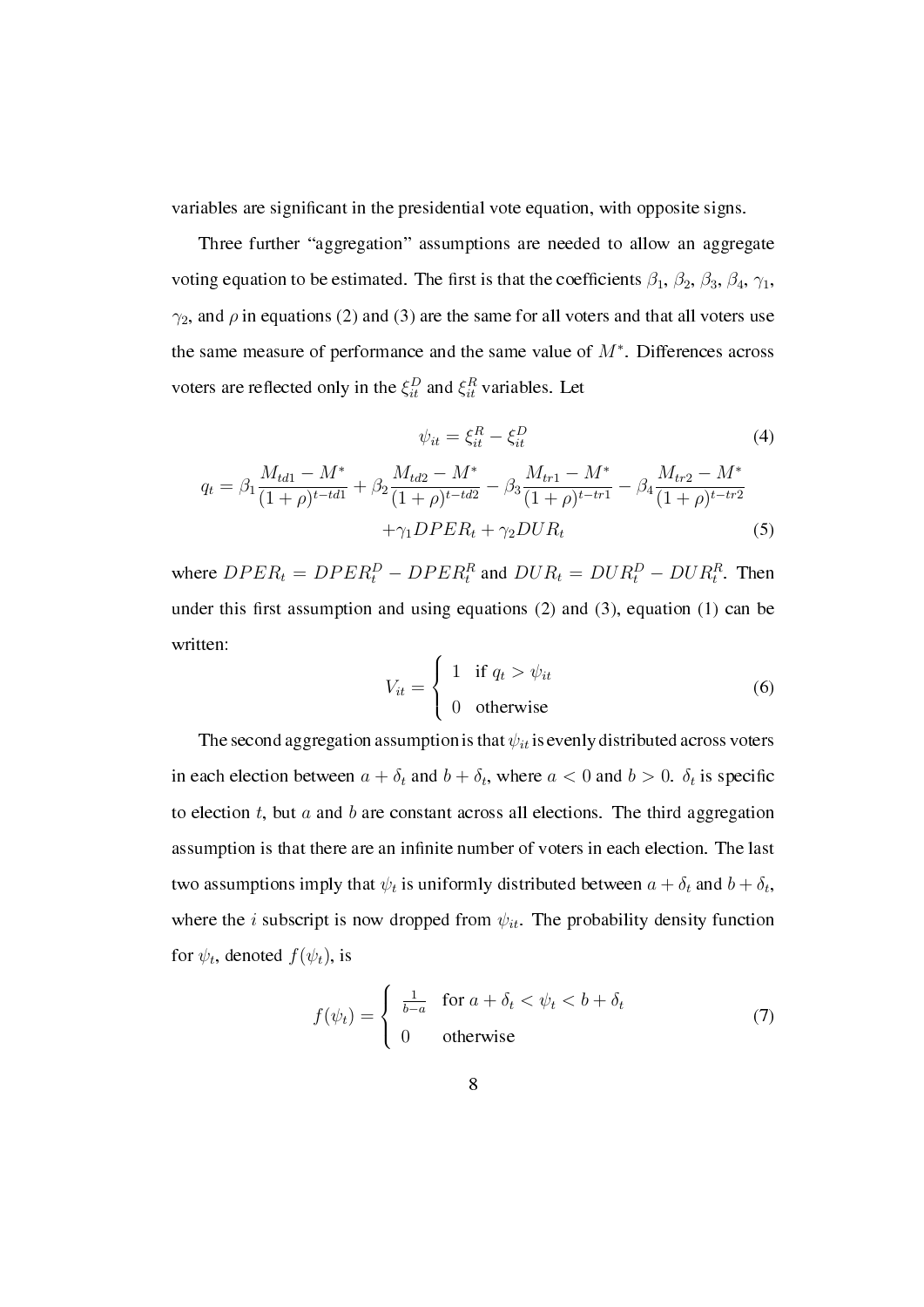The cumulative distribution function for  $\psi_t$ , denoted  $F(\psi_t)$ , is

$$
F(\psi_t) = \begin{cases} 0 & \text{for } \psi_t \le a + \delta_t \\ \frac{\psi_t - a - \delta_t}{b - a} & \text{for } a + \delta_t < \psi_t < b + \delta_t \\ 0 & \text{for } \psi_t \ge b + \delta_t \end{cases} \tag{8}
$$

Let  $V_t$  denote the Democratic share of the two-party vote in election  $t$ . From the above assumptions,  $V_t$  is equal to the probability that  $\psi_t$  is less than or equal to  $q_t$ . The probability that  $\psi_t$  is less than or equal to  $q_t$  is merely the cumulative distribution function evaluated at  $q_t$ , so that<sup>2</sup>

$$
V_t = -\frac{a}{b-a} + \frac{q_t}{b-a} - \frac{\delta_t}{b-a} \tag{9}
$$

It will be convenient to rewrite equation (9) as

$$
V_t = \lambda_0 + \lambda_1 q_t + \epsilon_t \tag{10}
$$

where  $\lambda_0 = -a/(b-a)$ ,  $\lambda_1 = 1/(b-a)$ , and  $\epsilon_t = -\delta_t/(b-a)$ . Finally, combining equations (5) and (10) yields:

$$
V_t = \lambda_0 + \lambda_1 \beta_1 \frac{M_{td1} - M^*}{(1 + \rho)^{t - td1}} + \lambda_1 \beta_2 \frac{M_{td2} - M^*}{(1 + \rho)^{t - td2}} - \lambda_1 \beta_3 \frac{M_{tr1} - M^*}{(1 + \rho)^{t - tr1}} -\lambda_1 \beta_4 \frac{M_{tr2} - M^*}{(1 + \rho)^{t - tr2}} + \lambda_1 \gamma_1 DPER_t + \lambda_1 \gamma_2 DUR_t + \epsilon_t
$$
 (11)

Given assumptions about the measure of performance and about  $\epsilon_t$ , equation (11) can be estimated.

To review the theory,  $\psi_{it}$  in equation (4) is the Republican "bias," positive or negative, for voter  $i$  for election  $t$ .  $q_t$  in equation (5) is the difference in expected

<sup>&</sup>lt;sup>2</sup>If  $\psi_t$  is normally distributed rather than uniformly distributed, then  $V_t$  in equation (9) is no longer a linear function of *qt*. However, since *V<sup>t</sup>* only varies between about 0.35 and 0.65, *V<sup>t</sup>* will be approximately linear in  $q_t$  over its relevant range if  $\psi_t$  is normally distributed.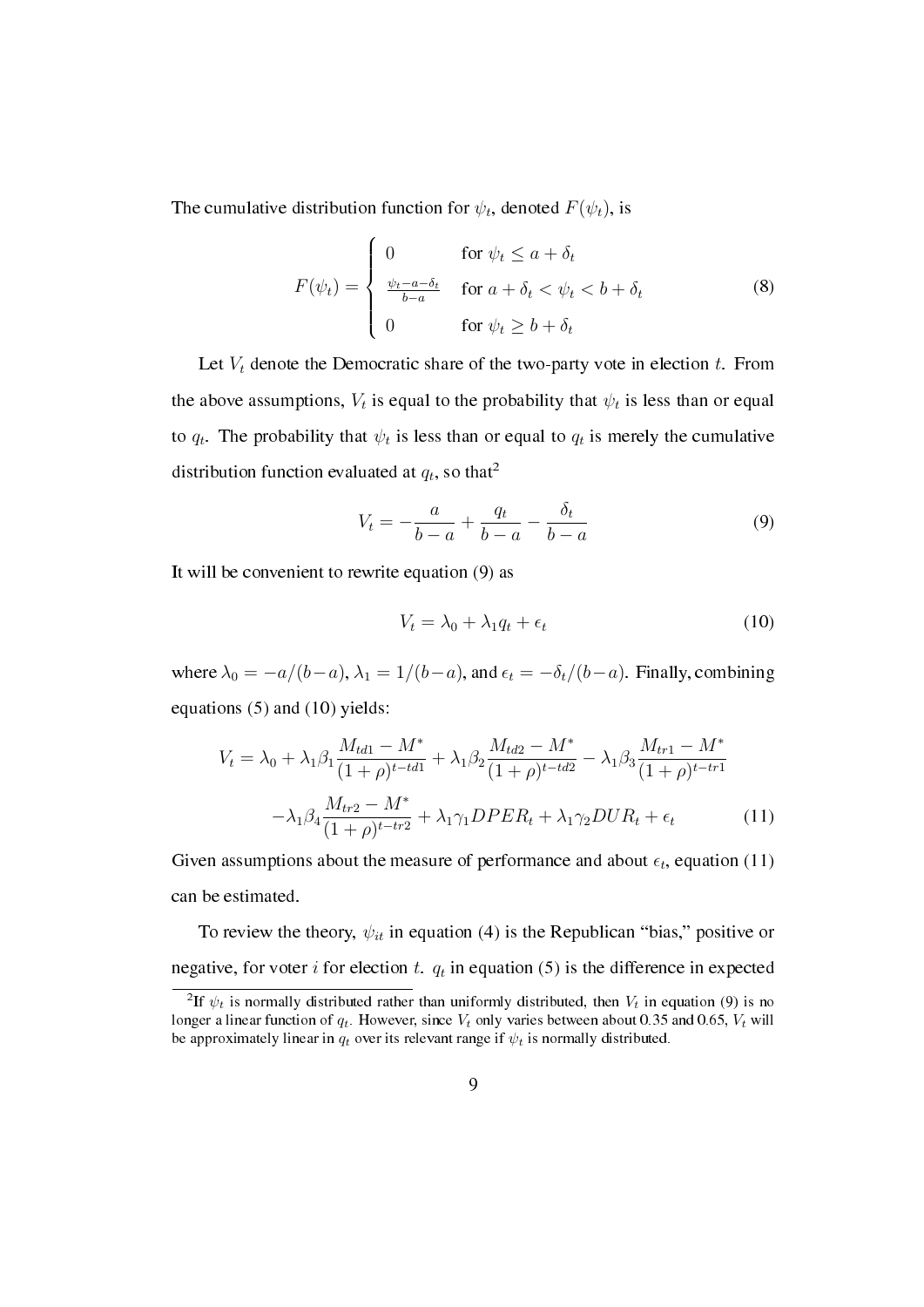future utility for each voter between the Democratic and Republican candidates from the economic measures and the *DP ER* and *DUR* variables. Equation (6) says that voter *i* votes for the Democratic candidate if  $q_t$  exceeds  $\psi_{it}$  and for the Republican candidate otherwise. Equation (7) then states how the Republican bias is distributed across voters in election  $t$ . If, for example,  $\delta_t$  is randomally distributed across elections, then the bias is randomally distributed across elections. The bias is zero for election *t* if  $a = -b$  and  $\delta_t = 0$ .

Note that the right hand side variables in equations (2) and (3) are meant to be causal—to directly affect expected future utility. They are not simply meant to be correlated with expected future utility. For example, a survey of voters asking them how they think the president is doing or how they plan to vote is likely to be correlated with their expected future utility under each party, but it is not that their answers directly affect their expected future utility. Their answers are just reflecting it. Survey variables are thus not appropriate for the theory.

In the empirical work in Fair (1978), which considered only presidential elections, the hypothesis that  $\beta_1 = \beta_3$  was tested and not rejected. In addition, the estimates of  $\rho$  were very large, and for practical purposes they were infinite. The results thus supported Kramer's (1971) theory over those of Downs (1957) and Stigler (1973). If  $\beta_1 = \beta_3$  and  $\rho$  is infinite, equation (11) becomes<sup>3</sup>

$$
V_t = \lambda_0 + \lambda_1 \beta_1 (M_t - M^*) I_t + \lambda_1 \gamma_1 DPE R_t + \lambda_1 \gamma_2 D U R_t + \epsilon_t \tag{12}
$$

where *I<sup>t</sup>* equals 1 if there is a Democratic incumbent and *−*1 if there is a Republican incumbent.

<sup>&</sup>lt;sup>3</sup>If  $\rho$  is infinite, the  $M_{td2}$  and  $M_{tr2}$  terms in equation (11) drop out.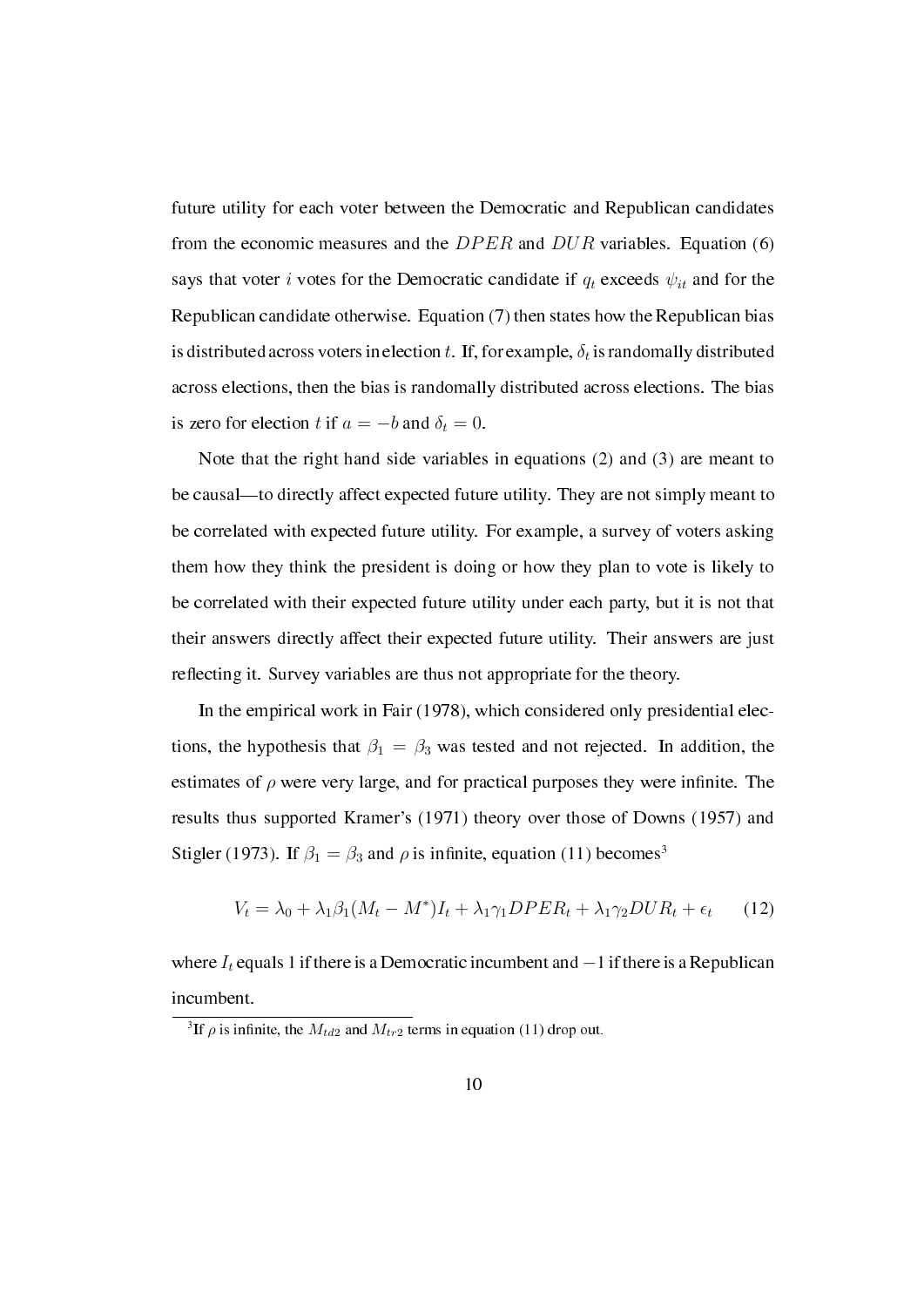Finally, nothing precludes there being more than one measure of performance. Assume that  $M_t$  is a linear function of three economic variables:

$$
M_t - M^* = \omega_1 (M_{1t} - M_1^*) + \omega_2 (M_{2t} - M_2^*) + \omega_3 (M_{3t} - M_3^*)
$$
 (13)

Substituting (13) into (12) then yields:

$$
V_t = \alpha_0 + \alpha_1 M_{1t} I_t + \alpha_2 M_{2t} I_t + \alpha_3 M_{3t} I_t + \alpha_4 DPER_t + \alpha_5 DUR_t + \alpha_6 I_t + \epsilon_t
$$
 (14)

where  $\alpha_0 = \lambda_0$ ,  $\alpha_1 = \lambda_1 \beta_1 \omega_1$ ,  $\alpha_2 = \lambda_1 \beta_1 \omega_2$ ,  $\alpha_3 = \lambda_1 \beta_1 \omega_3$ ,  $\alpha_4 = \lambda_1 \gamma_1$ ,  $\alpha_5 = \lambda_1 \gamma_2$ , and  $\alpha_6 = -(\lambda_1\beta_1\omega_1M_1^* + \lambda_1\beta_1\omega_2M_2^* + \lambda_1\beta_1\omega_3M_3^*$ . Equation (14) is the equation that is estimated in the next section for presidential elections.

#### House Equations

Consider first the on-term House elections. If it is the case that voters praise or blame the party in power in the White House for the economy, then the above theory can with one exception carry over directly to the on-term House elections, where the "party in power" means the party in the White House. The exception is the question of how to incorporate the possibility that a party's vote share in the previous House election has an effect on its vote share in the current House election.

One way to do this is to assume that  $\delta_t$  depends on the previous vote share:

$$
\delta_t = \theta_0 + \theta_1 (V_{t-2}^{cc} - 50) + \eta_t \quad , \quad \theta_1 < 0 \tag{15}
$$

where  $V_{t-2}^{cc}$  is the Democratic share of the two-party vote in the previous mid-term House election.<sup>4</sup> Remember that  $\delta_t$  reflects how the Republican bias is distributed

<sup>&</sup>lt;sup>4</sup>Subtracting 50 in equation (15) only affects the estimate of the constant term. Otherwise, the estimated equation is exactly the same.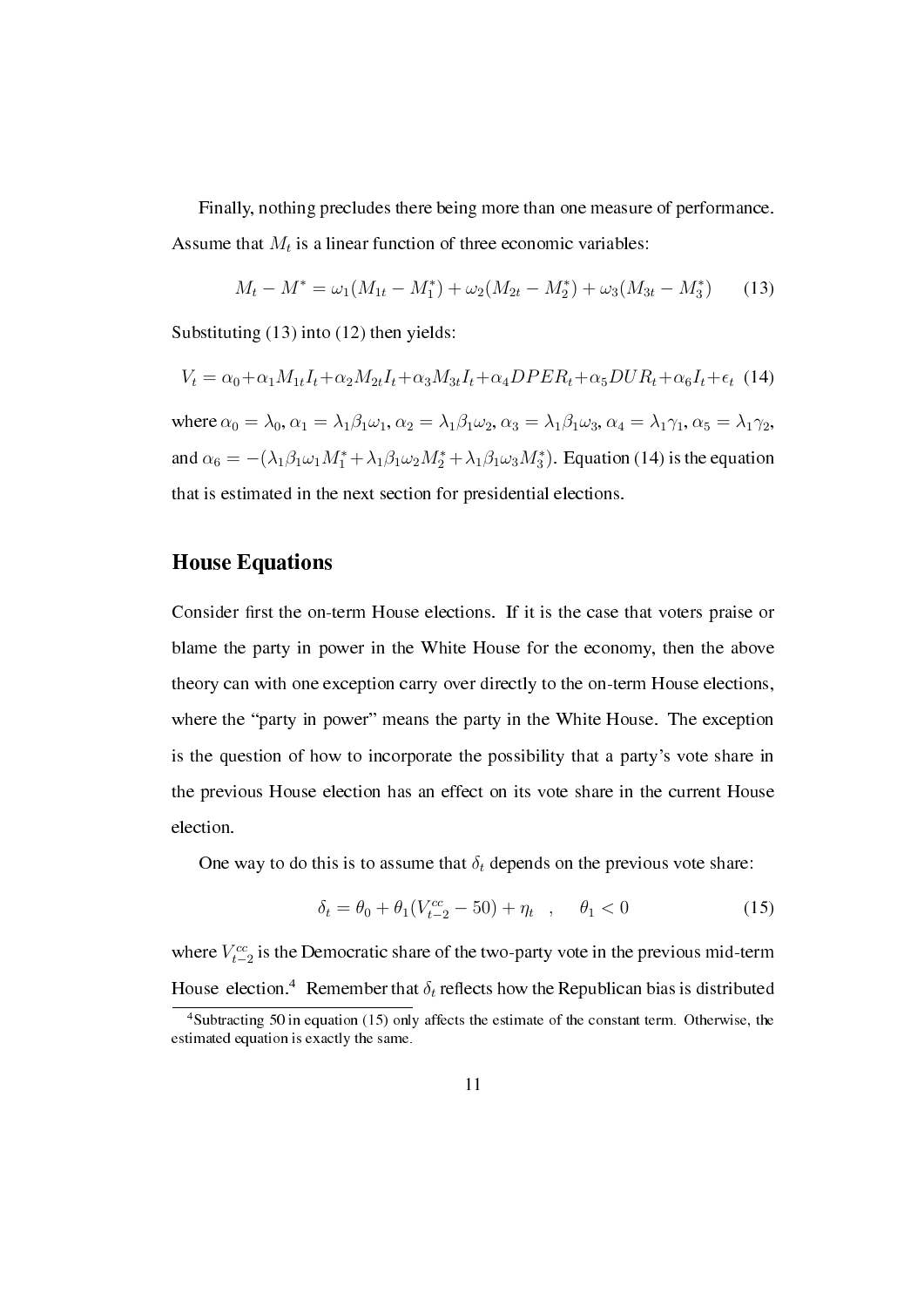across voters in election *t*, and so equation (15) says that the Republican bias as it relates to the House depends on the previous results for the House. If  $\theta_1$  is negative, then equation (15) says that the Republican bias in the current on-term House election depends negatively on the Democratic party's performance in the previous mid-term House election.

Without considering the lagged vote share variable and under the assumptions that  $\beta_1 = \beta_3$  and that  $\rho$  is infinite, equation (14) is relevant for the on-term House elections, where the left-hand-side variable is the Democratic share of the two-party on-term House vote. In the theory just realize that "candidate" means candidate for representative rather than for president and that all voters in the country are included in the distribution of the Republican bias variable,  $\psi_{it}$ . Postulating that  $\delta_t$ is determined as in equation (15) has the effect of simply adding  $V_{t-2}^{cc}$  to the right hand side of equation (14). Since  $\epsilon_t = -\delta_t/(b-a)$ , equation (15) can be solved for  $\epsilon_t$  and this expression substituted into equation (14). Equation (14) is the same except that the constant term is now  $\alpha_0 - \theta_0/(b-a) + 50\theta_1/(b-a)$ , the coefficient on  $V_{t-2}^{cc}$  is  $-\theta_1/(b-a)$ , and the error term is  $-\eta_t/(b-a)$ . Since  $\theta_1$  is negative, the coefficient on  $V_{t-2}^{cc}$  is positive. Equation (14) as so modified is the equation that is estimated in the next section for the on-term House elections.

Consider now the mid-term House elections. Again, if it is the case that voters praise or blame the party in power in the White House for the economy, then the above theory can be carried over, although the time period for the measure of performance is different. For presidential and on-term House elections the time period is the 15 quarters prior to the election, whereas for mid-term House elections the time period since the new (or re-elected) president has taken over is only 7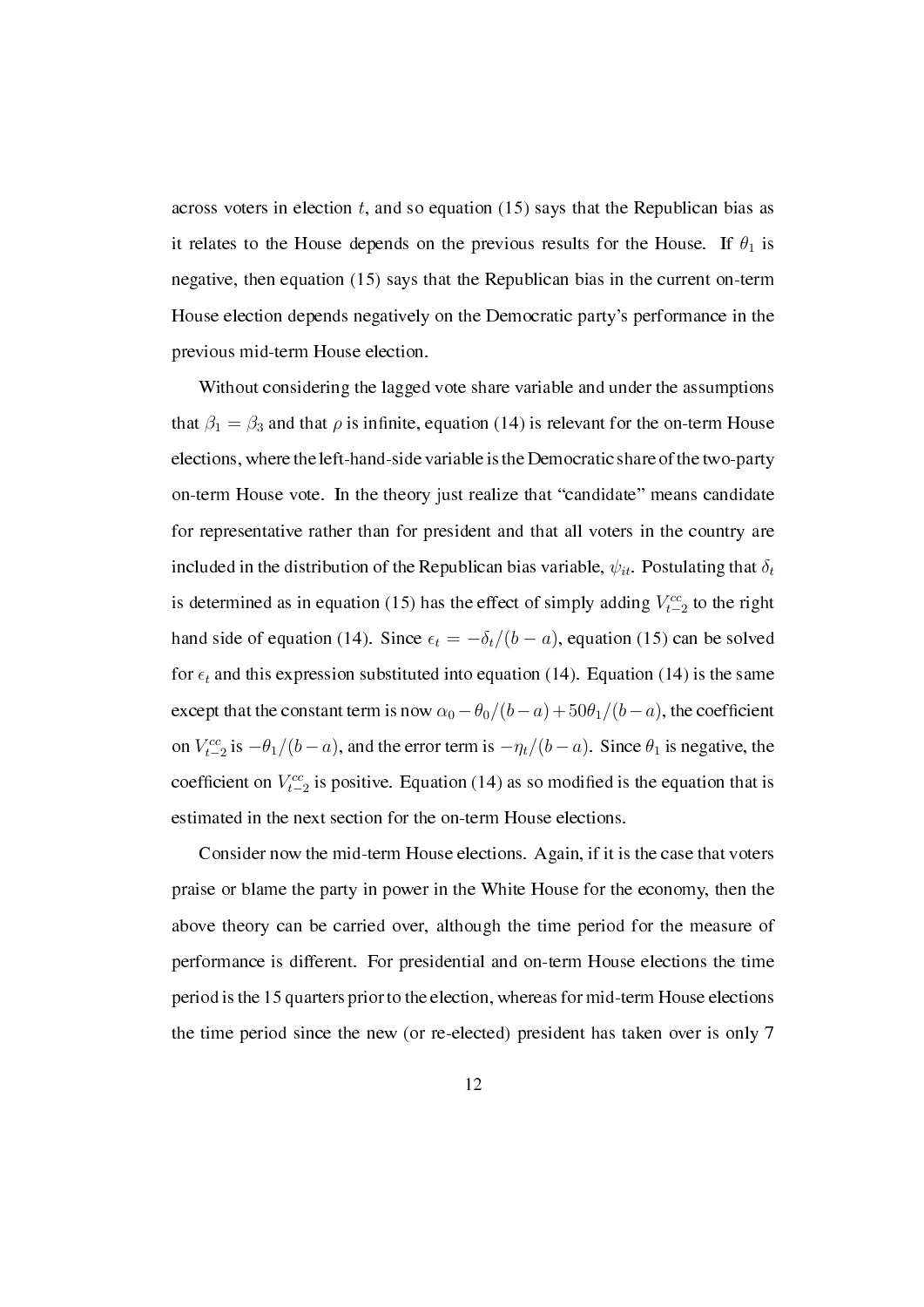quarters. Also, the variable *DP ER* is not relevant because there is no presidential election at the same time. Regarding possible effects of previous vote shares, if a party's vote shares in both the previous presidential election and the previous on-term House election affect the party's vote share in the current mid-term House election, this can be incorporated into the theory by assuming that

$$
\delta_t = \phi_0 + \phi_1 (V_{t-2}^c - 50) + \phi_2 (V_{t-2}^p - 50) + \mu_t \quad , \quad \phi_1 < 0, \quad \phi_2 > 0,\tag{16}
$$

where  $V_{t-2}^c$  is the Democratic share of the two-party vote in the previous on-term House election and  $V_{t-}^p$ *t−*2 is the Democratic share of the two-party vote in the previous presidential election.

Without considering the lagged vote share variables, equation (14) is also relevant for the mid-term House elections, where the left-hand-side variable is the Democratic share of the two-party mid-term House vote. Also, the *DP ER* variable is dropped, and the time period for the economic variables is just the first 7 quarters of an administration, not the first 15. Postulating that  $\delta_t$  is determined as in equation (16) has the effect of simply adding  $V_{t-2}^c$  and  $V_{t-2}^p$ *t−*2 to the right hand side of equation (14). Again, since  $\epsilon_t = -\delta_t/(b-a)$ , equation (16) can be solved for  $\epsilon_t$ and this expression substituted into equation (14). Equation (14) is the same except that the constant term is now  $\alpha_0 - \phi_0/(b - a) + 50\phi_1/(b - a) + 50\phi_2/(b - a)$ , the coefficient on  $V_{t-2}^{cc}$  is  $-\phi_1/(b-a)$ , the coefficient on  $V_{t-2}^{p}$  $t_{t-2}^{p}$  is  $-\phi_2/(b-a)$ , and the error term is  $-\mu_t/(b-a)$ . Since  $\phi_1$  is negative, the coefficient on  $V_{t-2}^c$  is positive, and since  $\phi_2$  is positive, the coefficient on  $V_t^p$ . *t−*2 is negative. Equation (14) as so modied is the equation that is estimated in the next section for the mid-term House elections.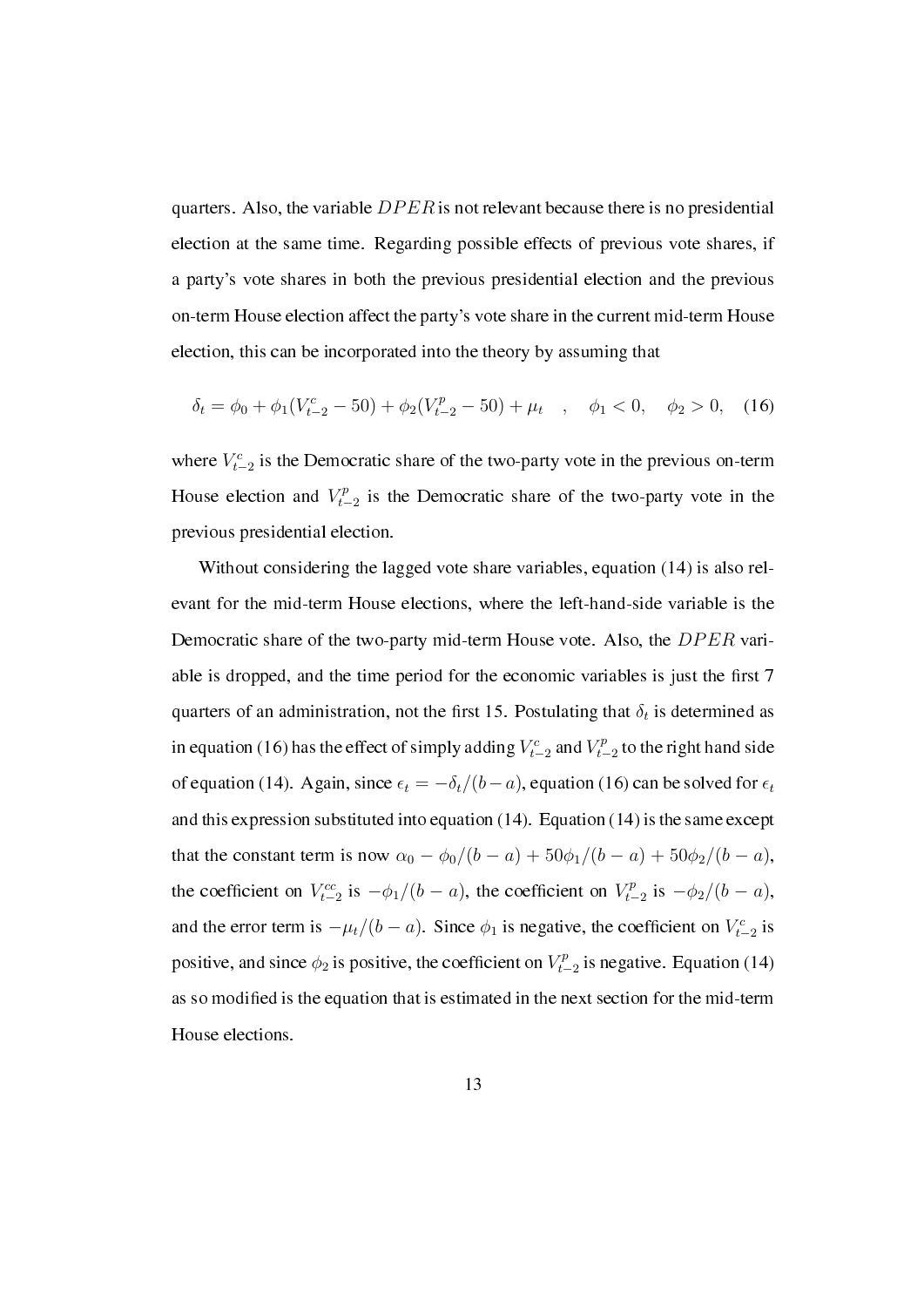### 3 Estimated Equations and Tests

#### The Presidential Equation

The variables that are used in the estimation work are listed in Table 1. The coef ficient estimates are presented in Table 2: there is one estimate for the presidential equation and two each for the on-term and mid-term House elections. Table 3 presents the predicted values and estimated residuals from these five regressions.

Consider first the presidential equation. The first economic variable,  $G$ , is the growth rate (at an annual rate) of real per capita GDP in the first three quarters of the election year. The second,  $P$ , is the absolute value of the inflation rate (at an annual rate) in the first 15 quarters of the administration. The third,  $Z$ , is the number of quarters in the first 15 in which the growth rate of per capital GDP exceeded 3.2 percent at an annual rate. There is thus one short horizon variable, *G*, and two that pertain to the entire period of the administration up to the time of the election, *P* and *Z*.

The variable  $Z$  is a "good news" variable in that it measures the number of quarters in the administration in which the growth rate was noticeably strong. There is some evidence from psychology experiments that people tend to remember extreme outcomes more than normal ones, and *Z* can be considered to be a measure of extreme positive growth outcomes. Like the value for  $k$  in the definition of  $DUR$ , the cutoff value of 3.2 percent for Z was chosen on best-fitting grounds. As discussed below, values of 2.7 and 3.7 gave similar results. A "bad news" variables was also tried, but it was not significant in any of the specifications.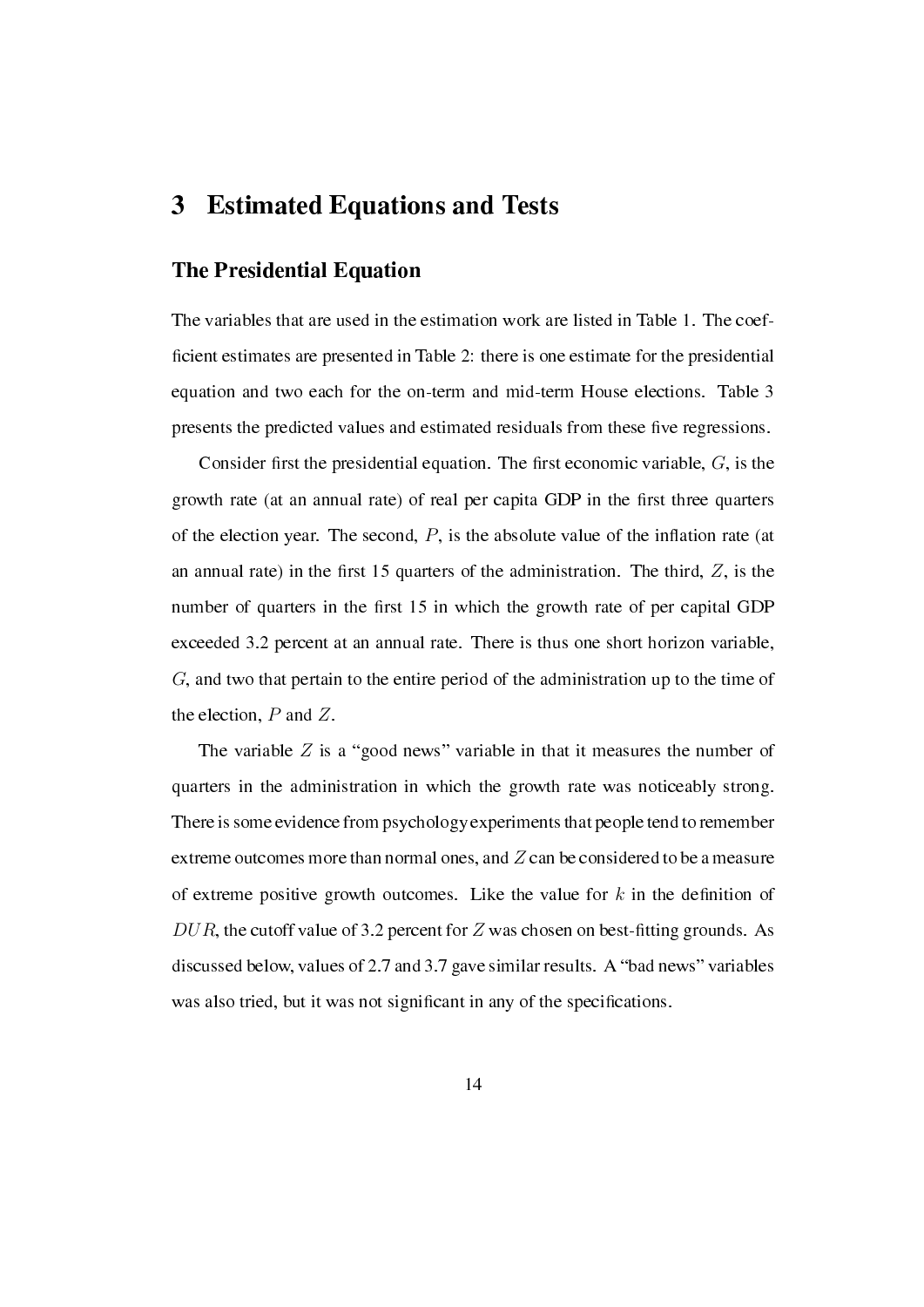| Table 1          |  |
|------------------|--|
| <b>Variables</b> |  |

| Variable   | <b>Definition</b>                                                                                                                                                                                                                                                                                                                                                                                                       |
|------------|-------------------------------------------------------------------------------------------------------------------------------------------------------------------------------------------------------------------------------------------------------------------------------------------------------------------------------------------------------------------------------------------------------------------------|
| $V^p$      | Democratic share of the two-party presidential vote.                                                                                                                                                                                                                                                                                                                                                                    |
| $V^c$      | Democratic share of the two-party on-term House vote.                                                                                                                                                                                                                                                                                                                                                                   |
| $V^{cc}$   | Democratic share of the two-party mid-term House vote.                                                                                                                                                                                                                                                                                                                                                                  |
| $\prime$   | 1 if there is a Democratic presidential incumbent at the time of the<br>election and $-1$ if there is a Republican presidential incumbent.                                                                                                                                                                                                                                                                              |
| DPER       | 1 if a Democratic presidential incumbent is running again, $-1$ if a<br>Republican presidential incumbent is running again, and 0 otherwise.                                                                                                                                                                                                                                                                            |
| DUR        | 0 if either party has been in the White House for one term, $1$ [-1] if<br>the Democratic [Republican] party has been in the White House for<br>two consecutive terms, $1.25$ [ $-1.25$ ] if the Democratic [Republican]<br>party has been in the White House for three consecutive terms, 1.50<br>$[-1.50]$ if the Democratic [Republican] party has been in the White<br>House for four consecutive terms, and so on. |
| <b>WAR</b> | 1 for the elections of 1918, 1920, 1942, 1944, 1946, and 1948, and 0<br>otherwise.                                                                                                                                                                                                                                                                                                                                      |
| G          | growth rate of real per capita GDP in the first three quarters of the<br>on-term election year (annual rate).                                                                                                                                                                                                                                                                                                           |
| $G^{cc}$   | growth rate of real per capita GDP in the first three quarters of the<br>mid-term election year (annual rate).                                                                                                                                                                                                                                                                                                          |
| P          | absolute value of the growth rate of the GDP deflator in the first 15<br>quarters of the administration (annual rate) except for 1920, 1944, and<br>1948, where the values are zero.                                                                                                                                                                                                                                    |
| $P^{cc}$   | absolute value of the growth rate of the GDP deflator in the first 7<br>quarters of the administration (annual rate) except for 1918, 1942,<br>and 1946, where the values are zero.                                                                                                                                                                                                                                     |
| Z          | number of quarters in the first 15 quarters of the administration in<br>which the growth rate of real per capita GDP is greater than 3.2 percent<br>at an annual rate except for 1920, 1944, and 1948, where the values<br>are zero.                                                                                                                                                                                    |
| $Z^{cc}$   | $\frac{15}{7}$ times number of quarters in the first 7 quarters of the administration<br>in which the growth rate of real per capita GDP is greater than 3.2<br>percent at an annual rate except for 1918, 1942, and 1946, where the<br>values are zero.                                                                                                                                                                |

• Sample period: 1916, 1920,  $\dots$ , 2004 for the  $V^p$  and  $V^c$  equations and 1918, 1922, *. . .* , 2006 for the *V cc* equation.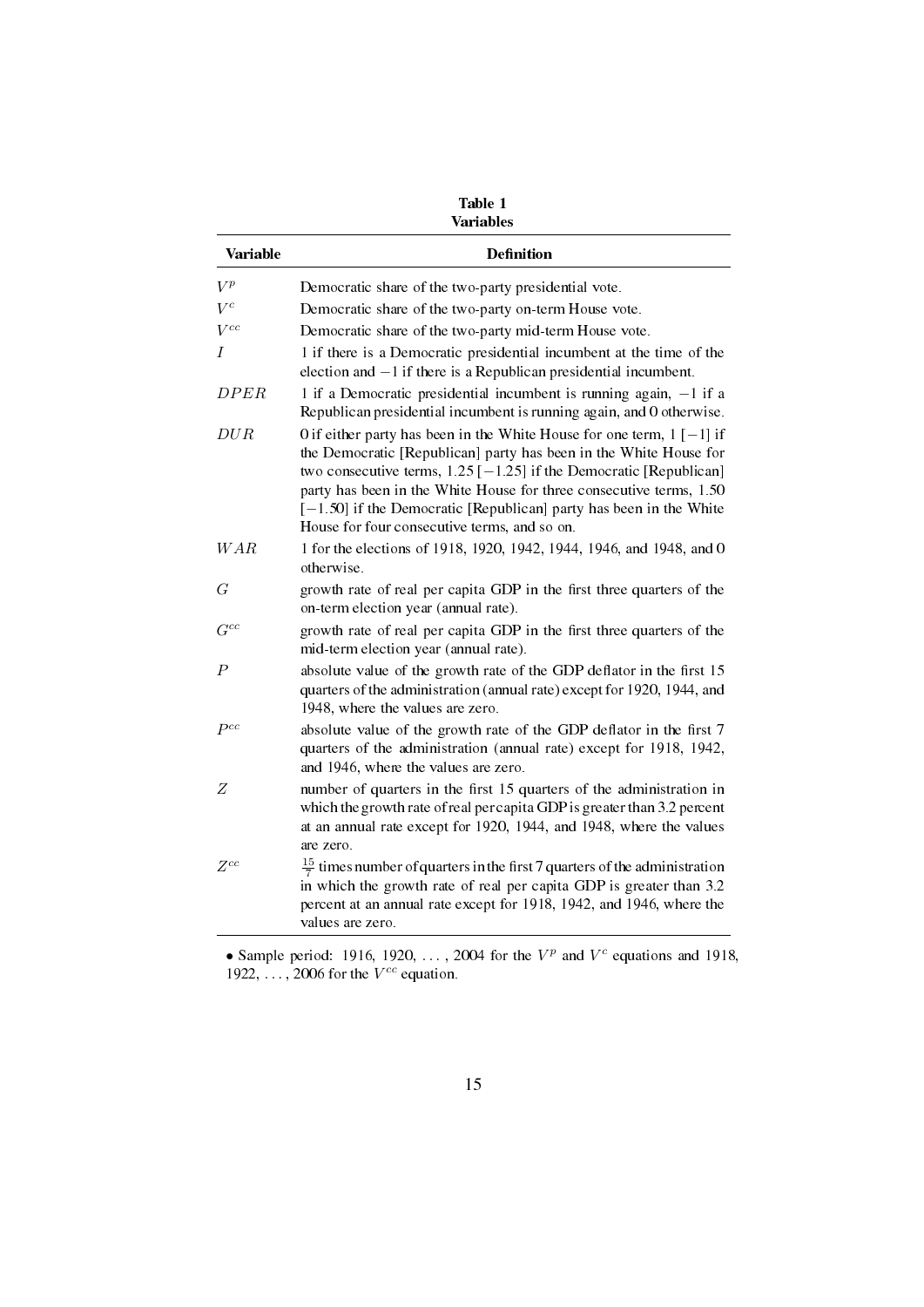| Esumated Equations              |                       |                       |                      |                       |                       |  |  |  |  |  |  |
|---------------------------------|-----------------------|-----------------------|----------------------|-----------------------|-----------------------|--|--|--|--|--|--|
|                                 | Eq. $1$<br>$V^p$      | Eq. $2$<br>$V^c$      | Eq. $2a$<br>$V^c$    | Eq. $3$<br>$V^{cc}$   | Eq. 3a<br>$V^{cc}$    |  |  |  |  |  |  |
| <i>Index</i>                    |                       |                       | 0.584<br>(6.89)      |                       | 0.528<br>(2.42)       |  |  |  |  |  |  |
| $G \cdot I$                     | 0.680<br>(6.14)       | 0.413<br>(4.11)       | 0.397                |                       |                       |  |  |  |  |  |  |
| $P \cdot I$ or $P^{cc} \cdot I$ | $-0.657$<br>$(-2.26)$ | $-0.305$<br>$(-1.18)$ | $-0.384$             | $-0.464$<br>$(-2.27)$ | $-0.347$              |  |  |  |  |  |  |
| $Z\cdot I$ or $Z^{cc}\cdot I$   | 1.075<br>(4.31)       | 0.641<br>(2.84)       | 0.628                | 0.479<br>(1.84)       | 0.568                 |  |  |  |  |  |  |
| <b>DPER</b>                     | 3.30<br>(2.34)        | 2.62<br>(2.47)        | 2.70<br>(2.89)       |                       |                       |  |  |  |  |  |  |
| DUR                             | $-3.33$<br>$(-2.75)$  |                       |                      |                       |                       |  |  |  |  |  |  |
| I                               | $-2.74$<br>$(-1.08)$  | $-4.74$<br>$(-2.60)$  | $-4.42$<br>$(-4.83)$ | $-2.27$<br>$(-1.79)$  | $-2.85$<br>$(-2.78)$  |  |  |  |  |  |  |
| WAR                             | 5.61<br>(2.09)        | 4.11<br>(1.74)        | 3.69<br>(2.21)       | $-0.31$<br>$(-0.14)$  | 0.40<br>(0.20)        |  |  |  |  |  |  |
| CNST                            | 47.32<br>(75.54)      | 49.56<br>(87.87)      | 49.56<br>(93.55)     | 48.78<br>(68.11)      | 48.81<br>(68.97)      |  |  |  |  |  |  |
| $V_{-2}^{cc} - 50$              |                       | 0.637<br>(4.93)       | 0.630<br>(5.64)      |                       |                       |  |  |  |  |  |  |
| $V_{-2}^{c} - 50$               |                       |                       |                      | 0.796<br>(4.59)       | 0.748<br>(4.63)       |  |  |  |  |  |  |
| $V_{-2}^p - 50$                 |                       |                       |                      | $-0.326$<br>$(-2.35)$ | $-0.355$<br>$(-2.67)$ |  |  |  |  |  |  |
| <b>SE</b>                       | 2.54                  | 2.22                  | 2.09                 | 2.30                  | 2.27                  |  |  |  |  |  |  |
| $R^2$                           | 0.914                 | 0.864                 | 0.863                | 0.815                 | 0.808                 |  |  |  |  |  |  |
| No. obs.                        | 23                    | 23                    | 23                   | 23                    | 23                    |  |  |  |  |  |  |

Table 2 Estimated Equations

*•* Estimation method: OLS.

• Estimation period: 1916–2004 for  $V^p$  and  $V^c$ , 1918-2006 for  $V^{cc}$ .

*•* t-statistics are in parentheses.

*• Index* for *V c* is 0*.*680 *· G · I −* 0*.*657 *· P · I* + 1*.*075 *· Z · I*. The hypothesis that the weights in this index are correct is not rejected: F-value of 0.048, which with 2,15 degrees of freedom has a p-value of 0.953.

• *Index* for  $V^{cc}$  is  $-0.657 \cdot P^{cc} \cdot I + 1.075 \cdot Z^{cc} \cdot I$ . The hypothesis that the weights in this index are correct is not rejected: F-value of 0.656, which with 1,16 degrees of freedom has a p-value of 0.430.

*•* Values in italics are implied values.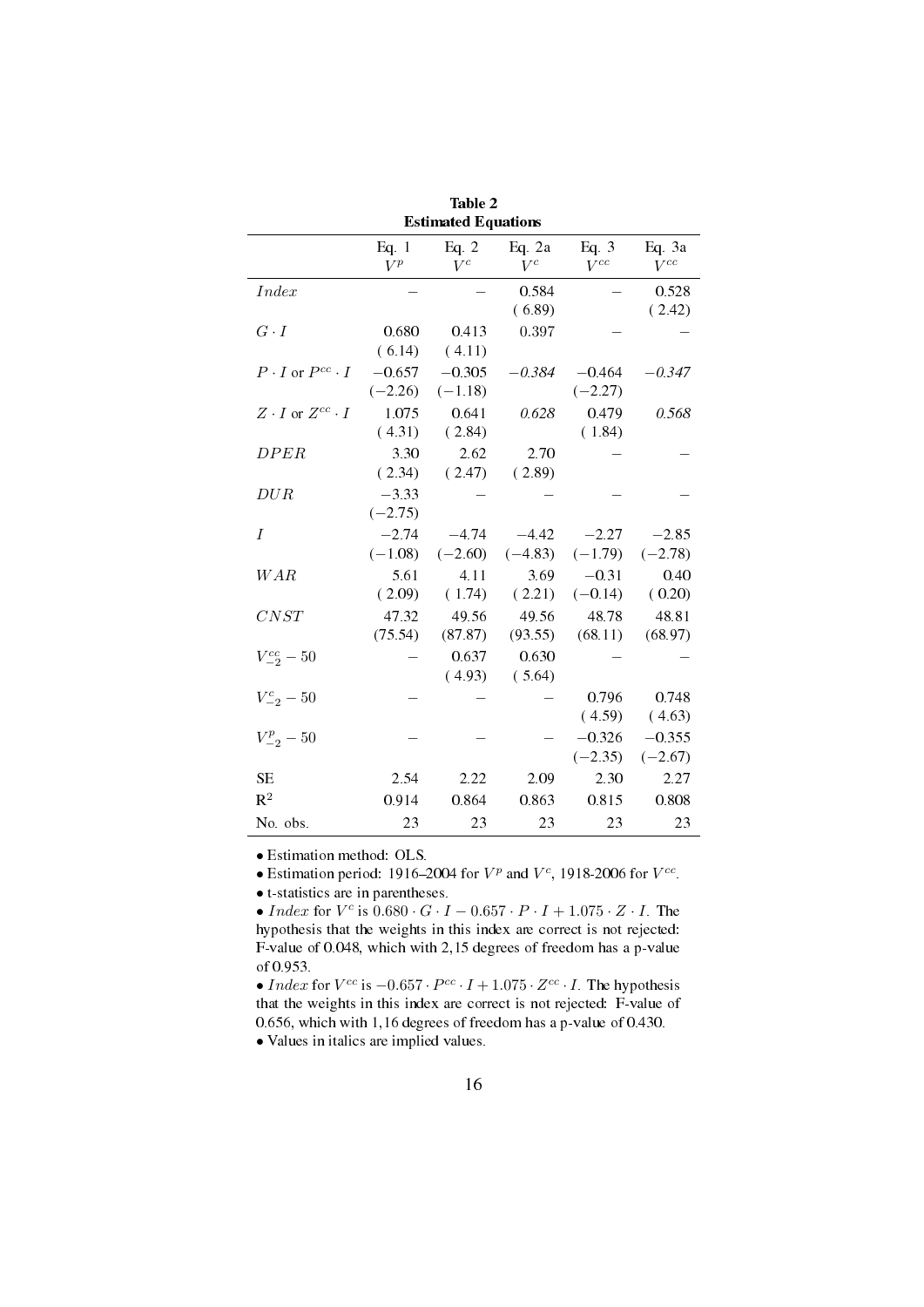|             | Act.  | Eq. $1$     |             | Act.  | Eq. $2$     |             |             | Eq. $2a$    | Act.     | Eq. $3$        |                |                | Eq. 3a         |       |
|-------------|-------|-------------|-------------|-------|-------------|-------------|-------------|-------------|----------|----------------|----------------|----------------|----------------|-------|
| t           | $V^p$ | $\hat{V}^p$ | $\hat{u}^p$ | $V^c$ | $\hat{V}^c$ | $\hat{u}^c$ | $\hat{V}^c$ | $\hat{u}^c$ | $V^{cc}$ | $\hat{V}^{cc}$ | $\hat{u}^{cc}$ | $\hat{V}^{cc}$ | $\hat{u}^{cc}$ | $t+2$ |
| 1916        | 51.7  | 49.8        | $-1.9$      | 48.9  | 49.2        | 0.3         | 49.2        | 0.3         | 45.1     | 44.8           | $-0.3$         | 44.9           | $-0.2$         | 1918  |
| 1920        | 36.1  | 39.1        | 3.0         | 38.0  | 41.1        | 3.1         | 41.2        | 3.2         | 46.4     | 45.2           | $-1.2$         | 44.3           | $-2.1$         | 1922  |
| 1924        | 41.8  | 42.0        | 0.3         | 42.1  | 46.2        | 4.1         | 46.3        | 4.2         | 41.6     | 42.4           | 0.8            | 42.6           | 1.1            | 1926  |
| 1928        | 41.2  | 42.8        | 1.7         | 42.8  | 42.6        | $-0.3$      | 42.5        | $-0.3$      | 45.9     | 47.4           | 1.5            | 47.9           | 2.0            | 1930  |
| 1932        | 59.2  | 61.2        | 2.1         | 56.9  | 54.7        | $-2.2$      | 54.7        | $-2.2$      | 56.2     | 51.2           | $-5.0$         | 51.3           | $-4.9$         | 1934  |
| 1936        | 62.5  | 63.9        | 1.5         | 58.5  | 61.2        | 2.8         | 61.1        | 2.6         | 50.8     | 52.3           | 1.5            | 51.5           | 0.7            | 1938  |
| 1940        | 55.0  | 558         | 0.8         | 53.0  | 54.7        | 1.7         | 549         | 1.9         | 47.7     | 46.9           | $-0.7$         | 46.8           | $-0.9$         | 1942  |
| 1944        | 53.8  | 52.2        | $-1.5$      | 51.7  | 51.8        | 0.1         | 51.8        | 0.0         | 45.3     | 46.3           | 1.1            | 46.3           | 1.0            | 1946  |
| 1948        | 52.4  | 50.9        | $-1.4$      | 53.2  | 50.0        | $-3.2$      | 50.0        | $-3.3$      | 50.0     | 51.3           | 1.3            | 51.1           | 1.1            | 1950  |
| 1952        | 44.6  | 45.2        | 0.6         | 50.2  | 48.9        | $-1.3$      | 48.9        | $-1.3$      | 52.8     | 52.3           | $-0.5$         | 52.8           | 0.0            | 1954  |
| 1956        | 42.2  | 43.6        | 1.4         | 51.2  | 51.4        | 0.2         | 51.2        | 0.0         | 56.4     | 548            | $-1.6$         | 55.1           | $-1.3$         | 1958  |
| 1960        | 50.1  | 49.1        | $-1.0$      | 54.5  | 55.6        | 1.2         | 55.5        | 1.0         | 52.4     | 53.6           | 1.2            | 53.7           | 1.3            | 1962  |
| 1964        | 61.3  | 61.3        | $-0.1$      | 57.7  | 57.1        | $-0.6$      | 57.2        | $-0.5$      | 51.3     | 52.8           | 1.5            | 52.9           | 1.5            | 1965  |
| 1968        | 49.6  | 50.1        | 0.5         | 50.8  | 513         | 0.4         | 512         | 0.3         | 54.2     | 53.2           | $-1.1$         | 53.0           | $-1.2$         | 1970  |
| 1972        | 38.2  | 41.6        | 3.4         | 52.7  | 50.8        | $-1.8$      | 50.9        | $-1.7$      | 58.6     | 58.7           | 0.1            | 58.2           | $-0.4$         | 1974  |
| 1976        | 51.1  | 50.5        | $-0.6$      | 57.2  | 57.4        | 0.2         | 57.7        | 0.5         | 54.4     | 52.9           | $-1.6$         | 53.5           | $-0.9$         | 1978  |
| 1980        | 44.7  | 45.7        | 1.0         | 51.3  | 49.6        | $-1.7$      | 49.3        | $-1.9$      | 56.2     | 55.0           | $-1.2$         | 54.5           | $-1.7$         | 1982  |
| 1984        | 40.8  | 37.9        | $-2.9$      | 52.8  | 49.9        | $-2.9$      | 50.0        | $-2.7$      | 55.1     | 56.4           | 1.3            | 56.7           | 1.6            | 1986  |
| 1988        | 46.1  | 49.5        | 3.4         | 54.0  | 55.0        | 0.9         | 54.9        | 0.9         | 54 1     | 55.3           | 1.2            | 55.0           | 0.9            | 1990  |
| 1992        | 53.5  | 49.1        | $-4.3$      | 52.8  | 52.9        | 0.1         | 52.8        | 0.0         | 46.4     | 48.6           | 2.2            | 48.4           | 2.0            | 1994  |
| 1996        | 54.7  | 53.0        | $-1.8$      | 49.8  | 48.4        | $-1.5$      | 48.5        | $-1.3$      | 49.4     | 48.3           | $-1,1$         | 48.6           | $-0.8$         | 1998  |
| 2000        | 50.3  | 49.6        | $-0.6$      | 49.8  | 49.6        | $-0.2$      | 49.6        | $-0.1$      | 47.6     | 51.7           | 4.1            | 52.1           | 4.5            | 2002  |
| 2004        | 48.8  | 45.4        | $-3.4$      | 48.6  | 49.1        | 0.5         | 49.0        | 0.3         | 54.2     | 50.7           | $-3.5$         | 50.9           | $-3.3$         | 2006  |
| <b>RMSE</b> |       |             | 2.05        |       |             | 1.79        |             | 1.80        |          |                | 1.92           |                | 1.95           |       |

Table 3 Predicted Values and Estimated Residuals from Table 2

•  $\hat{u}^p = \hat{V}^p - V^p$ .

•  $\hat{u}^c = \hat{V}^c - V^c$ .

•  $\hat{u}^{cc} = \hat{V}^{cc} - V^{cc}$ .

• RMSE = root mean squared error.

The other explanatory variables in the presidential equation have been discussed in Section 2 except for *W AR*. The values of *P* and *Z* are large for the elections of 1920, 1944, and 1948, due in large part to the world wars, and they have been zeroed out in the estimation. This treatment leads to the *W AR* variable being an explanatory variable in equation (14). To see this, assume that in equation (13) both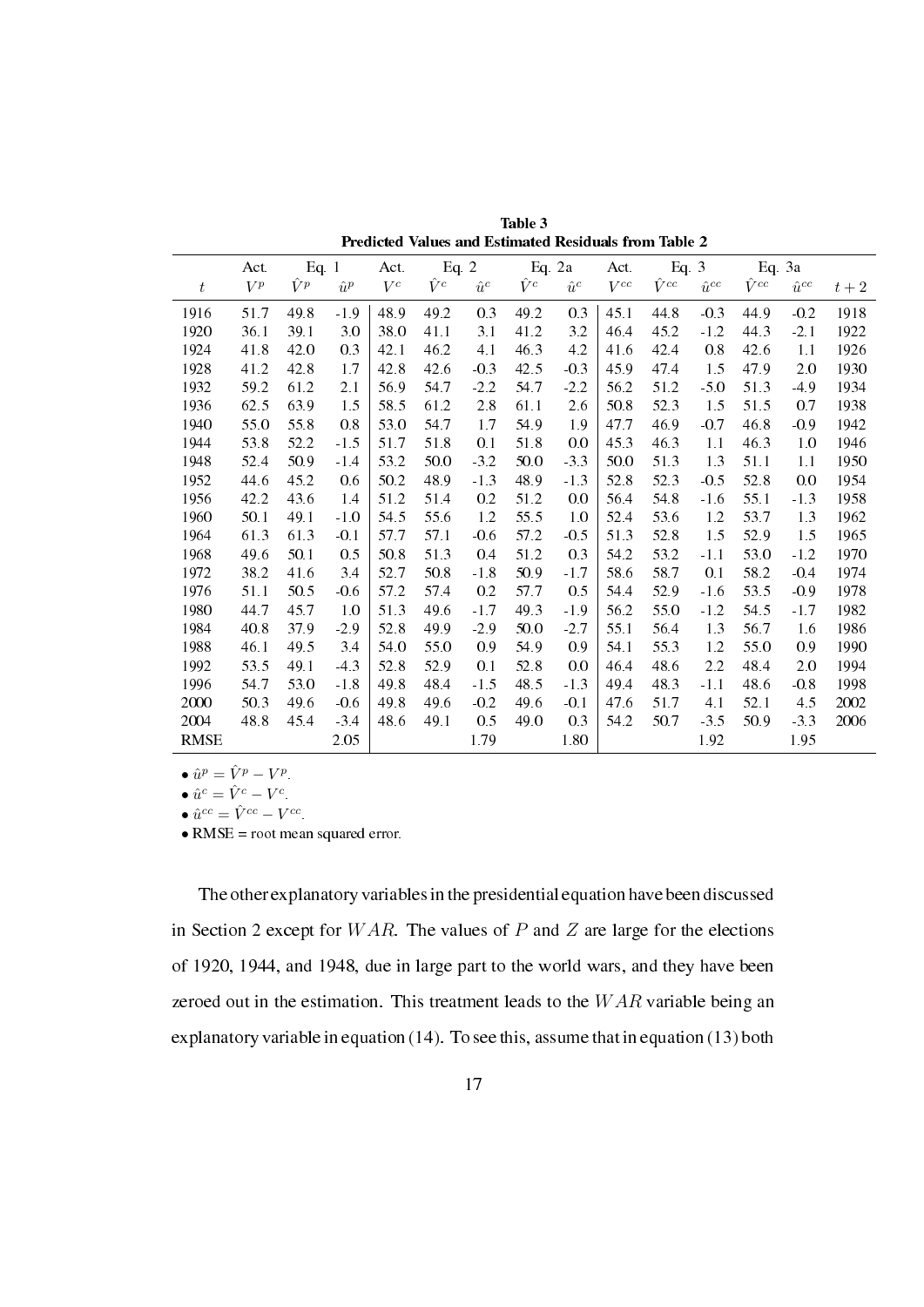$(M_{2t} - M_2^*)$  and  $(M_{3t} - M_3^*)$  are multiplied by  $(1 - WAR_t)$ , where  $WAR_t$  is 1 in 1920, 1944, and 1948, and 0 otherwise. This then adds *W AR<sup>t</sup>* as an explanatory variable in equation (14) with a coefficient of  $\lambda_1 \beta_1 \omega_2 M_2^* + \lambda_1 \beta_1 \omega_3 M_3^*$ .  $WAR_t$  is thus added to the equation because of  $M_2^*$  and  $M_3^*$ .

The estimates of the presidential equation in Table 2 show that the three economic variables are signicant, as are *DP ER* and *DUR*. A one percentage point increase in the growth rate leads to a 0.680 percentage point increase in the vote share; a one percentage point increase in the inflation rate leads to a  $0.657$  decrease in the vote share, and an increase in the number of strong growth quarters by one leads to an increase in the vote share of 1.075 percentage points. If an incumbent is running again, there is an advantage of 3.30 percentage points. The estimated standard error is 2.54 percentage points. The estimated residuals in Table 3 show that for the 2004 election the Democratic share was underpredicted by 3.4 percentage points: President Bush should have done better according to the equation.

The original specification of the presidential equation is in Fair (1978), and over the years some specication changes have been made as new observations have become available. Because of the small number of observations, data mining spurious correlation—is a potentially serious problem in the process of searching for explanatory variables. Possible data mining issues in the present case are 1) the use of 3.2 percent as the cutoff for the  $Z$  variable and the use of .25 in the definition of  $DUR$ , both of which were chosen on best-fitting grounds, 2) not counting Ford as an incumbent running again for the *DP ER* variable, and 3) the adjustments for the two world wars. There is, however, some evidence in support of the view that data mining is not a problem. First, the specification of the presidential equation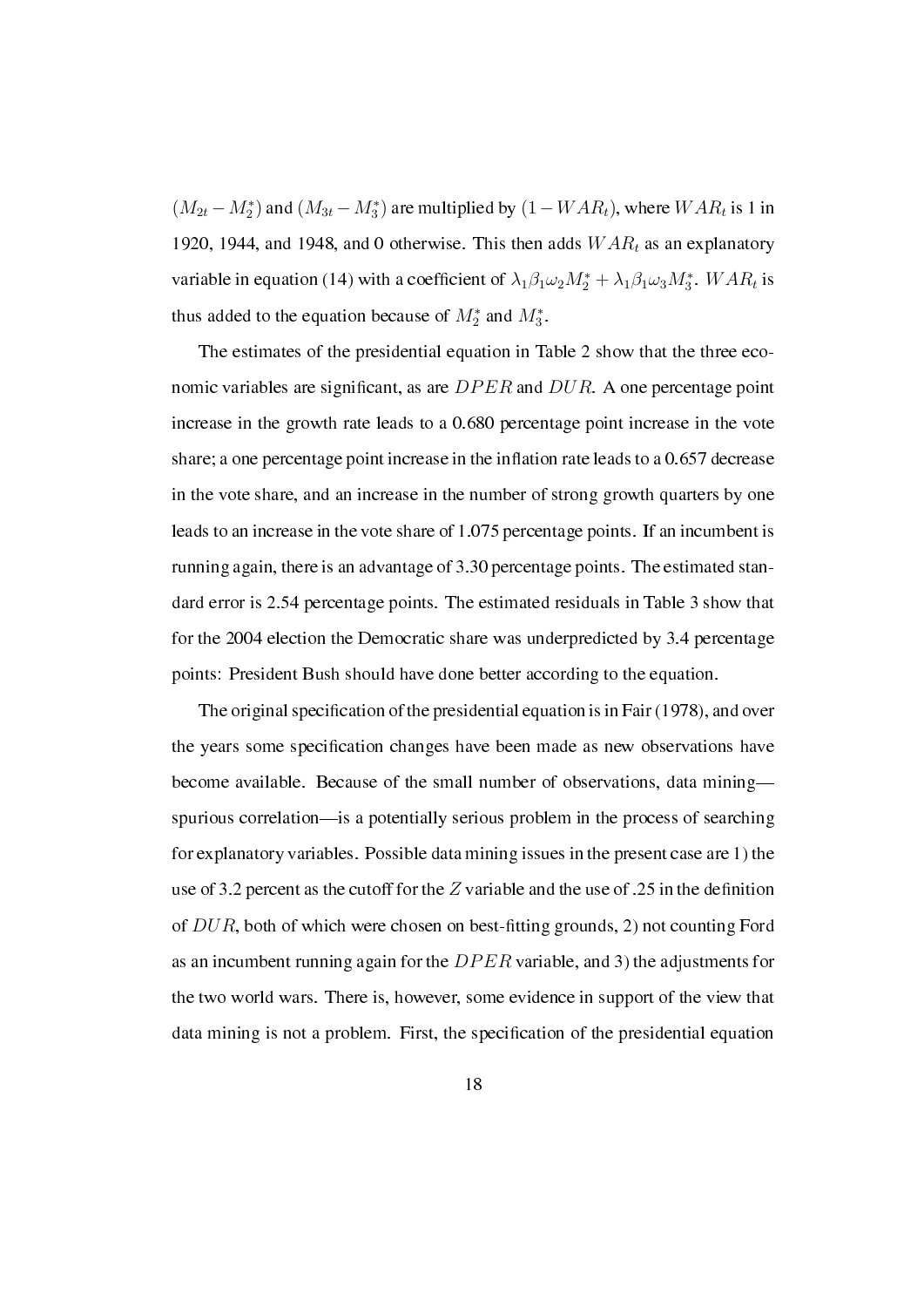has not changed since the 1992 election. The specification that was used for the estimation period through 1992 (specified in 1994) is the same one that was used for the estimation periods through 1996, 2000, and 2004. The only change since 1992 has been the reestimation of the equation through the latest data. The equation has thus been around in its present form for over 12 years.

Second, when the equation is estimated only through 1960 (12 observations), the coefficient estimates are fairly stable.<sup>5</sup> Both  $G$  and  $Z$  are still highly significant, and  $P$  has a t-statistic of -1.42. Third, the coefficient estimates are fairly robust to 1) the use of 2.7 or 3.7 percent instead of 3.2 percent as the cutoff for the *Z* variable, 2) the use of 0.00 or 0.50 instead of 0.25 as the increment for the *DUR* variable, and 3) counting Ford as an incumbent running again for the *DP ER* variable. The results are more sensitive to the treatment of the two world wars. If the adjustment for the wars is not made, the t-statistic for the inflation variable falls in absolute value to *−*1.56, although both *G* and*Z* remain signicant with only slightly smaller coefficient estimates. The fits are worse if the growth variable is only for the second and third quarters of the election year or for the four quarters before the election, but the growth variable always remains highly significant. The inflation variable looses its signicance if only 11 quarters or only 7 quarters before the election are used instead of 15, although its coefficient estimate is always negative. The presidential equation is thus fairly robust; it seems unlikely that the significance of the economic variables is spurious.

<sup>5</sup>This result and the others discussed in this paragraph are presented in Fair (2006). In Fair (2006) the left hand side variable is the incumbent party's vote share rather than the Democratic party's vote share, but this makes no difference to the results. If  $\tilde{V}_t^p$  is the incumbent party's vote share, then  $\tilde{V}_t^p = V_t^p \cdot I_t + .5(1 - I_t)$ . Using this definition and the fact that  $I_t \cdot I_t = 1$ , the equation to be estimated can be specified either way.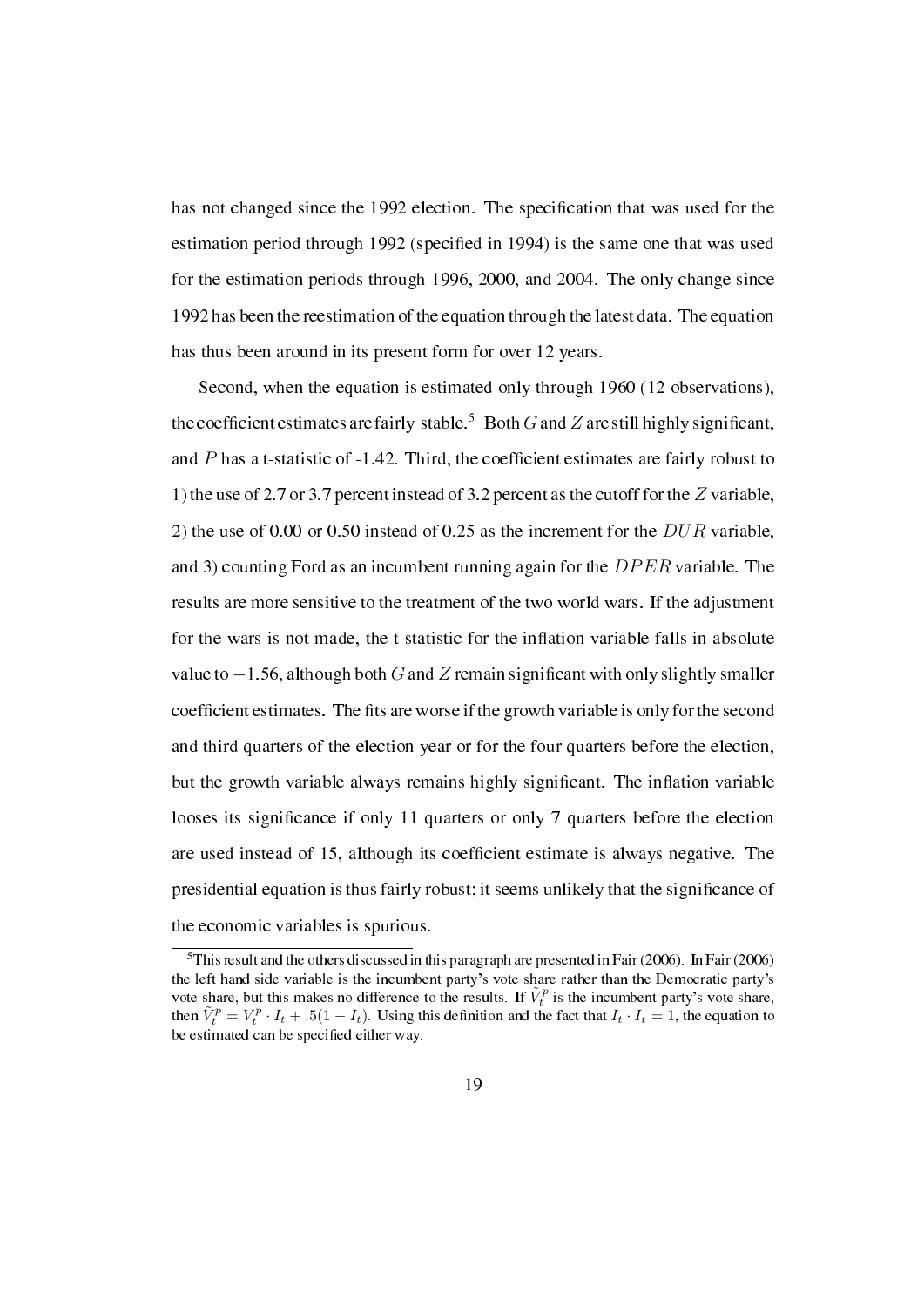None of the lagged-share variables was signicant when added to the presidential equation. When  $V_{-4}^p - 50$  was added, it had a coefficient estimate of 0.030 with a t-statistic of 0.17. When  $V_{-4}^c - 50$  was added, it had a coefficient estimate of 0.177 with a t-statistic of 1.06. When  $V_{-2}^{cc}$  – 50 was added, it had a coefficient estimate of 0.036 with a t-statistic of 0.23.

#### The On-Term House Equation

No new explanatory variables are required for the on-term House equation except the lagged value of the mid-term House share, denoted *V cc −*2 in Table 2. Two estimates are presented for this equation, one where the three economic variables are unconstrained and one where the weights on these variables are constrained to be those estimated in the presidential equation. The duration variable, *DUR*, was not close to being signicant in any of the House regressions, and so it was dropped from the estimation for the House equations. (It has a coefficient estimate of 0.271 with a t-statistic of 0.27 when added to equation 2a in Table 2, and it has a coefficient estimate of  $-0.462$  with a t-statistic of  $-0.45$  when added to equation 3a.)

The results for the on-term House equation show that two of the three economic variables  $(G \text{ and } Z)$  are significant when the economic variables are entered separately. The other variable, *P*, has the expected sign but with a t-statistic of only *−*1.18. When the relative weights are imposed, the resulting index variable is highly significant, with a coefficient estimate of 0.584. The hypothesis that the restrictions are correct is not rejected. Imposing the restrictions hardly changes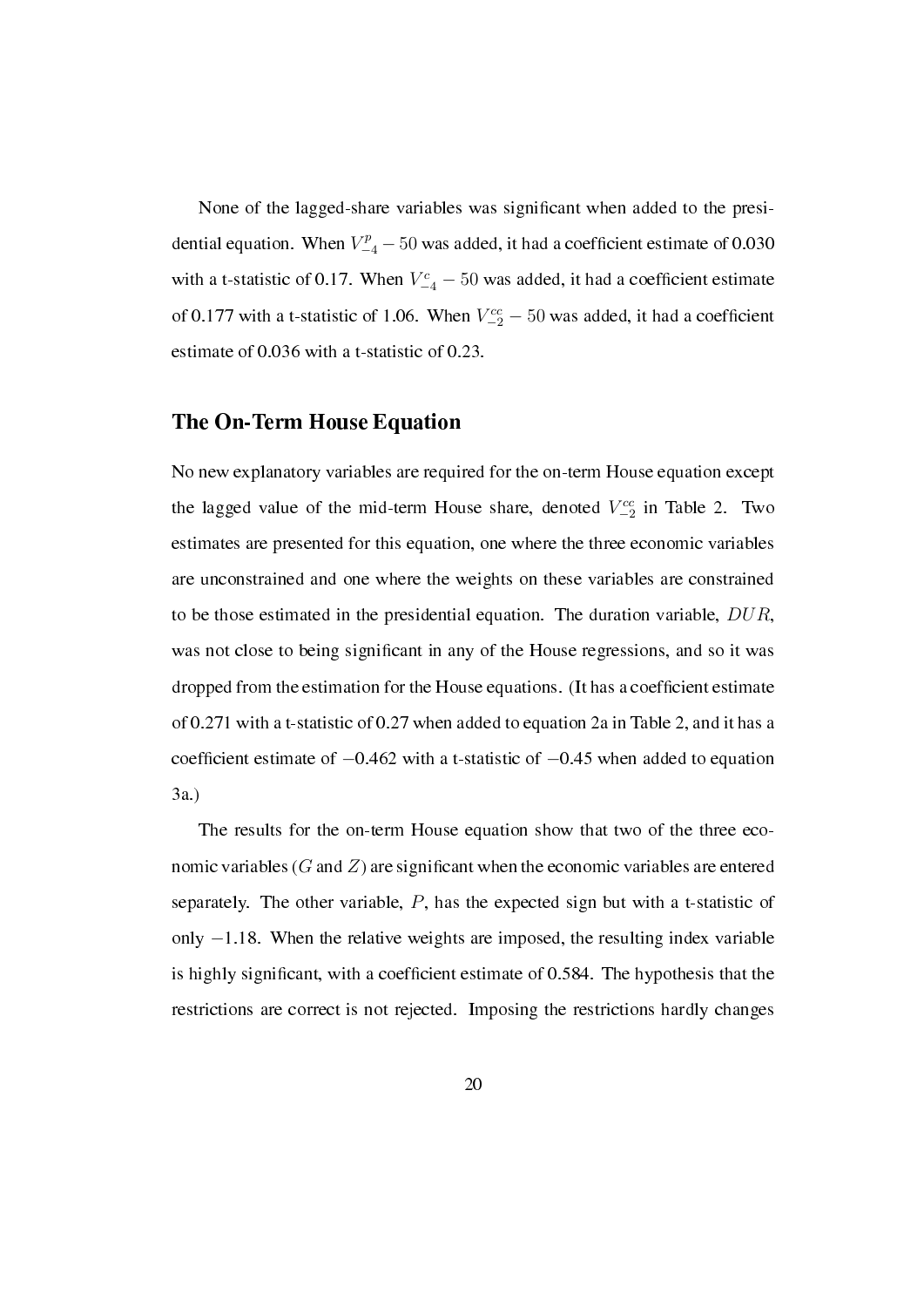the fit, with an F-value of only 0.048 and a resulting p-value of 0.953. The *DPER* variable is signicant, which says that when a presidential incumbent is running again, this helps his party in the House vote. The previous mid-term share variable is significant, with a coefficient estimate of 0.630 in equation 2a and a t-statistic of 5.64.

No other lagged-share variable was signicant when added to the on-term House equation. When  $V_{-4}^c - 50$  was added to equation 2a, it had a coefficient estimate of 0.192 with a t-statistic of 1.07. When  $V_{-4}^{p}$  – 50 was added, it had a coefficient estimate of 0.027 with a t-statistic of 0.24.

Overall, the results for the on-term House equation provide strong support for the view that the economy affects on-term House elections. In terms of the theory in Section 2, the signicance of the previous mid-term share variable suggests that the distribution of the Republican bias across voters for the House election is not random from election to election. If, say, the Republican party has done well in the last (mid-term) House election in that  $V_{-2}^{cc}$  is small, then  $\delta_t$  will be larger than otherwise. In this sense there is positive serial correlation in the bias.

There is no evidence of a presidential coattail effect on the on-term House vote. Tests regarding the error structure similar to those in Kramer (1971) and Ferejohn and Calvert (1984) are performed in Appendix A, and the results indicate no coattail effects. Perhaps even more compelling, when  $V^p$ , the actual presidential vote share in the election, is added to equation 2a, it is not signicant, with a coefficient estimate of 0.092 and a t-statistic of 0.52. Also, when the estimated error from the presidential equation,  $V^p - \hat{V}^p$ , is added, it is not significant, with a coefficient estimate of 0.182 and a t-statistic of 0.85. It is true that  $V^p$  and  $V^c$  are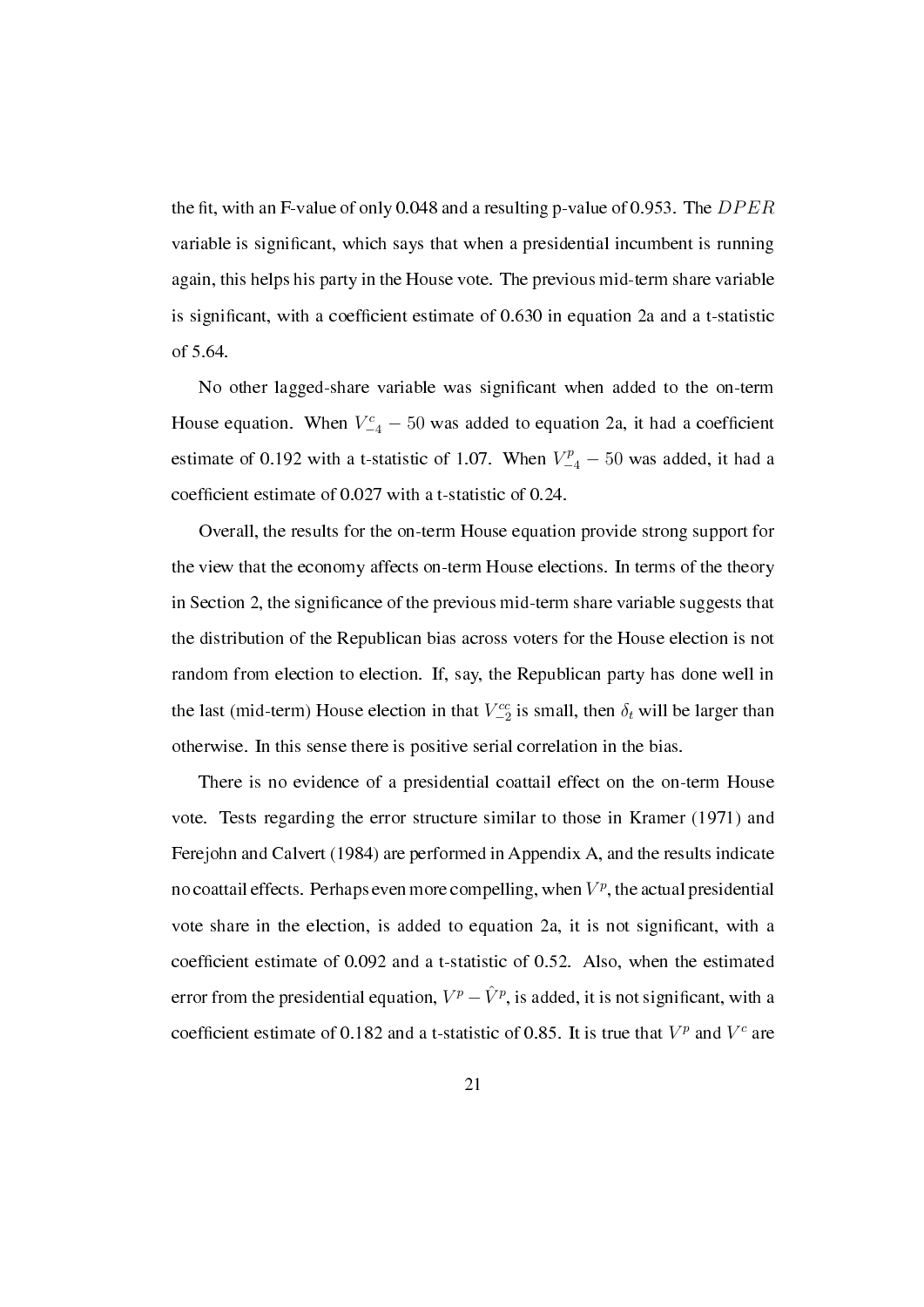highly positively correlated (correlation coefficient of 0.68 over the 23 elections), but this is due to the fact that both are affected by similar variables, namely the three economic variables and *DP ER*. There is no evidence that the presidential vote directly affects the on-term House vote.

Regarding data mining issues for the on-term House equation, no searching was done over the economic variables. The exact three economic variables that have been used in the presidential vote equation since 1992 were simply used in the on-term House equation.

#### The Mid-Term House Equation

Two new explanatory variables are needed for the mid-term House equation in addition to the two lagged-share variables,  $V_{-2}^c$  and  $V_{-2}^p$  $Z_{-2}^p$ . These are  $P^{cc}$  and  $Z^{cc}$ . They are the same as  $P$  and  $Z$ , respectively, except that they pertain to the first  $7$ quarters of the administration rather than the first 15. For comparison purposes,  $Z^{cc}$  is multiplied by  $\frac{15}{7}$  to give it the same order of magnitude as Z.

It turned out that *G* was never close to being signicant in the mid-term House equation, and so it was dropped. For example, when it is added to equation 3a in Table 2, it has a coefficient estimate of 0.022 with a t-statistic of 0.27. Table 2 shows that when the other two economic variables are included separately, *P cc* has a t-statistic of *−*2.27 and *Z cc* has a t-statistic of 1.84. When the weights on these two variables are constrained to be those estimated in the presidential equation, the resulting index variable is signicant, with a coefcient estimate of 0.528. The hypothesis that the restrictions are correct is not rejected. The F-value is 0.656 and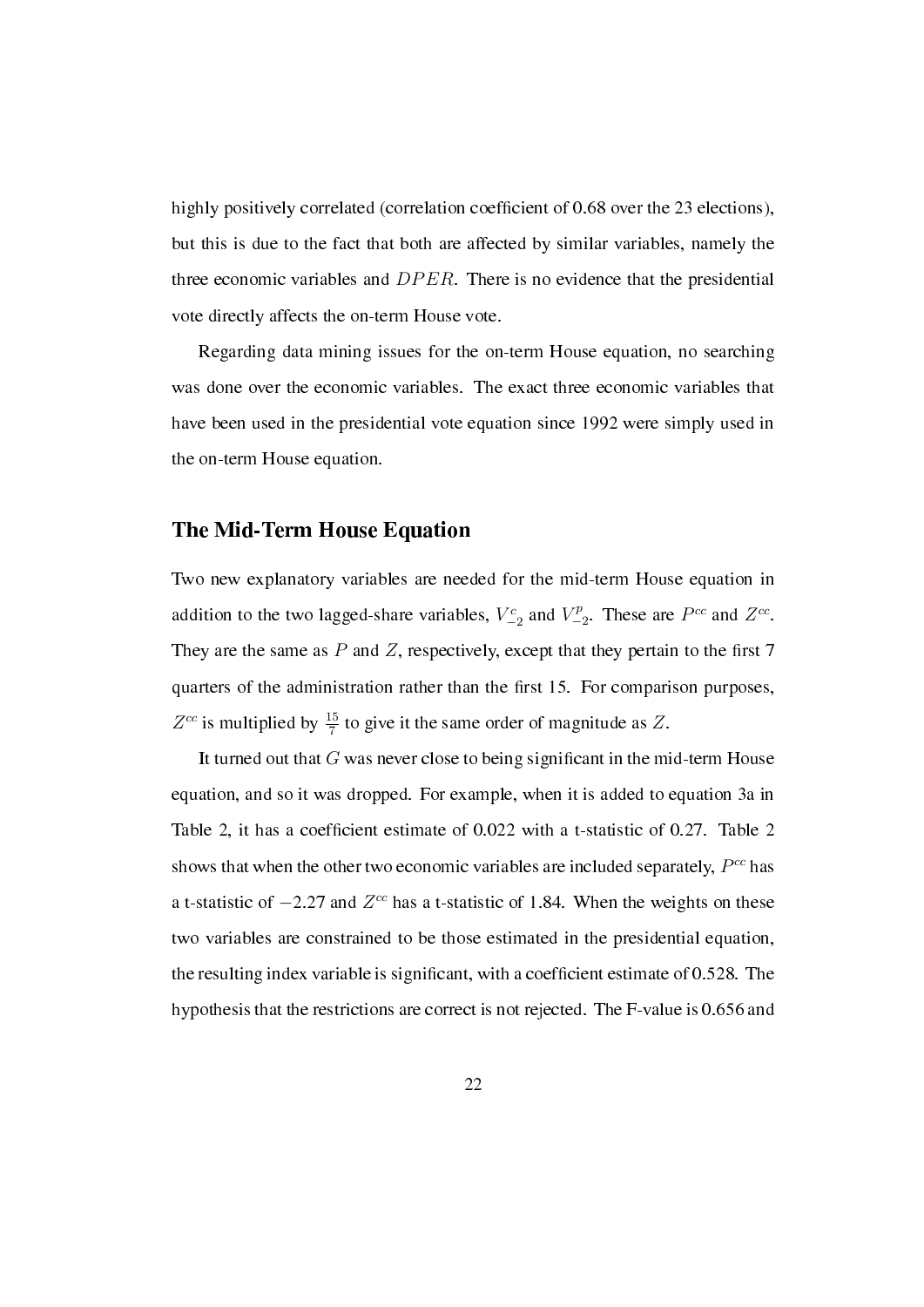the resulting p-value is 0.430.

The two lagged-share variables are signicant. In equation 3a in Table 2 the coefficient estimate for the previous (on-term) House vote share is 0.748 with a tstatistic of 4.63 and the coefficient estimate for the previous presidential vote share is *−*0.355 with a t-statistic of *−*2.67. Holding the previous presidential vote share constant, an increase in the previous (on-term) House vote share of 1 percentage point increases the current (mid-term) House vote share by 0.748 percentage points. The theoretical explanation for this is the same as that above for the effect of the previous mid-term House vote share on the current on-term House vote share. The coefficient in this case is slightly larger: 0.748 versus 0.630. So again there is positive serial correlation in the bias regarding the House elections. On the other hand, holding the previous (on-term) House vote share constant, an increase in the previous presidential vote share of 1 percentage point *decreases* the current (mid-term) House vote share by 0.355 percentage points.

The negative coefficient estimate for the previous presidential vote share in the mid-term House equation is a robust result. For example, when the estimated error from the presidential equation,  $V_{-2}^p - \hat{V}_{-2}^p$ , is added to equation 3a, it is not significant, with a coefficient estimate of  $-0.267$  and a t-statistic of  $-1.07$ .  $V_{-2}^p - 50$ is still signicant, with a coefcient estimate of *−*0.346 and a t-statistic of *−*2.61. Also, when  $V_{-4}^{cc}$  – 50 is added to equation 3a, it is not significant (coefficient estimate of  $-0.158$  and t-statistic of  $-0.88$ ) and  $V_{-2}^{p}$  − 50 is still significant, with a coefcient estimate of *−*0.415 and a t-statistic of *−*2.76. The overall results thus strongly show that there is positive serial correlation in the House vote in that 1) the previous mid-term House vote positively affects the on-term House vote and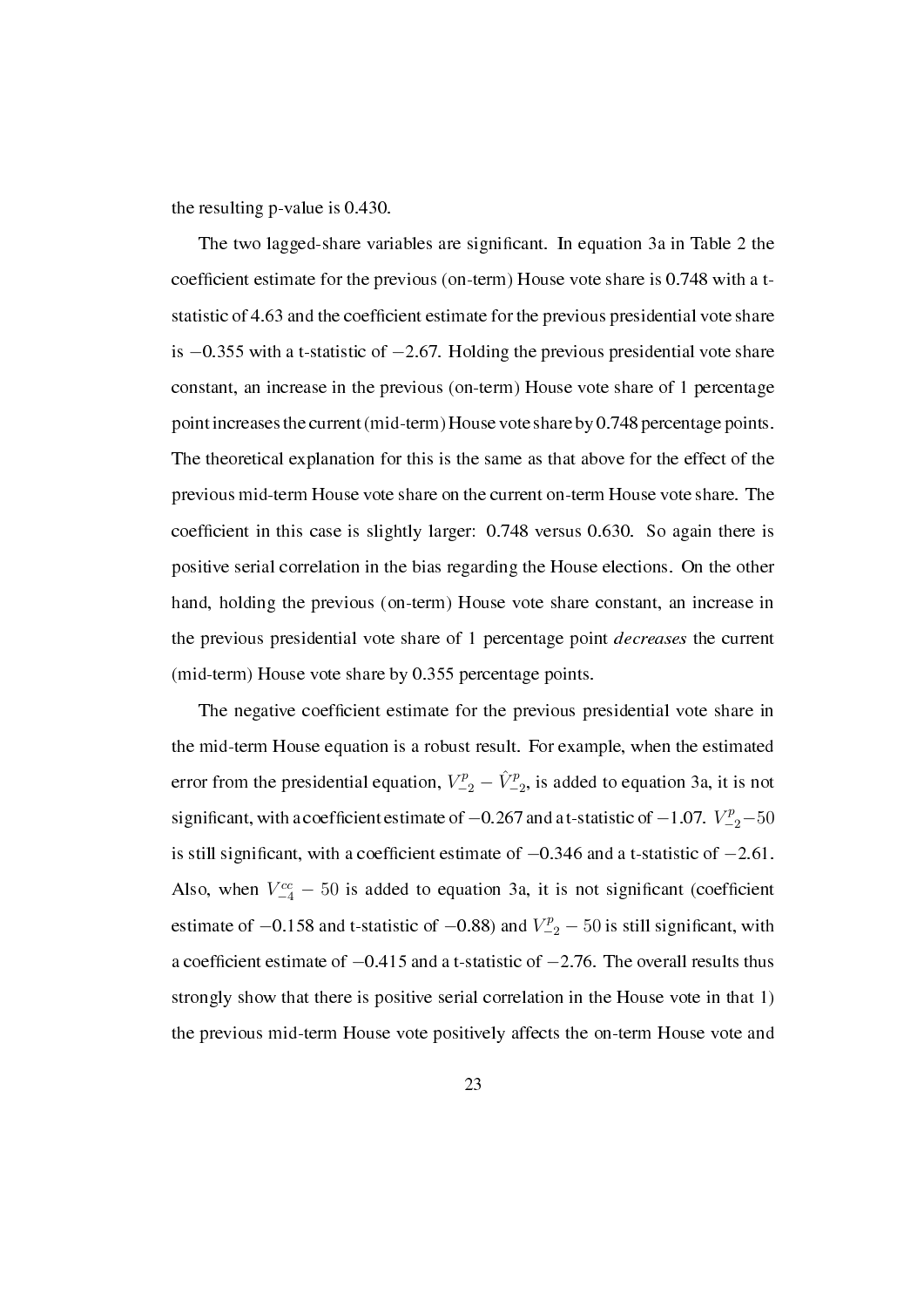2) the previous on-term House vote positively affects the mid-term House vote. The coefficient estimates (equations 2a and 3a) are 0.630 and 0.748, respectively. But the results also show that the previous presidential vote has a negative effect on the mid-term House vote.

An important question is why this negative presidential vote effect? In the theory in Section 2 this means that the Republican bias for the mid-term election depends positively on the size of the previous Democratic presidential vote share. The larger the Democratic share, the more the bias in favor of the Republicans. But a deeper question is why is this the case? It can't be from a reversal of a positive coattail effect in the previous election because there is no evidence of a coattail effect in the first place. It also can't simply be a vote against the party in the White House at the time of the mid-term election because it is the size of the previous presidential vote share that matters, not which party controls the White House. For example, if the Democrats get 42 percent in one presidential election and 48 percent in another, losing both times, the mid-term equation says that the Democrats will still get more mid-term House votes in the first case than in the second, other things being equal. Note also that since there are economic variables in the mid-term House equation, effects of a good or bad economy have already been taken into account. Also, there is not a reversion to the mean, other things being equal, but the opposite: the previous on-term House vote share has a positive effect on the mid-term House vote share.

One possible explanation for the negative presidential effect is a balance argument. If voters, other things being equal, don't like one party becoming too dominant, they may tend to vote more against a party in the mid-term election the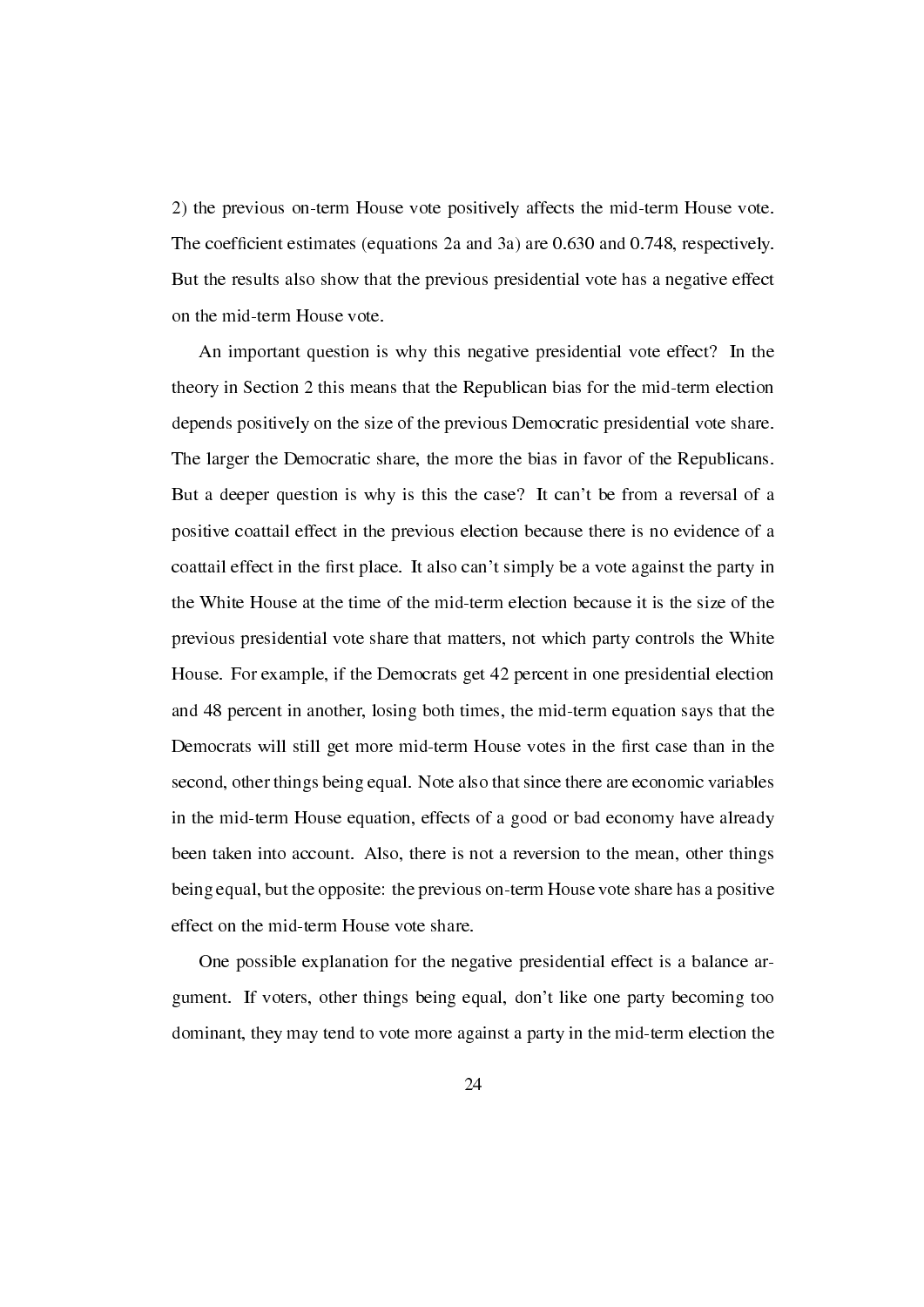better the party has done in the previous presidential election. The idea of balance is stressed in Alesina and Rosenthal (1989) and Erickson (1988). Neither of these studies uses the previous presidential vote share as an explanatory variable in the House equations, instead using 0,1 incumbency dummy variables, but the balance idea can be carried over to the vote share.<sup>6</sup>

Erickson (1990, p. 394) in discussing "the presidential penalty" in mid-term elections argues for a balance effect over simply voting against the party in the White House no matter what. He also argues against any economic effects: "In any case the economy is not responsible. Midterm loss results under all economic circumstances. And the severity of midterm loss is not predictable from the health of the economy." (p. 394). The present results run counter to this and show significant economic effects in the mid-term equation. There is, however, nothing inconsistent with there existing both a balance effect and economic effects, as found here. In the mid-term House equation both the economic variables and the previous presidential vote share variable are signicant.

Regarding the lagged-share variables, sometimes in the literature, following Tufte (1975), the left hand side variable in House equations is taken to be the party's current vote share minus the party's mean House vote share in the past eight elections, and sometimes it is taken to be the change in the vote share from

 $6E$ rickson (1988, p. 1023, fn. 4) reports that he added the previous presidential vote share to his mid-term House equation and got a negative, but insignificant, coefficient estimate. This negative coefficient estimate is consistent with the present results, although in the present case the coefficient estimate is also significant. Campbell (1985) has a party's previous presidential vote share as an explanatory variable in an equation explaining the change in the party's House seats in the mid-term election. The coefficient estimate is negative and significant. Campbell (1985, p. 1154) attributes this in part to coattail effects and surge-and-decline (regression to the mean) effects, which, as argued above, seems unlikely to be the correct explanation.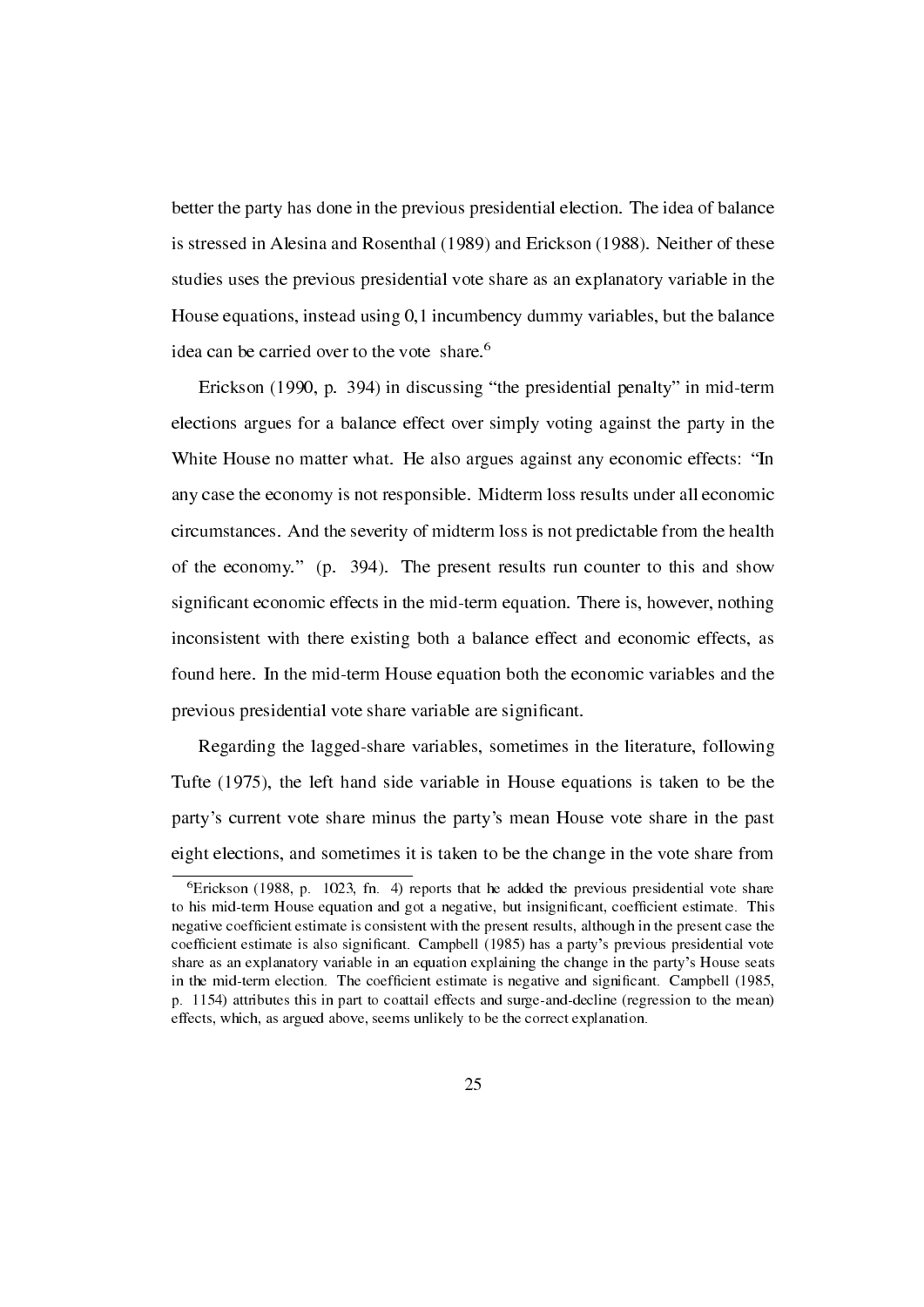the previous election. Neither of these specications is consistent with the present results. First, no lagged-share variables were found to be signicant more than two years (one election) back, which argues against using the eight-election mean share. Second, the coefficient estimates of the lagged House vote share variables are signicantly less than one, which argues against using the change in the vote share and thus imposing a coefficient of one.

As with the on-term House equation, no searching was done for the mid-term House equation regarding the economic variables. The only change was that the period of interest is the first 7 quarters of an administration rather than the first 15.

Finally, it should be obvious from Table 2 that the three equations are not the same. To begin with, the coefficient estimates of the *Index* variables are significantly different from one. But even more compelling, the equations have some different explanatory variables. The results strongly suggest that the equations should not be constrained to have the same coefficients.

### 4 Three Equation Model

Equations 1, 2a, and 3a in Table 2 form a three equation model that can be analyzed as a complete system. Because of the lagged values in equations 2a and 3a, the House predictions in Table 3, which are based on the actual values of the lagged variables, are not the same as those generated from a dynamic solution of the model. Given the actual values of all the variables except the three vote share variables, a dynamic solution can be computed from 1916 through 2006, where the predicted vote share variables from the previous election are used in solving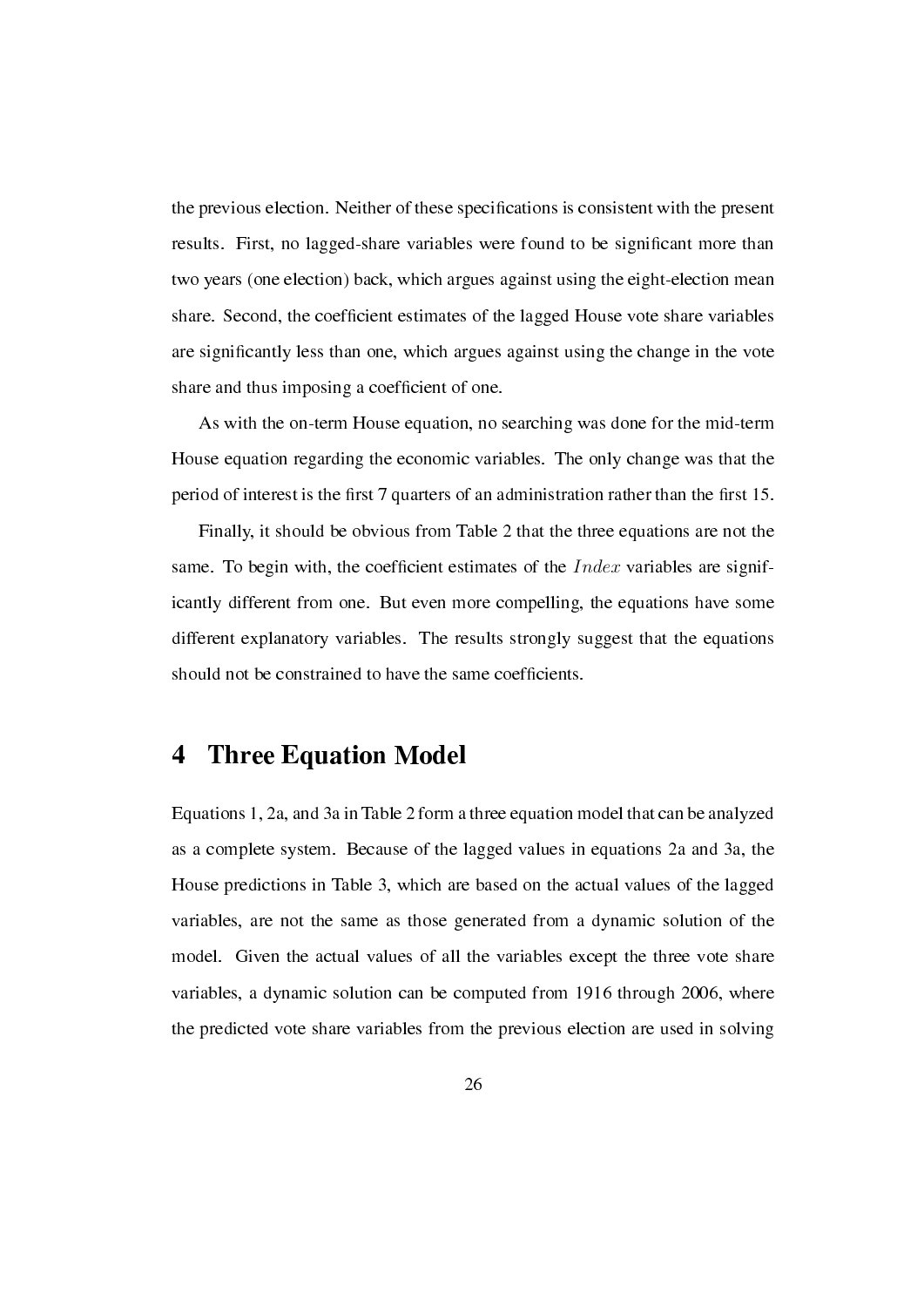for the current election. This solution has no effect on the presidential predictions because there are no lagged values in equation 1: the predicted values of  $V^p$  from the dynamic solution are the same as those in Table 3. The predicted values of  $V^c$ and *V cc* are different, and these are presented in Table 4.

The root mean squared error (RMSE) for  $V^c$  for the dynamic solution is 2.13 percentage points in Table 4, which compares to 1.80 in Table 3. For *V cc* the RMSE is 2.50 versus 1.95 in Table 3. Thus, not surprisingly, the fit is somewhat worse for the dynamic solution, since this solution uses no actual values of the lagged-share variables except the House vote share for 1914 (the initial condition).

The three equation model can also be used to examine the effects over time of changing the economic variables. Since the model is linear, it does not matter in which year the change is made regarding the dynamic effects. For illustration, three experiments were run. For each experiment the estimated residuals were first added to the equations and taken to be exogenous. This means that when the model is solved using the actual values of all the exogenous variables, a perfect tracking solution results: the predicted values are equal to the actual values. For the first experiment,  $G$  was increased by 1 and the model solved. Since  $G$  is the growth rate in the first three quarters of the election year, this change is for the period between a mid-term election and the next on-term election. The difference between the predicted value of a variable and its actual values is the estimated effect of this change. The results are reported in Table 5 in percentage points.

Table 5 shows that the presidential vote share is 0.680 percentage points higher in the first election after the change and then the same thereafter. As noted above, there are no dynamic effects in the presidential equation, and so there is only a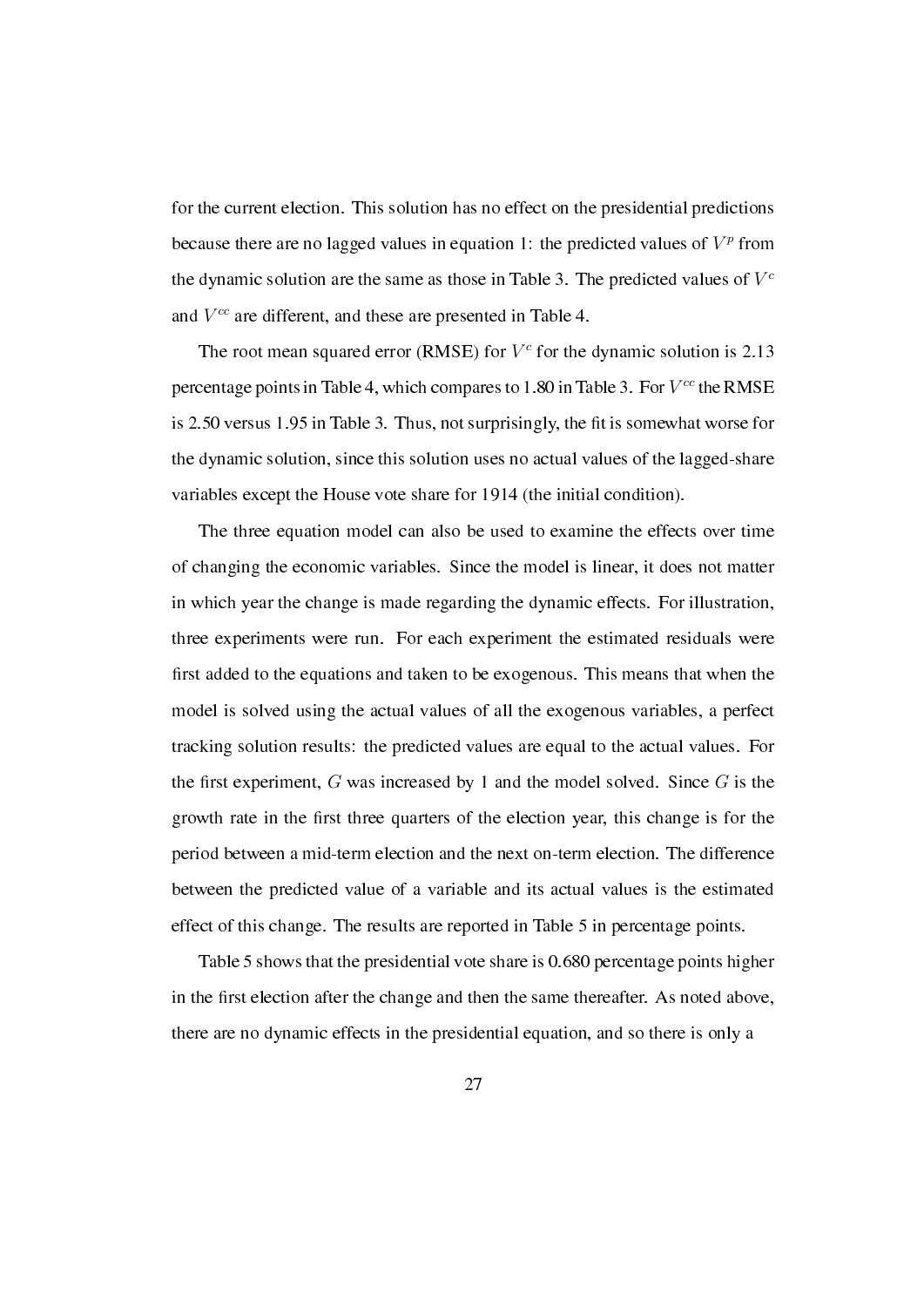|                                                        | Table 4 |  |
|--------------------------------------------------------|---------|--|
| Dynamic Solution of Equations 1, 2a, and 3a in Table 2 |         |  |

| $\boldsymbol{t}$ | $V^c$ | $\hat{V}^c$ | $\hat{u}^c$ | $V^{cc}$ | $\hat{V}^{cc}$ | $\hat{u}^{cc}$ | $t+2$ |
|------------------|-------|-------------|-------------|----------|----------------|----------------|-------|
| 1916             | 48.9  | 49.2        | 0.3         | 45.1     | 45.8           | 0.7            | 1918  |
| 1920             | 38.0  | 41.6        | 3.7         | 46.4     | 46.0           | $-0.4$         | 1922  |
| 1924             | 42.1  | 46.0        | 3.9         | 41.6     | 45.4           | 3.9            | 1926  |
| 1928             | 42.8  | 45.0        | 2.1         | 45.9     | 48.9           | 3.0            | 1930  |
| 1932             | 56.9  | 56.6        | $-0.3$      | 56.2     | 50.4           | $-5.8$         | 1934  |
| 1936             | 58.5  | 57.4        | $-1.1$      | 50.8     | 50.2           | $-0.6$         | 1938  |
| 1940             | 53.0  | 54.5        | 1.5         | 47.7     | 47.7           | 0.0            | 1942  |
| 1944             | 51.7  | 51.8        | 0.1         | 45.3     | 46.9           | 1.6            | 1946  |
| 1948             | 53.2  | 51.0        | $-2.3$      | 50.0     | 50.0           | $-0.1$         | 1950  |
| 1952             | 50.2  | 48.9        | $-1.3$      | 52.8     | 51.6           | $-1.2$         | 1954  |
| 1956             | 51.2  | 50.5        | $-0.8$      | 56.4     | 54.0           | $-2.4$         | 1958  |
| 1960             | 54.5  | 54.0        | $-0.5$      | 52.4     | 53.7           | 1.3            | 1962  |
| 1964             | 57.7  | 58.0        | 0.3         | 51.3     | 53.1           | 1.8            | 1965  |
| 1968             | 50.8  | 52.3        | 1.4         | 54.2     | 53.9           | $-0.4$         | 1970  |
| 1972             | 52.7  | 50.7        | $-2.0$      | 58.6     | 55.6           | $-3.1$         | 1974  |
| 1976             | 57.2  | 55.8        | $-1.4$      | 54.4     | 52.7           | $-1.8$         | 1978  |
| 1980             | 51.3  | 48.2        | $-3.1$      | 56.2     | 51.9           | $-4.3$         | 1982  |
| 1984             | 52.8  | 47.3        | $-5.5$      | 55.1     | 53.6           | $-1.5$         | 1986  |
| 1988             | 54.0  | 54.0        | 0.0         | 54.1     | 53.7           | $-0.3$         | 1990  |
| 1992             | 52.8  | 52.6        | $-0.2$      | 46.4     | 49.8           | 3.4            | 1994  |
| 1996             | 49.8  | 50.7        | 0.9         | 49.4     | 49.8           | 0.4            | 1998  |
| 2000             | 49.8  | 49.9        | 0.2         | 47.6     | 52.5           | 4.9            | 2002  |
| 2004             | 48.6  | 52.0        | 3.4         | 54.2     | 54.6           | 0.4            | 2006  |
| <b>RMSE</b>      |       |             | 2.13        |          |                | 2.50           |       |

•  $\hat{u}^c = \hat{V}^c - V^c$ .

•  $\hat{u}^{cc} = \hat{V}^{cc} - V^{cc}$ .

• RMSE = root mean squared error.

• The solution values for  $V^p$  are the same as those

in Table 3.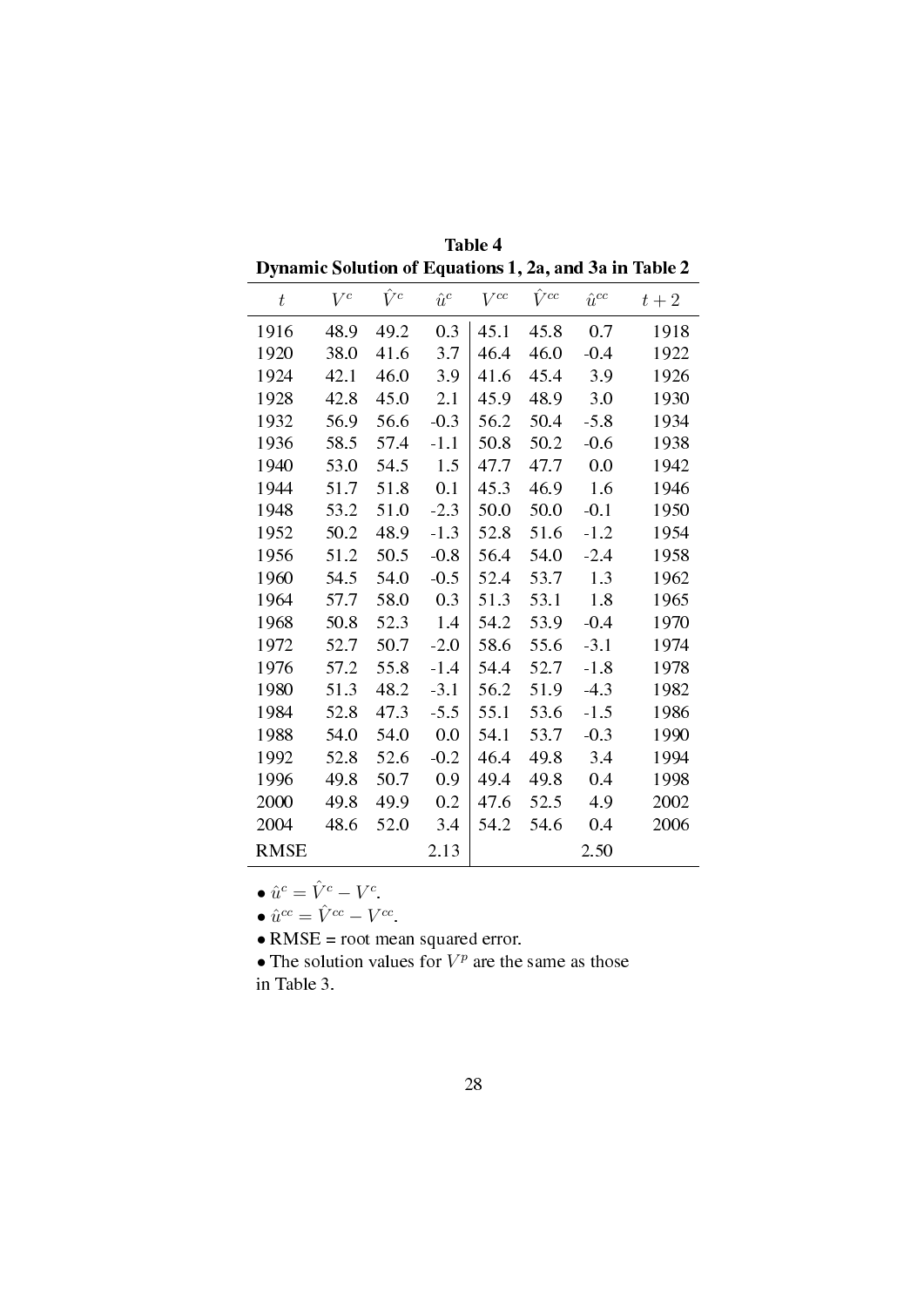|                |       | Experiment 1 |          |       | Experiment 2 |          | Experiment 3 |       |          |
|----------------|-------|--------------|----------|-------|--------------|----------|--------------|-------|----------|
| Year           | $V^p$ | $V^c$        | $V^{cc}$ | $V^p$ | $V^c$        | $V^{cc}$ | $V^p$        | $V^c$ | $V^{cc}$ |
| $\overline{c}$ |       |              |          |       |              |          |              |       | 1.215    |
| 4              | 0.680 | 0.397        |          | 1.075 | 0.627        |          | 1.075        | 1.393 |          |
| 6              |       |              | 0.056    |       |              | 0.088    |              |       | 0.661    |
| 8              | 0.000 | 0.035        |          | 0.000 | 0.056        |          | 0.000        | 0.416 |          |
| 10             |       |              | 0.026    |       |              | 0.042    |              |       | 0.311    |
| 12             | 0.000 | 0.017        |          | 0.000 | 0.026        |          | 0.000        | 0.196 |          |
| 14             |       |              | 0.012    |       |              | 0.020    |              |       | 0.147    |
| 16             | 0.000 | 0.008        |          | 0.000 | 0.012        |          | 0.000        | 0.092 |          |
| 18             |       |              | 0.006    |       |              | 0.009    |              |       | 0.069    |
| 20             | 0.000 | 0.004        |          | 0.000 | 0.006        |          | 0.000        | 0.043 |          |

Table 5 Effects of Changing Economic Variables

*•* Experiment 1: *G* changed by 1.

*•* Experiment 2: *Z* changed by 1.

• Experiment 3: *Z* changed by 1 and  $Z^{cc}$  changed by 1 times  $\frac{15}{7}$ .

• Values are in percentage points. Each is the value of the variable after the change minus the value of the variable before the change.

one-time effect. The on-term House vote is 0.397 higher in the first election. This value is 0.584, the coefficient estimate for *Index* in equation 2a in Table 2, times 0.680. This effect is smaller than that for the presidential vote. The next mid-term House vote is then larger, by 0.056 percentage points. This value is the net effect in equation 3a of the positive effect from the larger previous on-term House vote and the negative effect from the larger previous presidential vote. The next on-term House election is then 0.035 larger, which is because of the larger previous midterm House vote. Then the next mid-term House vote is larger, by 0.026, because of the larger previous on-term House vote, and so on. The effects after the first election are all fairly small.

For the second experiment  $Z$  was increased by 1—one additional quarter of strong growth. *Z cc* was not changed, which means that the additional quarter is in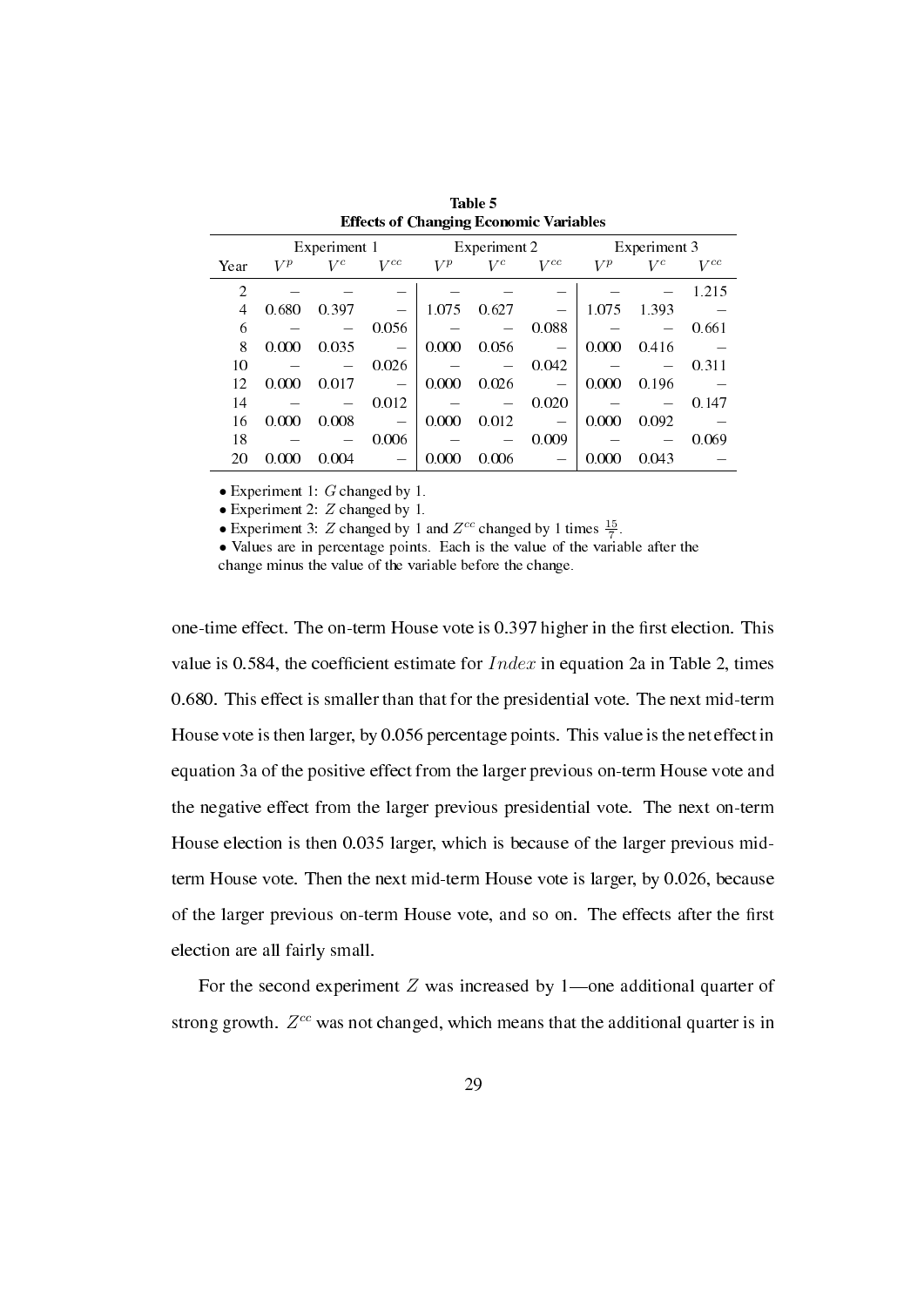the period between a mid-term election and the next on-term election. The results are also presented in Table 5. The pattern for this experiment is the same as the pattern for the first experiment. The effects for the first election after the change are 1.075 and 0.627 percentage points, respectively, for the presidential and on-term House vote, and then small positive effects for the House votes after that.

For the third experiment *Z* was increased by 1 and *Z cc* was increase by 1 times 15  $\frac{15}{7}$ . This means that the additional strong growth quarter is in the period between an on-term election and the next mid-term election. The results are in Table 5. In this case the first effect is on the mid-term House vote, which is larger by 1.215 percentage points. In the next on-term election the presidential vote is larger by 1.075, which is the same as it is for the second experiment. But the on-term House vote is now 1.393 larger rather than 0.627 larger, primarily because it is positively affected by the larger previous mid-term House vote. The next mid-term House vote is 0.661 larger, which again is the net effect of the positive effect of the larger previous on-term House vote and the negative effect of the larger previous presidential vote. Then in the next on-term election the House vote is 0.416 larger, and so on. As should be obvious, this experiment shows that the House vote is more affected by the economy if the change takes place before a mid-term election than after it because of the positive serial correlation of the House vote share variables.

To save space, experiments changing the inflation rate are not reported here, but the stories are similar except with a negative sign.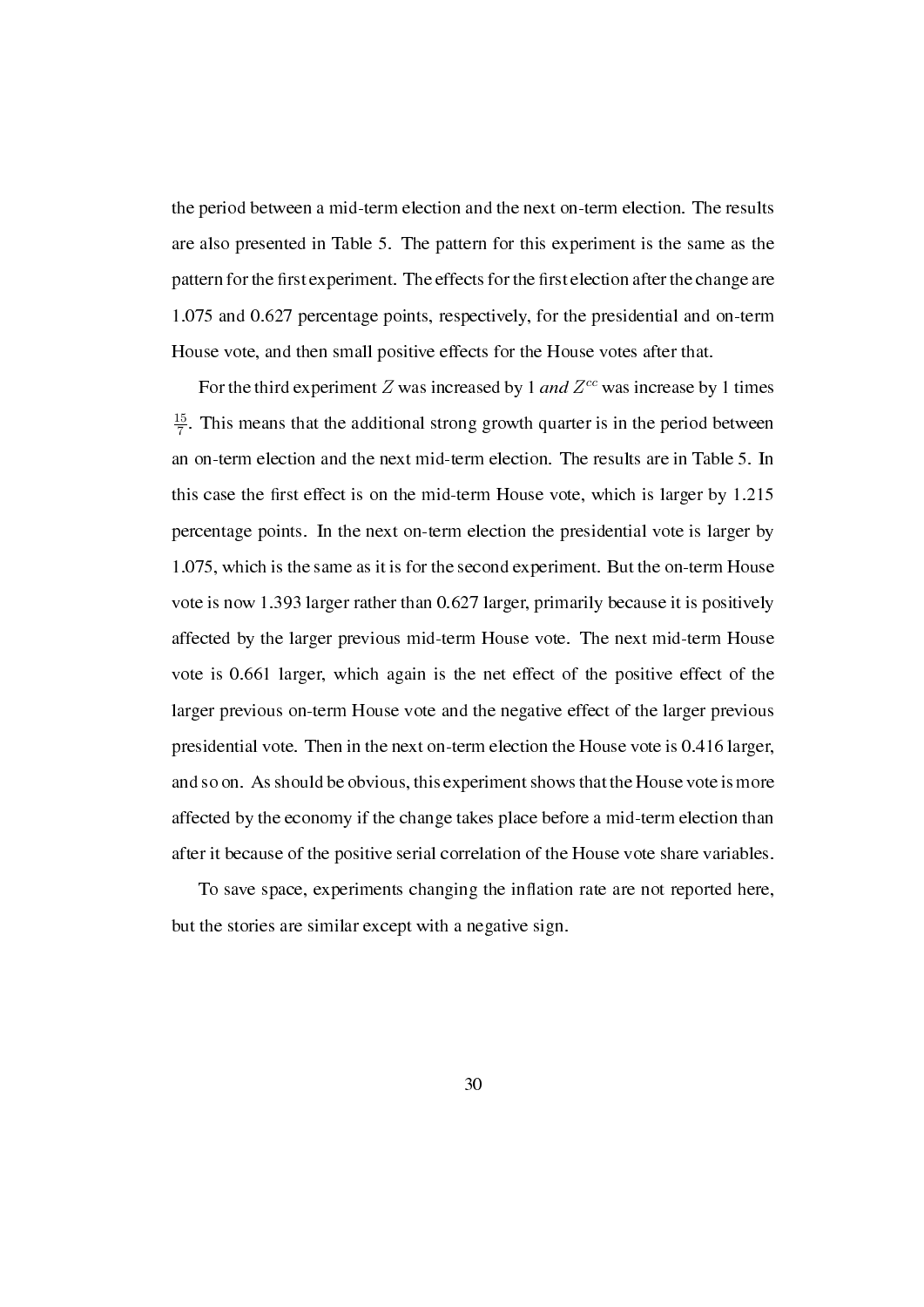### 5 Conclusion

Considering the three vote share equations together has allowed various tests to be made. The main conclusions are the following.

- 1. There is strong evidence that the economy affects all three vote shares. Not only that, but the relative weights on the economic variables are the same for the presidential and on-term House elections and are the same for two of the three economic variables for the presidential and mid-term House elections.
- 2. There is no evidence of any presidential coattail effects on the on-term House elections. The presidential vote share and the on-term House vote share are highly positively correlated, but this is because they are affected by some of the same variables.
- 3. There is positive serial correlation in the House vote in that the previous mid-term House vote share positively affects the on-term House vote share and the previous on-term House vote share positively affects the mid-term House vote share. The results in Table 5 are examples of the dynamic effects.
- 4. The presidential vote share has a negative effect on the next mid-term House vote share. This cannot be due to the reversal of a coattail effect, since there is no evidence of an effect in the first place. Also, it is not simply voting against the party in the White House, because the presidential variable is a vote share variable not a 0,1 incumbency variable. It is also not a regression to the mean in that the above mentioned positive serial correlation in the House vote implies no such regression. The most likely explanation is a balance argument, where voters are reluctant to let one party become too dominant.

On a few technical matters, first, it is obvious from Table 2 that the three equations are not the same, and so it is problematic to constrain any of the equations to be the same. Second, arguments have been presented in Section 3 that suggest that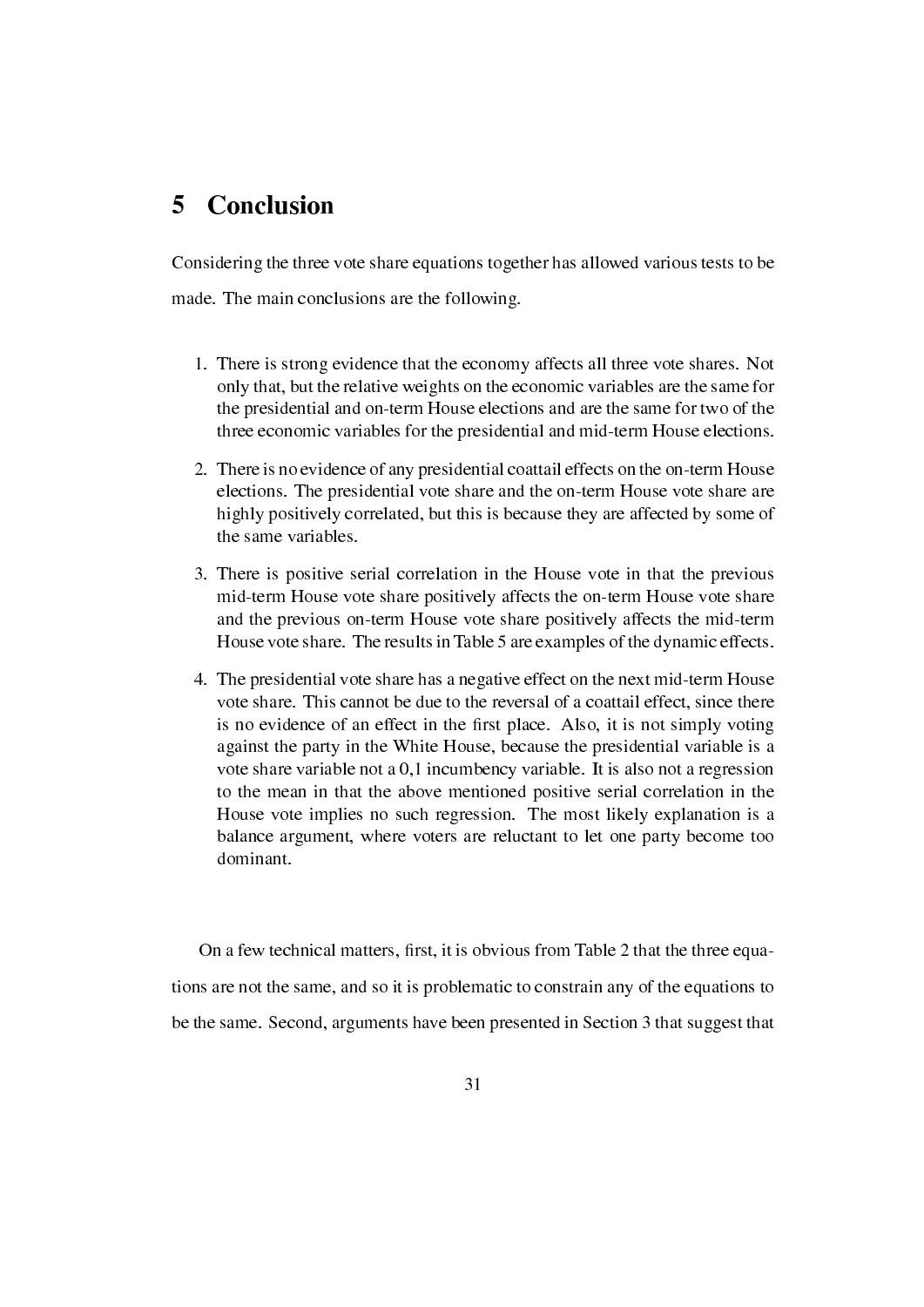data mining may not be a serious issue for the current specifications. The presidential equation is robust to a number of small changes; no searching has been done for either the on-term or mid-term House equation; and the presidential equation has not been changed since 1992. Third, the maximum likelihood estimates in Appendix A are very similar to those in Table 2, and so the model is robust to the estimation method. Fourth, the equations in Table 2 are structural, or causal, in that no survey variables like presidential approval ratings and vote intentions have been used. The aim is to explain voting behavior, not necessarily forecast it. The equations can be used for forecasting, but only after forecasting the economic variables first. It may be the case that for pure forecasting purposes, especially a few months before an election, the use of various voter surveys produces more accurate forecasts than can be obtained using the equations in Table 2.

Note finally that no attempt has been made in this study to explain the number of House seats per party. Translating vote shares into House seats is a complicated matter, and this is beyond the scope of this study. However, if one had an equation that explained House seats as a function of vote shares, this equation could be added to the three equations in Table 2, producing a four equation model explaining House seats.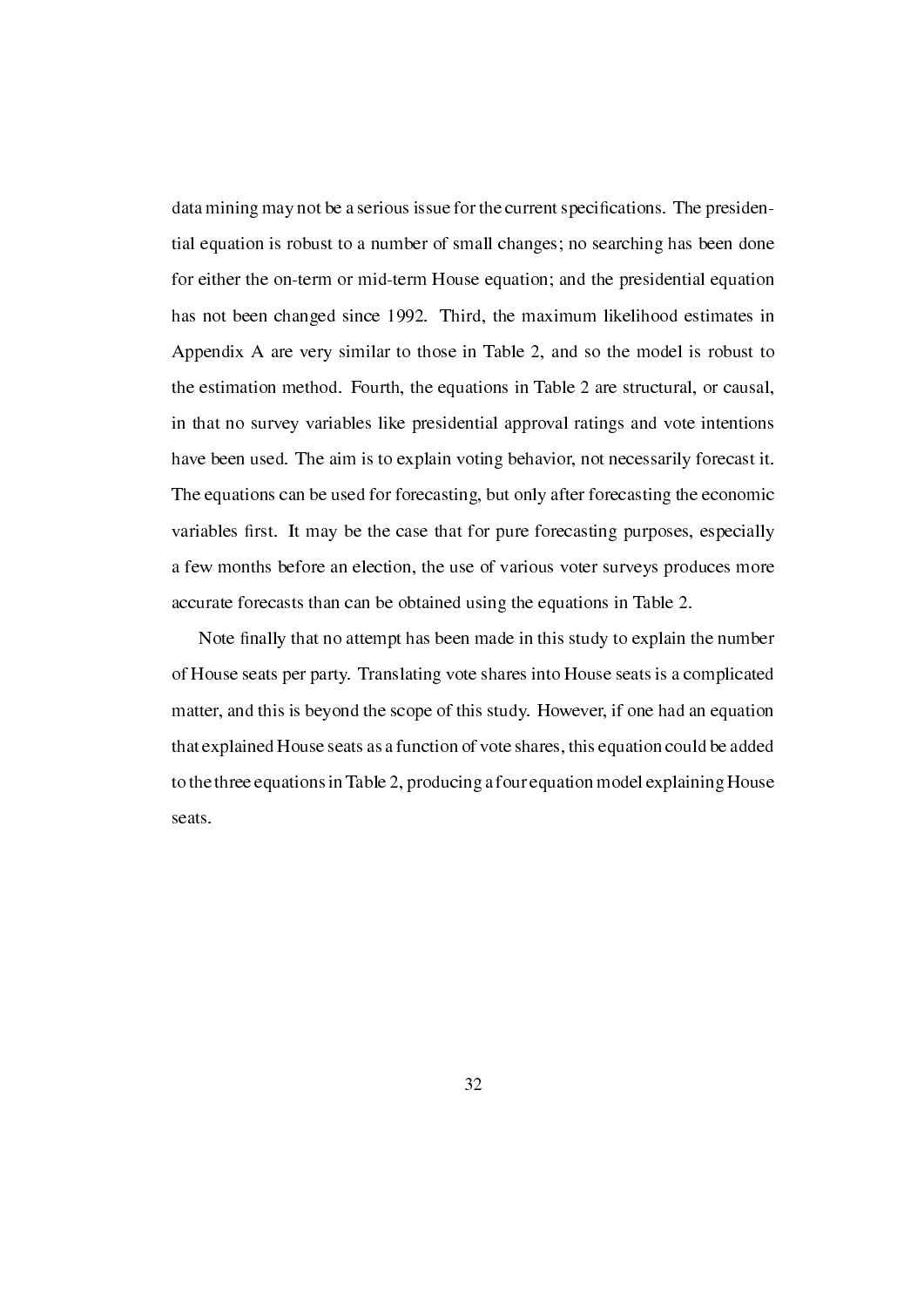## Appendix A: FIML Estimates and Coattail Tests

It will be convenient to write the three equations that are estimated in Table 2 as:

$$
V_t^p = X_t^p \alpha^p + u_t^p \tag{17}
$$

$$
V_t^c = X_t^c \alpha^c + \lambda_1^c (V_{t-2}^{cc} - 50) + u_t^c \tag{18}
$$

$$
V_{t+2}^{cc} = X_{t+2}^{cc} \alpha^{cc} + \lambda_1^{cc} (V_t^c - 50) + \lambda_2^{cc} (V_t^p - 50) + u_{t+2}^{cc}
$$
 (19)

where  $t = 1916, 1920, \ldots, 2004, X_t^p$  $t<sup>p</sup>$  is the  $1 \times 8$  vector of explanatory variables in the presidential equation,  $X_t^c$  is the 1×7 vector of explanatory variables except  $V_{t-2}^{cc}$ in the on-term House equation,  $X_{t+2}^{cc}$  is the  $1 \times 5$  vector of explanatory variables except  $V_t^c$  and  $V_t^p$ *t*<sup>*p*</sup> in the mid-term House equation, and  $\alpha^p$ ,  $\alpha^c$ , and  $\alpha^{cc}$  are  $8 \times 1$ ,  $7 \times 1$ , and  $5 \times 1$  vectors of coefficients respectively.

If the errors terms  $u_t^p$  $t_t^p$ ,  $u_t^c$ , and  $u_{t+2}^{cc}$  are uncorrelated with each other and across time and if there are no restrictions on the coefficients, then the maximum likelihood (ML) estimates of equations (17), (18), and (19) are simply the ordinary least squares (OLS) estimates in Table 2 under "Eq.1," "Eq.2," and "Eq.3." The coefficient restrictions that are imposed in Eq.2a and Eq.3a in Table 2 are in the present notation:

$$
\alpha_2^c = \alpha_2^p(\alpha_1^c/\alpha_1^p) \tag{20}
$$

$$
\alpha_3^c = \alpha_3^p(\alpha_1^c/\alpha_1^p) \tag{21}
$$

$$
\alpha_2^{cc} = \alpha_3^p(\alpha_1^{cc}/\alpha_2^p) \tag{22}
$$

where the subscripts on the  $\alpha$  coefficients correspond to the variables (excluding *Index*) in order in Table 2. If the error terms are uncorrelated with each other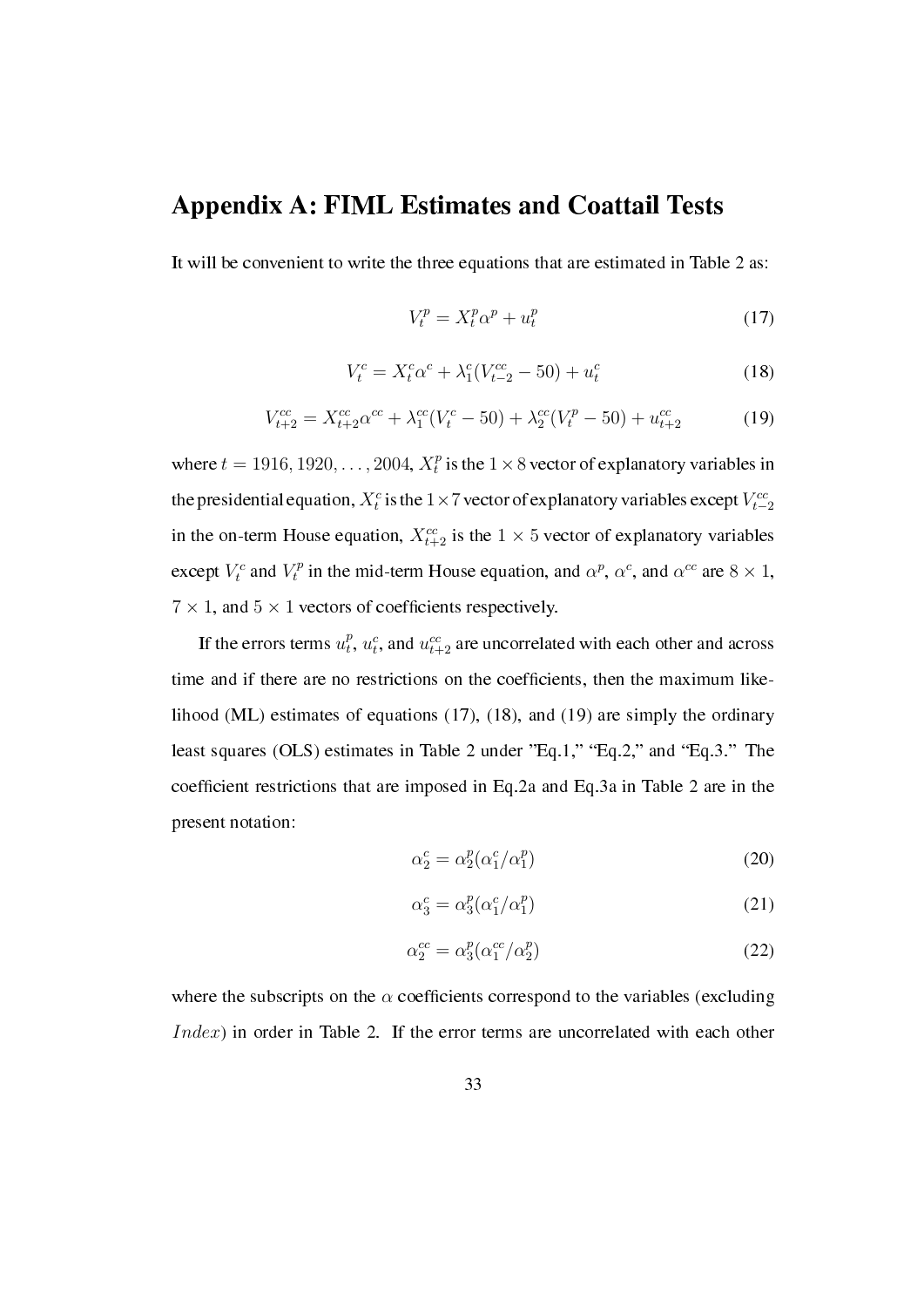and across time but the above restrictions are imposed, then the ML estimates are not the same as the OLS estimates in Table 2 because for the ML estimates the restrictions affect all three equations whereas for the OLS estimates the restrictions affect only the second and third equations. Even without the restrictions imposed, the ML estimates will differ from the OLS estimates if the error terms are assumed to be correlated with each other.

ML estimates with the coefficient restrictions  $(20)$ – $(22)$  imposed and under the assumption that the errors terms are correlated with each other are presented in Table A. The parameters to estimate are the  $\alpha$  and  $\lambda$  coefficients in equations (17), (18), and (19) and the variances and covariances of the error terms. Denote the variances of the three error terms as  $\sigma_{u}^2$ ,  $\sigma_{u}^2$ , and  $\sigma_{u}^2$ . The results in Table A are similar to those in Table 2. The estimated t-statistics in Table A, unlike those in Table 2, are not adjusted for degrees of freedom, which is the main reason for the generally larger t-statistics in Table A. The estimated standard errors (square roots of the estimated variances) are 2.06, 1.80, and 2.00 percentage points for the three equations respectively. The correlations of the error terms, not reported in Table A, are fairly small. The correlation coefficients are 0.207 for the error terms in equations (17) and (18), *−*0.314 for equations (17) and (19), and 0.168 for equations (18) and (19). These low correlations help explain the similarity of the results between Tables 2 and A.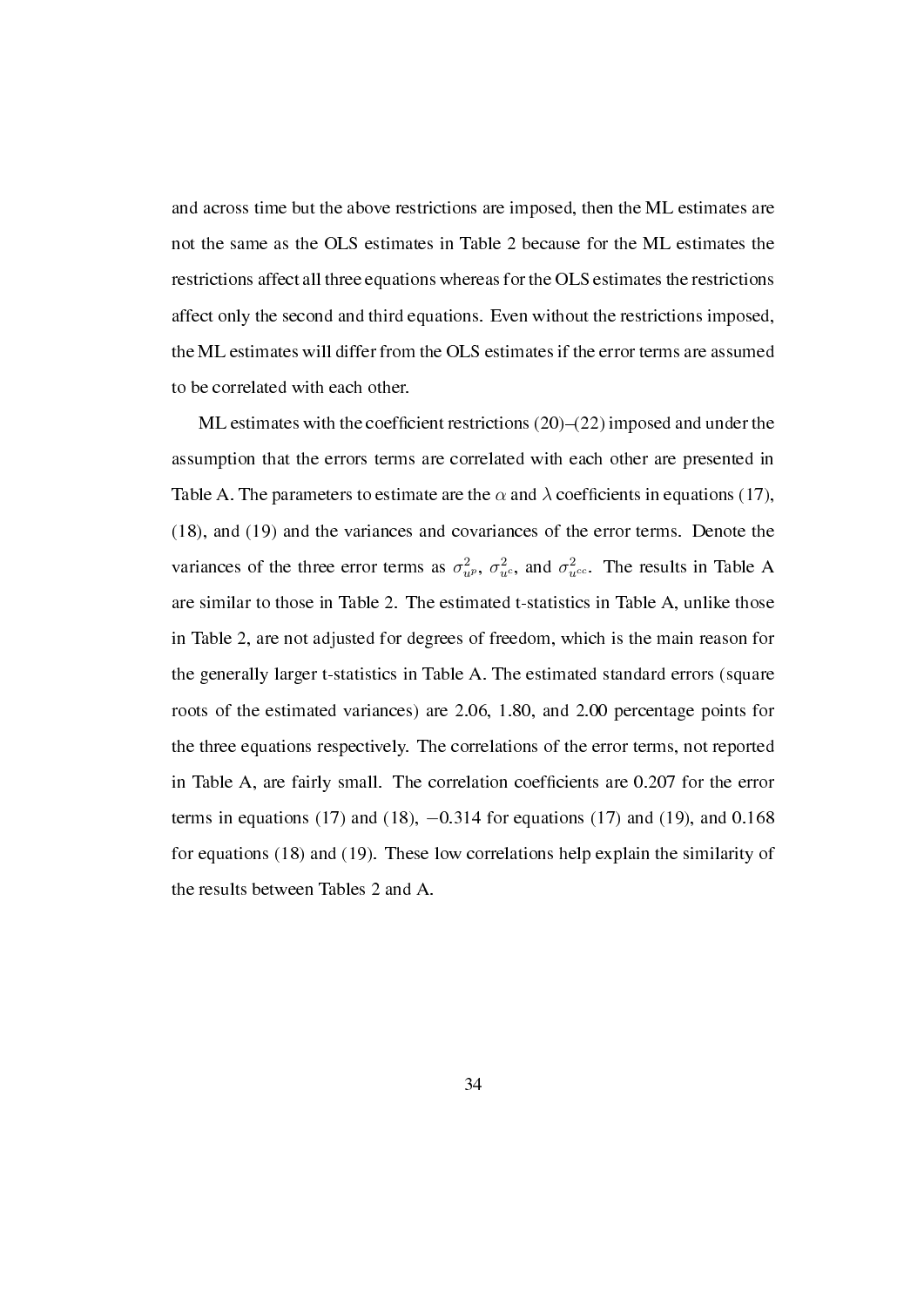| <b>Maximum Likelihood Estimates</b>                               |                       |                      |                       |  |  |  |  |  |  |
|-------------------------------------------------------------------|-----------------------|----------------------|-----------------------|--|--|--|--|--|--|
|                                                                   | Eq. 1<br>$V^p$        | Eq. $2$<br>$V^c$     | Eq. 3<br>$V^{cc}$     |  |  |  |  |  |  |
| $G \cdot I$                                                       | 0.688<br>(8.28)       | 0.392<br>(6.35)      |                       |  |  |  |  |  |  |
| $P \cdot I$ or $P^{cc} \cdot I$                                   | $-0.682$<br>$(-3.54)$ | $-0.389$             | $-0.315$<br>$(-1.93)$ |  |  |  |  |  |  |
| $Z \cdot I$ or $Z^{cc} \cdot I$                                   | 1.069<br>(5.72)       | 0.610                | 0.493                 |  |  |  |  |  |  |
| DPER                                                              | 2.85<br>(2.50)        | 2.83<br>(3.38)       |                       |  |  |  |  |  |  |
| DUR                                                               | $-3.60$<br>$(-3.95)$  |                      |                       |  |  |  |  |  |  |
| I                                                                 | $-2.29$<br>$(-1.31)$  | $-4.33$<br>$(-4.08)$ | $-2.43$<br>$(-2.60)$  |  |  |  |  |  |  |
| WAR                                                               | 5.71<br>(2.78)        | 3.53<br>(2.25)       | 0.27<br>(0.16)        |  |  |  |  |  |  |
| CNST                                                              | 47.31<br>(94.06)      | 49.58<br>(108.88)    | 49.04<br>(72.54)      |  |  |  |  |  |  |
| $V_{-2}^{cc} - 50$                                                |                       | 0.626<br>(6.63)      |                       |  |  |  |  |  |  |
| $V_{-2}^{c} - 50$                                                 |                       |                      | 0.690<br>(4.74)       |  |  |  |  |  |  |
| $V_{-2}^p - 50$                                                   |                       |                      | $-0.307$<br>$(-2.48)$ |  |  |  |  |  |  |
| $\text{SE}\left(\sigma_{u^p},\sigma_{u^c},\sigma_{u^{cc}}\right)$ | 2.06                  | 1.80                 | 2.00                  |  |  |  |  |  |  |
| No. obs.                                                          | 23                    | 23                   | 23                    |  |  |  |  |  |  |

Table A

*•* Estimation method: ML.

• Coefficient constraints (20)–(22) imposed.

*•* Errors assumed to be correlated across equations.

*•* t-statistics are in parentheses, not adjusted for degrees

of freedom.

*•* Values in italics are implied values.

Regarding coattail effects, Kramer (1971) tested these by postulating that (using the current notation):

$$
u_t^p = u_t + v_t \tag{23}
$$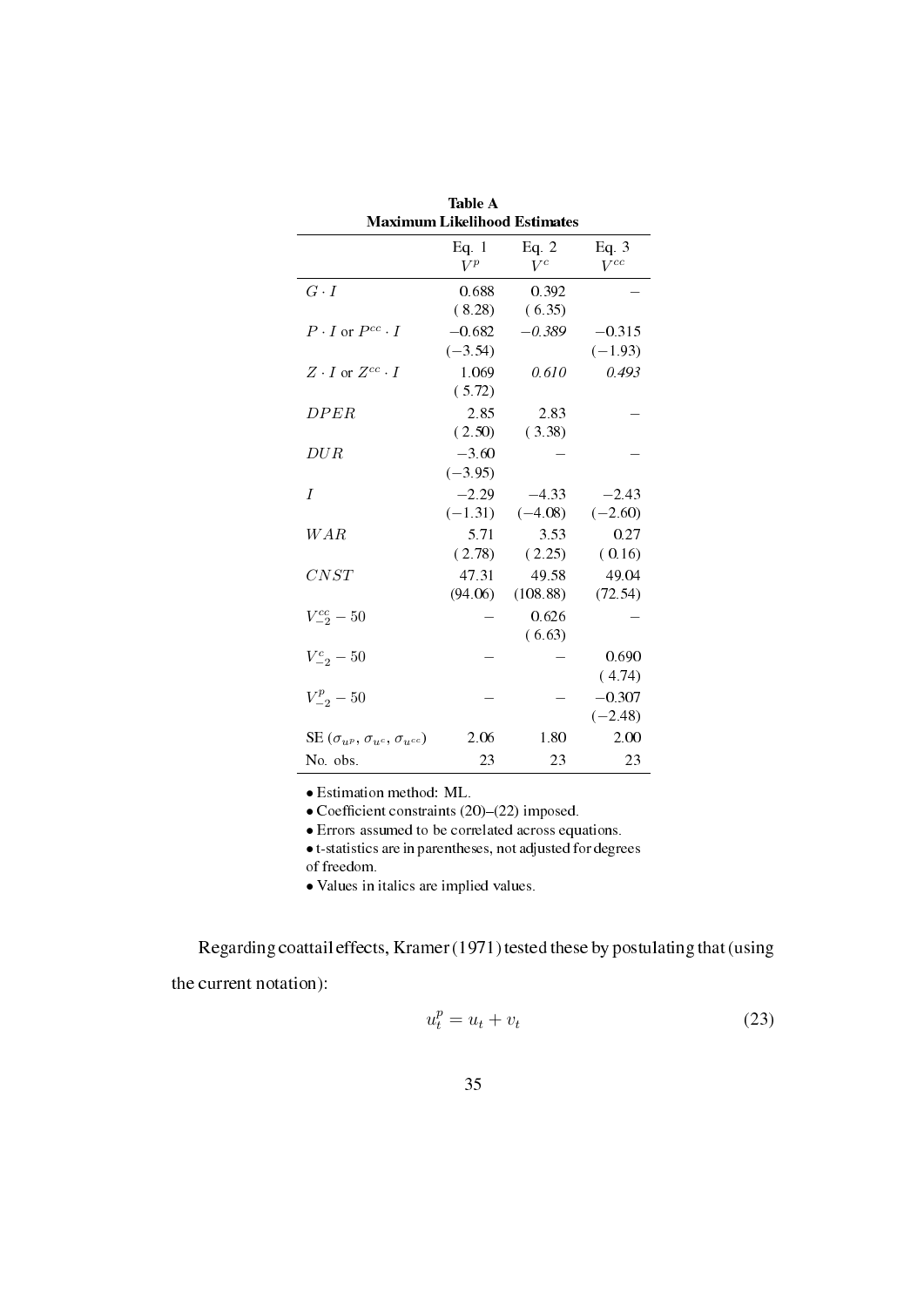$$
u_t^c = u_t + \gamma v_t \tag{24}
$$

$$
u_{t+2}^{cc} = w_{t+2} \tag{25}
$$

where  $u_t$ ,  $v_t$ , and  $w_{t+2}$  are uncorrelated with each other and over time and where *u*<sub>t</sub> and  $w_{t+2}$  have the same variance. From these assumptions  $\gamma$  can be estimated by ML.  $\gamma$  is a measure of a coattail effect. Kramer also assumed that the same variables appear in each of the three equations (except for the different time period for the mid-term equation) with the same coefficients. His estimate of  $\gamma$  was about 0.3.

For present purposes equations (17), (18), and (19) were estimated by ML under Kramer's assumptions about the error terms but not under the assumption that the equations have the same coefficients. The three coefficient restrictions,  $(20)$ – $(22)$ , were imposed, but no other coefficient restrictions were. The ML estimate of  $\gamma$  was −0.479, which has the wrong sign regarding a coattail effect. The other coefficient estimats were little changed from those in Table A.

Another ML estimation was done in which it was assumed that

$$
u_{t+2}^{cc} = w_{t+2} - \gamma v_t \tag{26}
$$

This assumes that the positive coattail effect in the on-term House election is undone in the mid-term election. It was still assumed for this specification that *w*<sub>t+2</sub> and  $u_t$  have the same variance. The ML estimate of  $\gamma$  was  $-0.258$ , also of the wrong expected sign.<sup>7</sup> There is thus no evidence of a coattail effect from

$$
-T \log \sigma_u \sigma_v \sigma_w (1 - \gamma) - \frac{1}{2} \Sigma_{t=1}^T (u_t^2 / \sigma_u^2 + v_t^2 / \sigma_v^2 + w_{t+2}^2 / \sigma_u^2)
$$

<sup>&</sup>lt;sup>7</sup> Ignoring the part of the likelihood function that does not depend on the unknown parameters, the log of the likelihood function in this case is  $(T = 23)$ :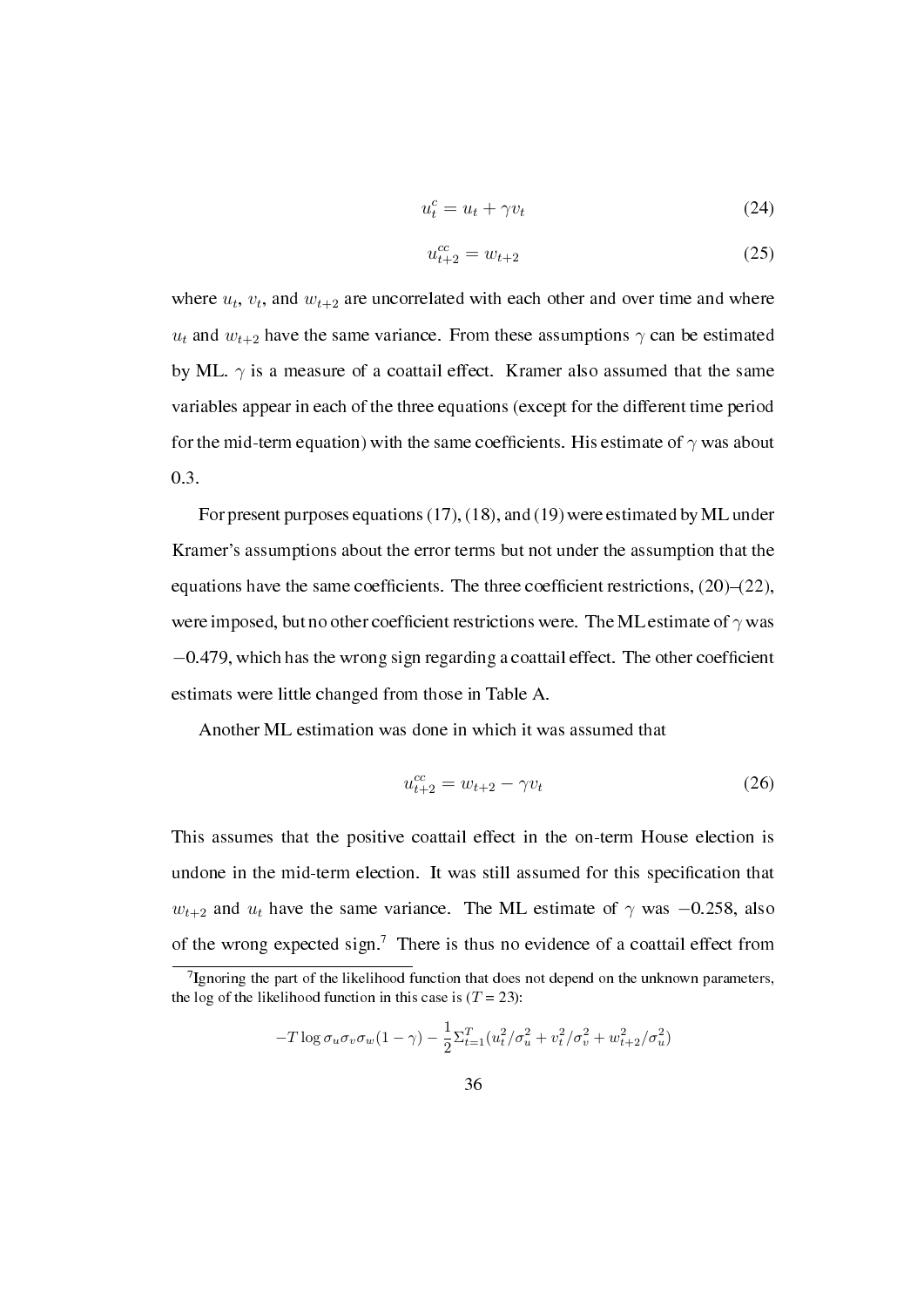these results. This is consistent with the low correlation of the error terms across equations noted above.

Ferejohn and Calvert (1984) assume regarding the error terms in the presidential and on-term House equationis that (using the current notation):

$$
u_t^p = \epsilon_t^p + v_t \tag{27}
$$

$$
u_t^c = \epsilon_t^c + \gamma v_t \tag{28}
$$

where  $\epsilon_t^p$  and  $\epsilon_t^c$  are assumed to have the same variance, denoted, say,  $\sigma^2$  and to have covariance  $\rho \sigma^2$ , where  $\rho$  is the correlation coefficient.  $v_t$  is assumed to be uncorrelated with  $\epsilon_t^p$  and  $\epsilon_t^c$ , with its variance denoted  $\sigma_v^2$ . This specification differs from Kramer's in that  $\epsilon_t^p$  and  $\epsilon_t^c$  are not the same. Under these assumptions, the variance of  $u_t^p$  $\sigma_t^p$  is  $\sigma^2 + \sigma_v^2$ , the variance of  $u_t^c$  is  $\sigma^2 + \gamma^2 \sigma_v^2$ , and the covariance of  $u_t^p$  and  $u_t^c$  is  $\rho \sigma^2 + \gamma \sigma_v^2$ .

Now, the ML estimates in Table A yield a value of 4.26 for the variance of  $u_t^p$ *t* , a value of 3.24 for the variance of  $u_t^c$ , and a value of 0.77 for the covariance. Given

where

$$
u_t = \frac{1}{1-\gamma} V_t^c - \frac{\gamma}{1-\gamma} V_t^p - \frac{1}{1-\gamma} (X_t^c \alpha^c + \lambda_1^c (V_{t-2}^{cc} - 50)) + \frac{\gamma}{1-\gamma} X_t^p \alpha^p
$$
  

$$
v_t = \frac{1}{1-\gamma} (V_t^p - V_t^c - X_t^p \alpha^p + X_t^c \alpha^c + \lambda_1^c (V_{t-2}^{cc} - 50))
$$
  

$$
w_{t+2} = V_{t+2}^{cc} - X_{t+2}^{cc} \alpha^{cc} - \lambda_1^{cc} (V_t^c - 50) - \lambda_2^{cc} (V_t^p - 50)
$$
  

$$
+ \frac{\gamma}{1-\gamma} (V_t^p - V_t^c - X_t^p \alpha^p + X_t^c \alpha^c + \lambda_1^c (V_{t-2}^{cc} - 50))
$$

There are 20 unconstrained coefficients to estimate plus  $\sigma_u^2$ ,  $\sigma_v^2$ , and  $\gamma$ , where  $\sigma_u^2$  is the variance of  $u_t$  and  $\sigma_v^2$  is the variance of  $v_t$ . If the error term for the mid-term equation is Kramer's original specification in (25) rather than (26), then  $w_{t+2}$  is simply  $V_{t+2}^{cc} - X_{t+2}^{cc} \alpha^{cc} - \lambda_1^{cc} (V_t^c - 50)$  $\lambda_2^{cc}$ (*V*<sup>*p*</sup>  $-$  50). The present likelihood function differs from Kramer's in that the coefficients are not assumed to be the same across equations.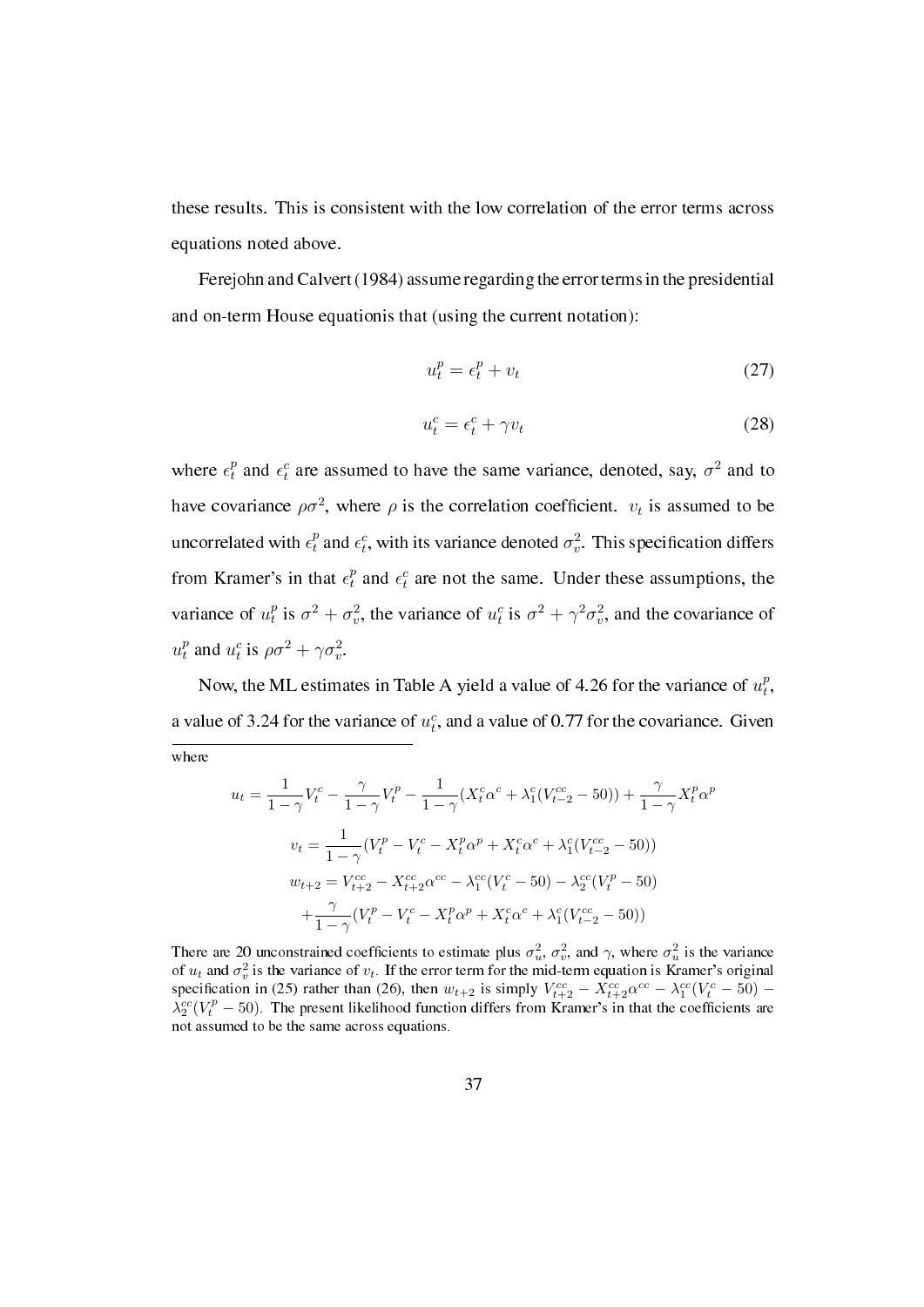these three estimates and given a value of  $\rho$ , one can solve for  $\sigma^2$ ,  $\sigma_v^2$ , and  $\gamma$ , with *γ* the parameter of interest. Ferejohn and Calvert used their estimates to solve for *γ* for values of *ρ* ranging from *−*1 to 1. The values of *γ* ranged from about 0.50 to 0.25, which is in the ballpark of Kramer's 0.3 estimate. In the present case, however, the above three estimates lead to a range of *γ* of 0.80 to *−*0.71 (0.80 for  $\rho = -1$ , 0.54 for  $\rho = 0$ , and  $-0.71$  for  $\rho = 1$ ). There is thus no information here regarding the value of *γ*.

## Appendix B: The Data

The data that were used for the estimates in Table 2 are presented in Table B. Quarterly data on nominal GDP, real GDP, and population are needed to construct *G*, *Gcc* ,*P*, *Z*, *P cc*, and *Z cc*. Let *GDP* denote nominal GDP, let *GDP R* denote real GDP, and let *P OP* denote population. Let a subscript *k* denote the *k*th quarter of the sixteen-quarter period of an administration. Also, let  $Y = GDPR/POP$ , which is real per capita GDP, and let *GDPD* = *GDP/GDP R*, which is the GDP deflator. Then  $G, G^{cc}, P$ , and  $P^{cc}$  are constructed as:

$$
G = [(Y_{15}/Y_{12})^{(4/3)} - 1] \cdot 100
$$

$$
G^{cc} = [(Y_7/Y_4)^{(4/3)} - 1] \cdot 100
$$

$$
P = [(GDPD_{15}/GDPD_{16}(-1))^{(4/15)} - 1] \cdot 100
$$

$$
P^{cc} = [(GDPD_7/GDPD_{16}(-1))^{(4/7)} - 1] \cdot 100
$$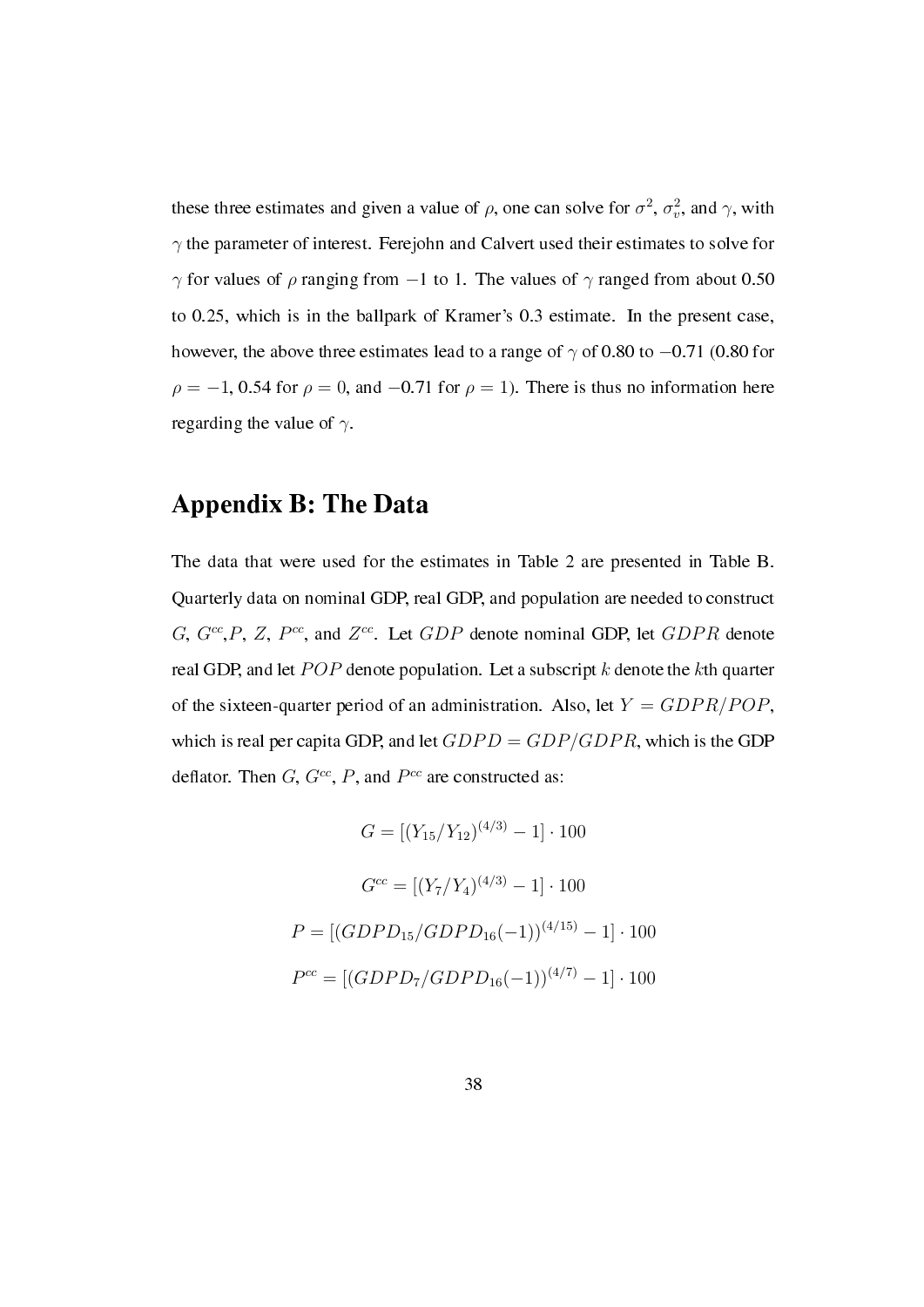| $t\,$ | $V^p$  | $V^c$   | Ι            | DPER     | DUR     | W A R          | $G\,$     | $\, P \,$ | Ζ        |
|-------|--------|---------|--------------|----------|---------|----------------|-----------|-----------|----------|
| 1916  | 51.682 | 48.881  | 1            | 1        | 0.00    | $\overline{0}$ | 2.229     | 4.252     | 3        |
| 1920  | 36.119 | 37.957  | 1            | $\theta$ | 1.00    | 1              | $-11.463$ | 0.000     | $\theta$ |
| 1924  | 41.756 | 42.093  | $-1$         | -1       | 0.00    | $\theta$       | $-3.872$  | 5.161     | 10       |
| 1928  | 41.180 | 42.838  | $-1$         | $\theta$ | $-1.00$ | $\theta$       | 4.623     | 0.183     | 7        |
| 1932  | 59.159 | 56.874  | $-1$         | - 1      | $-1.25$ | $\theta$       | $-14.499$ | 7.200     | 4        |
| 1936  | 62.458 | 58.476  | 1            | 1        | 0.00    | 0              | 11.765    | 2.497     | 9        |
| 1940  | 54.999 | 52.967  | 1            | 1        | 1.00    | 0              | 3.902     | 0.081     | 8        |
| 1944  | 53.774 | 51.706  | 1            | 1        | 1.25    | 1              | 4.279     | 0.000     | 0        |
| 1948  | 52.370 | 53.241  | 1            | 1        | 1.50    | 1              | 3.579     | 0.000     | 0        |
| 1952  | 44.595 | 50.214  | 1            | $\theta$ | 1.75    | $\theta$       | 0.691     | 2.362     | 7        |
| 1956  | 42.236 | 51.212  | $-1$         | $-1$     | 0.00    | $\theta$       | $-1.451$  | 1.935     | 5        |
| 1960  | 50.087 | 54 4 53 | $-1$         | $\theta$ | $-1.00$ | $\theta$       | 0.377     | 1.967     | 5        |
| 1964  | 61.344 | 57.676  | 1            | 1        | 0.00    | $\theta$       | 5.109     | 1.260     | 10       |
| 1968  | 49.596 | 50.843  | 1            | $\theta$ | 1.00    | $\theta$       | 5.043     | 3.139     | 7        |
| 1972  | 38.211 | 52.663  | $-1$         | - 1      | 0.00    | $\theta$       | 5.914     | 4.815     | 4        |
| 1976  | 51.052 | 57.193  | $-1$         | $\theta$ | $-1.00$ | $\theta$       | 3.751     | 7.630     | 5        |
| 1980  | 44.697 | 51.283  | $\mathbf{1}$ | 1        | 0.00    | $\theta$       | $-3.597$  | 7.831     | 5        |
| 1984  | 40.830 | 52.778  | $-1$         | - 1      | 0.00    | $\theta$       | 5.440     | 5.259     | 8        |
| 1988  | 46.098 | 54.012  | $-1$         | $\theta$ | $-1.00$ | $\theta$       | 2.178     | 2.906     | 4        |
| 1992  | 53.455 | 52.765  | $-1$         | $-1$     | $-1.25$ | $\theta$       | 2.662     | 3.280     | 2        |
| 1996  | 54.736 | 49.842  | 1            | 1        | 0.00    | $\theta$       | 3.121     | 2.062     | 4        |
| 2000  | 50.265 | 49.768  | 1            | $\theta$ | 1.00    | 0              | 1.219     | 1.605     | 8        |
| 2004  | 48.767 | 48.632  | $-1$         | - 1      | 0.00    | $\overline{0}$ | 2.690     | 2.325     | 1        |

Table B Data for the  $V^p$  and  $V^c$  Equations

• The values of *P* for 1920, 1944, and 1948 before multiplication by zero are 16.535, 5.644, and 8.482, respectively, and the values of *Z* are 5, 14, and 5.

where (*−*1) means the previous four-year election period. To construct *Z* and *Z cc* one needs to define the growth rate in a given quarter, which for quarter  $k$  is  $g_k =$  $[(Y_k/Y_{k-1})^4 - 1] \cdot 100$  for quarters 2 through 16 and  $g_k = [(Y_1/Y_{16}(-1))^4 - 1] \cdot 100$ for quarter 1.  $Z$  is then the number of quarters in the first 15 quarters of an administration in which  $g_k$  is greater than 3.2, and  $Z^{cc}$  is  $\frac{15}{7}$  times the number of quarters in the first 7 quarters of an administration in which  $g_k$  is greater than 3.2.

The data on nominal GDP were obtained as follows. Annual data for 1929-1945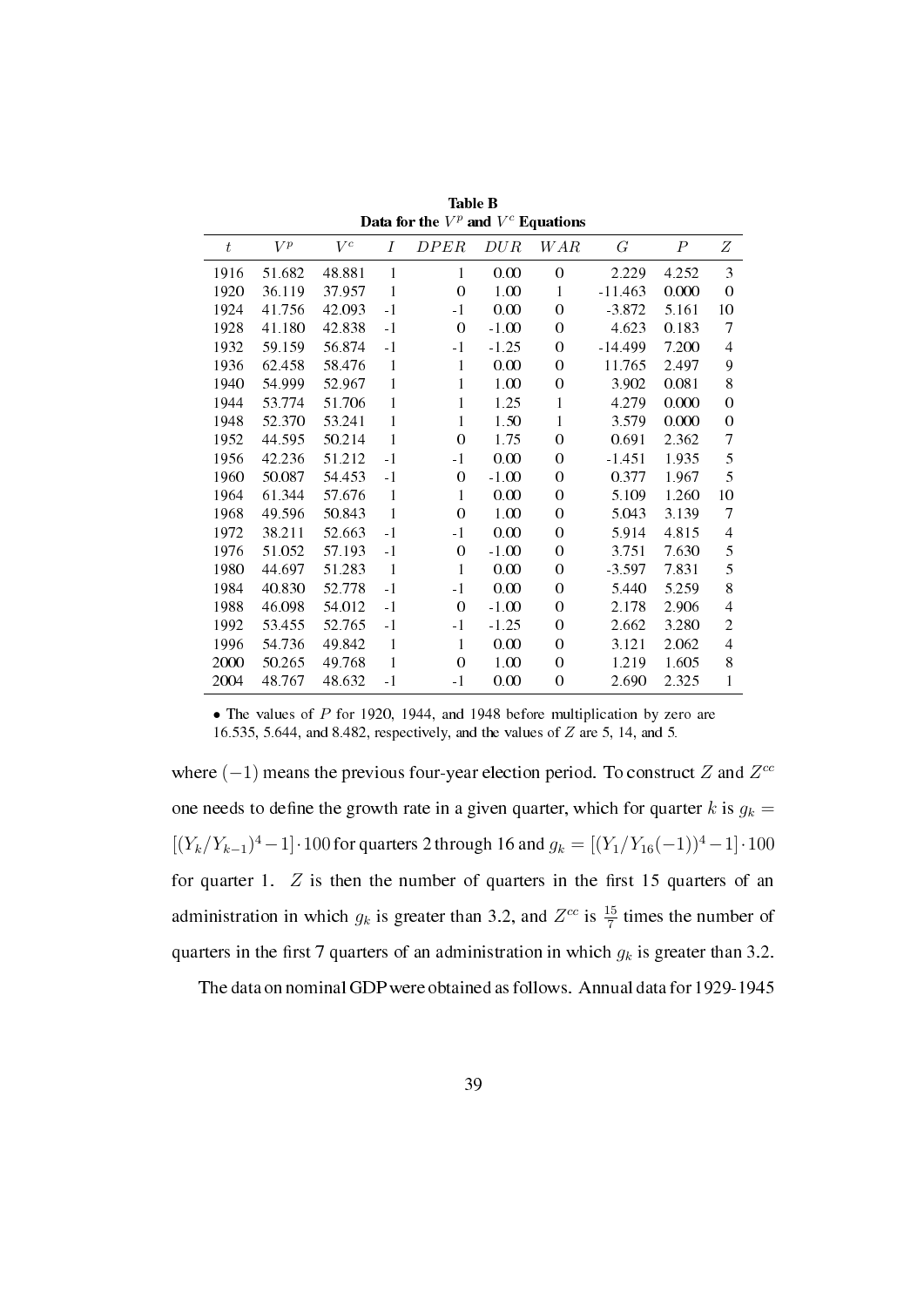| Data for the $V^{cc}$ Equation |          |              |                  |           |          |          |  |  |  |  |  |
|--------------------------------|----------|--------------|------------------|-----------|----------|----------|--|--|--|--|--|
| $\boldsymbol{t}$               | $V^{cc}$ | Ι            | WAR              | $G^{cc}$  | $P^{cc}$ | $Z^{cc}$ |  |  |  |  |  |
| 1914                           | 50.338   |              |                  |           |          |          |  |  |  |  |  |
| 1918                           | 45.096   | 1            | 1                | 22.006    | 0.000    | 0.0000   |  |  |  |  |  |
| 1922                           | 46.400   | $-1$         | $\boldsymbol{0}$ | 14.368    | 11.480   | 12.8571  |  |  |  |  |  |
| 1926                           | 41.572   | $-1$         | $\boldsymbol{0}$ | 3.461     | 0.117    | 10.7143  |  |  |  |  |  |
| 1930                           | 45.871   | $-1$         | 0                | $-11.341$ | 2.615    | 4.2857   |  |  |  |  |  |
| 1934                           | 56.184   | 1            | $\theta$         | 12.777    | 4.086    | 8.5714   |  |  |  |  |  |
| 1940                           | 50.815   | 1            | $\boldsymbol{0}$ | 4.398     | 0.013    | 6.4286   |  |  |  |  |  |
| 1942                           | 47.662   | 1            | 1                | 15.596    | 0.000    | 0.0000   |  |  |  |  |  |
| 1946                           | 45.272   | 1            | 1                | $-3.590$  | 0.000    | 0.0000   |  |  |  |  |  |
| 1950                           | 50.044   | 1            | $\boldsymbol{0}$ | 13.642    | 0.115    | 6.4286   |  |  |  |  |  |
| 1954                           | 52.771   | $-1$         | $\theta$         | $-0.779$  | 0.789    | 2.1429   |  |  |  |  |  |
| 1958                           | 56.397   | $-1$         | $\boldsymbol{0}$ | $-1.425$  | 2.753    | 2.1429   |  |  |  |  |  |
| 1962                           | 52.422   | $\mathbf{1}$ | $\boldsymbol{0}$ | 3.653     | 1.185    | 8.5714   |  |  |  |  |  |
| 1966                           | 51.337   | 1            | $\boldsymbol{0}$ | 3.533     | 2.596    | 10.7143  |  |  |  |  |  |
| 1970                           | 54.226   | $-1$         | 0                | 0.009     | 5.056    | 2.1429   |  |  |  |  |  |
| 1974                           | 58.629   | - 1          | 0                | $-2.929$  | 8.167    | 4.2857   |  |  |  |  |  |
| 1978                           | 54.436   | $\mathbf{1}$ | $\boldsymbol{0}$ | 6.025     | 6.711    | 8.5714   |  |  |  |  |  |
| 1982                           | 56.219   | $-1$         | $\boldsymbol{0}$ | $-2.872$  | 7.062    | 4.2857   |  |  |  |  |  |
| 1986                           | 55.085   | $-1$         | $\boldsymbol{0}$ | 2.217     | 2.518    | 2.1429   |  |  |  |  |  |
| 1990                           | 54.083   | - 1          | 0                | 0.697     | 3.904    | 4.2857   |  |  |  |  |  |
| 1994                           | 46.418   | 1            | 0                | 2.678     | 2.278    | 4.2857   |  |  |  |  |  |
| 1998                           | 49.394   | $\mathbf{1}$ | $\boldsymbol{0}$ | 2.789     | 1.295    | 8.5714   |  |  |  |  |  |
| 2002                           | 47.593   | $-1$         | $\overline{0}$   | 1.441     | 2.063    | 0.0000   |  |  |  |  |  |
| 2006                           | 54.200   | $-1$         | 0                | 2.324     | 2.965    | 2.1429   |  |  |  |  |  |

Table B (continued)

• Observation of  $V^{cc}$  for 1914 needed for the  $V^{c}$  equation.

• The values of  $P^{cc}$  for 1918, 1942, and 1946 before multiplication by zero are 15.735, 7.950, and 9.558, respectively,

and the values of *Z cc* are 10.7143, 15.0000, and 4.2857.

and quarterly data for 1947:1-2006:3 were obtained from the Bureau of Economic Analysis (BEA) website on October 27, 2005. Quarterly data for 1946:1-1946:4 were obtained from the BEA website on October 30, 2002. Quarterly data for 1913:1-1945:4 are available from Balke and Gordon (1986), pp. 789-795. The Balke and Gordon values for 1913:1-1928:4 were used exactly, but the values for 1929:1-1945:4 were adjusted to take account of the new BEA annual data. For 1929:1-1945:4 each quarterly value for a given year was multiplied by a splicing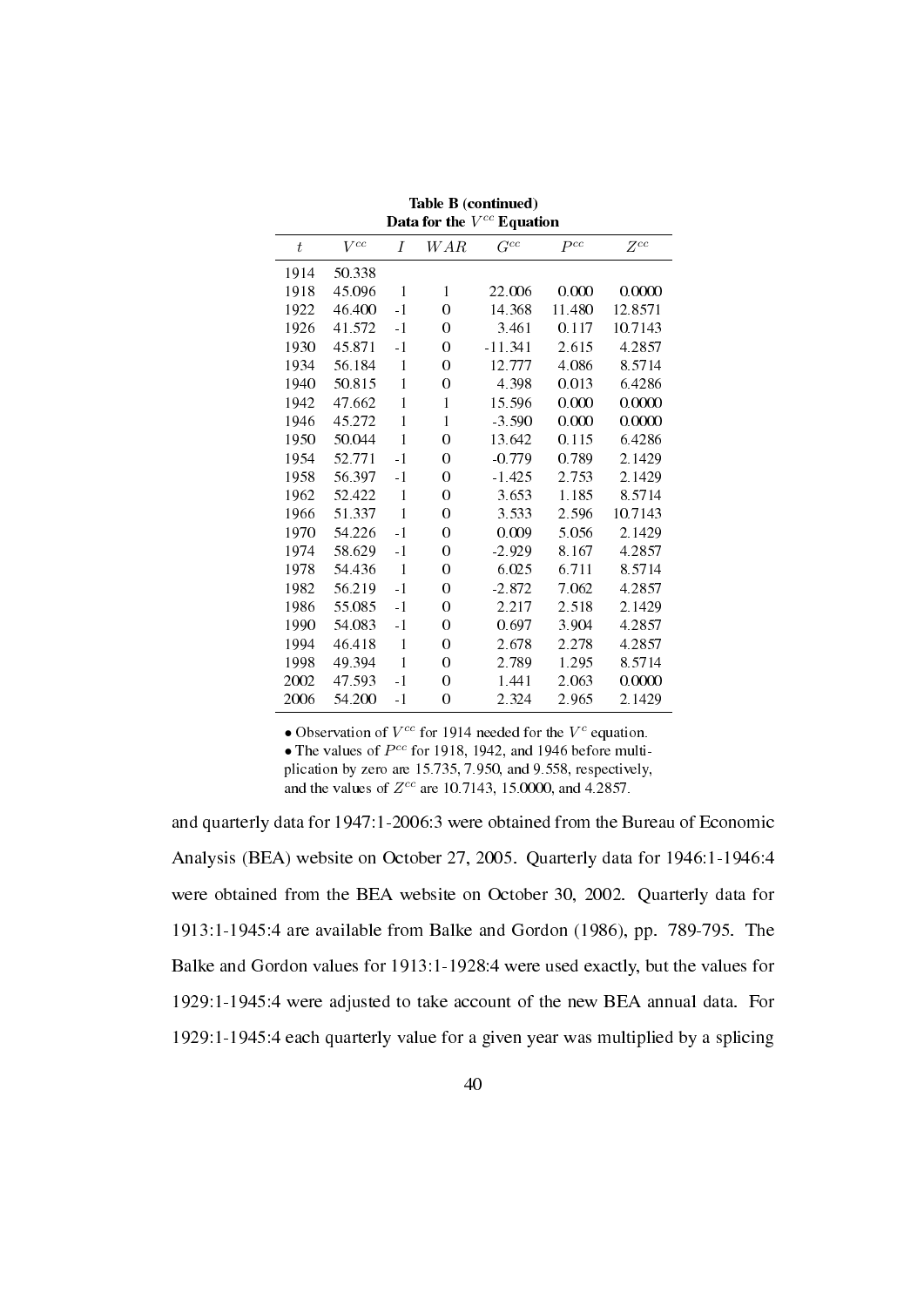factor for that year. The splicing factor is the ratio of the BEA value for that year to the respective yearly value in Balke and Gordon (1976), pp. 782-783.

The data on real GDP were obtained in a similar way. Annual data for 1929- 1946 and quarterly data for 1947:1-2006:3 were obtained from the BEA website on October 27, 2006. Quarterly data for 1913:1-1946:4 are available from Balke and Gordon (1986), pp. 789-795. The Balke and Gordon values were spliced to the BEA values. All the Balke and Gordon quarterly values for 1913:1-1929:4 were multiplied by the same number. This number is the ratio of the BEA value for 1929 to the 1929 value in Balke and Gordon (1976), p. 782. For 1930:1-1946:4 each Balke and Gordon quarterly value for a given year was multiplied by a splicing factor for that year. The splicing factor is the ratio of the BEA value for that year to the respective yearly value in Balke and Gordon (1976), pp. 782-783.

The data on population were obtained as follows. For 1913-1928 annual data were obtained from U.S. Department of Commerce (1973), pp. 200-201, A114 series. Each of these observations was multiplied by 1.000887, a splicing factor. The splicing factor is the ratio of the A114 value for 1929 in U.S. Department of Commerce (1973) to the value for 1929 in Table 8.2 in U.S. Department of Commerce (1992). For 1929-1945 annual data were obtained from U.S. Department of Commerce (1992), Table 8.2. Quarterly observations for 1877:1-1945:4 were obtained by interpolating the annual observations using the method presented in Fair (1994), Table B.6. For 1946:1-2006:3 quarterly data were obtained from the BEA website on October 27, 2006.

Turning now to the vote data,  $V^p$  is the Democratic vote divided by the Democratic plus Republican vote except for the 1924 election. For 1924,  $V^p$  is the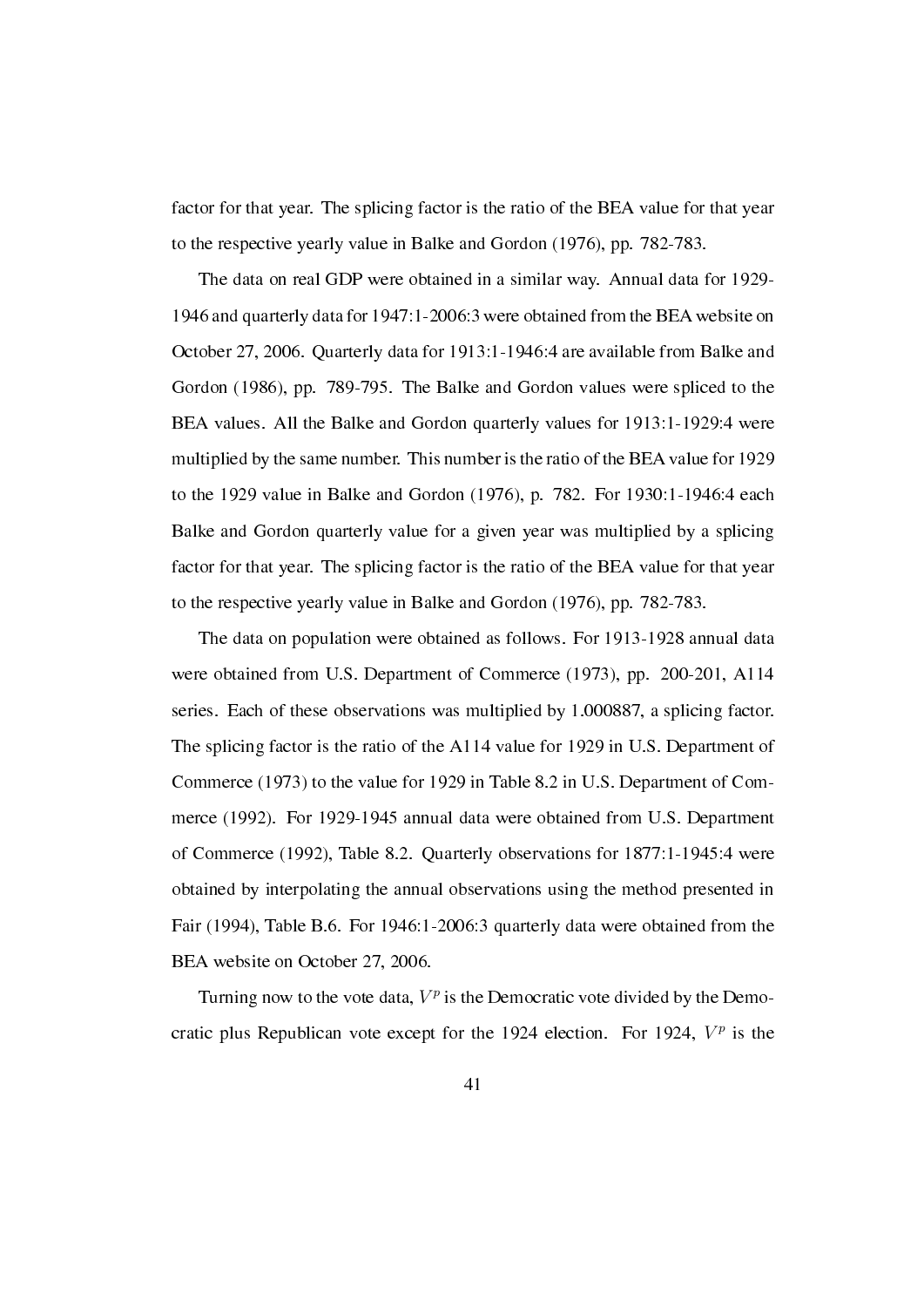Democratic vote plus .765 times the LaFollette vote divided by the Democratic plus Republican plus LaFollette vote. The presidential vote data for 1916 were obtained from U.S. Department of Commerce (1975), pp. 1078-1079. For 1920- 1932 the data were obtained from U.S. Department of Commerce (1988), p. 232, for 1936-1992 the data were obtained from U.S. Department of Commerce (1997), p. 271, and for 1996-2000 the data were obtained from U.S. Department of Commerce (2001), p. 233. The vote data for the 2004 election were obtained from the U.S. Department of Commerce website.

*V c* and *V cc* are the Democratic House vote divided by the Democratic plus Republican House vote. No adjustments were made to these data. The House vote data for 1914–1970 were obtained from U.S. Department of Commerce (1975), p. 1084. For 1972, 1974, and 1976 the data were obtained from U.S. Department of Commerce (1978), p. 512; for 1978 and 1980 from U.S. Department of Commerce (1982–1983), p. 481; for 1982 from U.S. Department of Commerce (1986), p. 245; for 1984, 1986, and 1988 from U.S. Department of Commerce (1990), p. 249; for 1990 and 1992 from U.S. Department of Commerce (1994), p. 274; for 1994 and 1996 from U.S. Department of Commerce (1998), p. 283; for 1998 and 2000 from U.S. Department of Commerce (2002), p. 241; for 2002 from U.S. Department of Commerce (2004-2005), p. 244; for 2004 from U.S. Department of Commerce (2006), p. 251; and from 2006 from David Mayhew's personal calculations.

*I*, *DPER*, *DUR*, and *WAR* are defined in the text. In the construction of *DP ER* Ford is not counted as an incumbent running again, since he was not an elected vice president, whereas the other vice presidents who became president while in office are counted.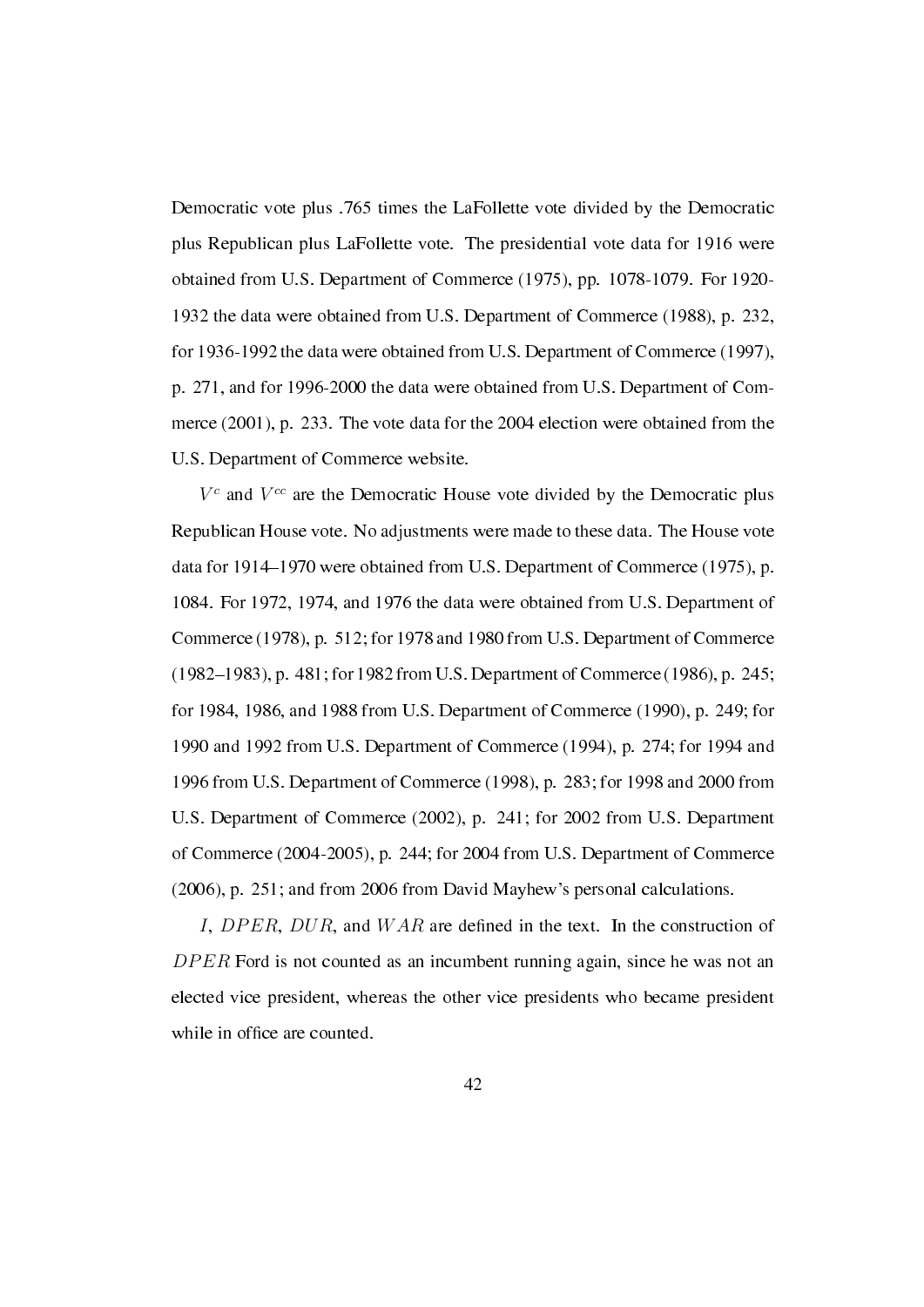#### References

- [1] Alesina, Alberto, and Howard Rosenthal, 1989, "Partisan Cycles in Congressional Elections and the Macroeconomy," American Political Science Review, 83, 373-398.
- [2] Balke, Nathan S., and Gordon, Robert J., 1986, "Appendix B Historical Data," in Robert J. Gordon (ed.), The American Business Cycle: Continuity and Change, Chicago: University of Chicago Press.
- [3] Campbell, James E., 1985, "Explaining Presidential Losses in Midterm Congressional Elections," The Journal of Politics, 47, 1140–1157.
- [4] Downs, Anthony, 1957, An Economic Theory of Democracy, New York: Harper and Row.
- [5] Erikson, Robert S., 1988, "The Puzzle of Midterm Loss," Journal of Politics, 50,  $1011 - 1029$ .
- [6] Erikson, Robert S., 1990, "Economic Conditions and the Congressional Vote: A Review of the Macrolevel Evidence," American Journal of Political Science, 34, 373-399.
- [7] Fair, Ray C., 1978, "The Effect of Economic Events on Votes for President," Review of Economics and Statistics, 60, 159-173.
- [8] Fair, Ray C., 1994, Testing Macroeconometric Models, Cambridge, MA: Harvard University Press.
- [9] Fair, Ray C., 2006, "The Effect of Economic Events on Votes for President: 2004 Update.
- [10] Ferejohn, John A., and Randall L. Calvert, 1984, "Presidential Coattails in Historical Perspective," American Journal of Political Science, 28, 127–146.
- [11] Grier, Kevin B., and Joseph P. McGarrity, 2002, "Presidential Party, Incumbency, and the Effects of Economic Fluctuations on House Elections, Public Choice, 110, 143-162.
- [12] Jacobson, Gary C., 1990, "Does the Economy Matter in Midterm Elections?" American Journal of Political Science, 34, 400–404.